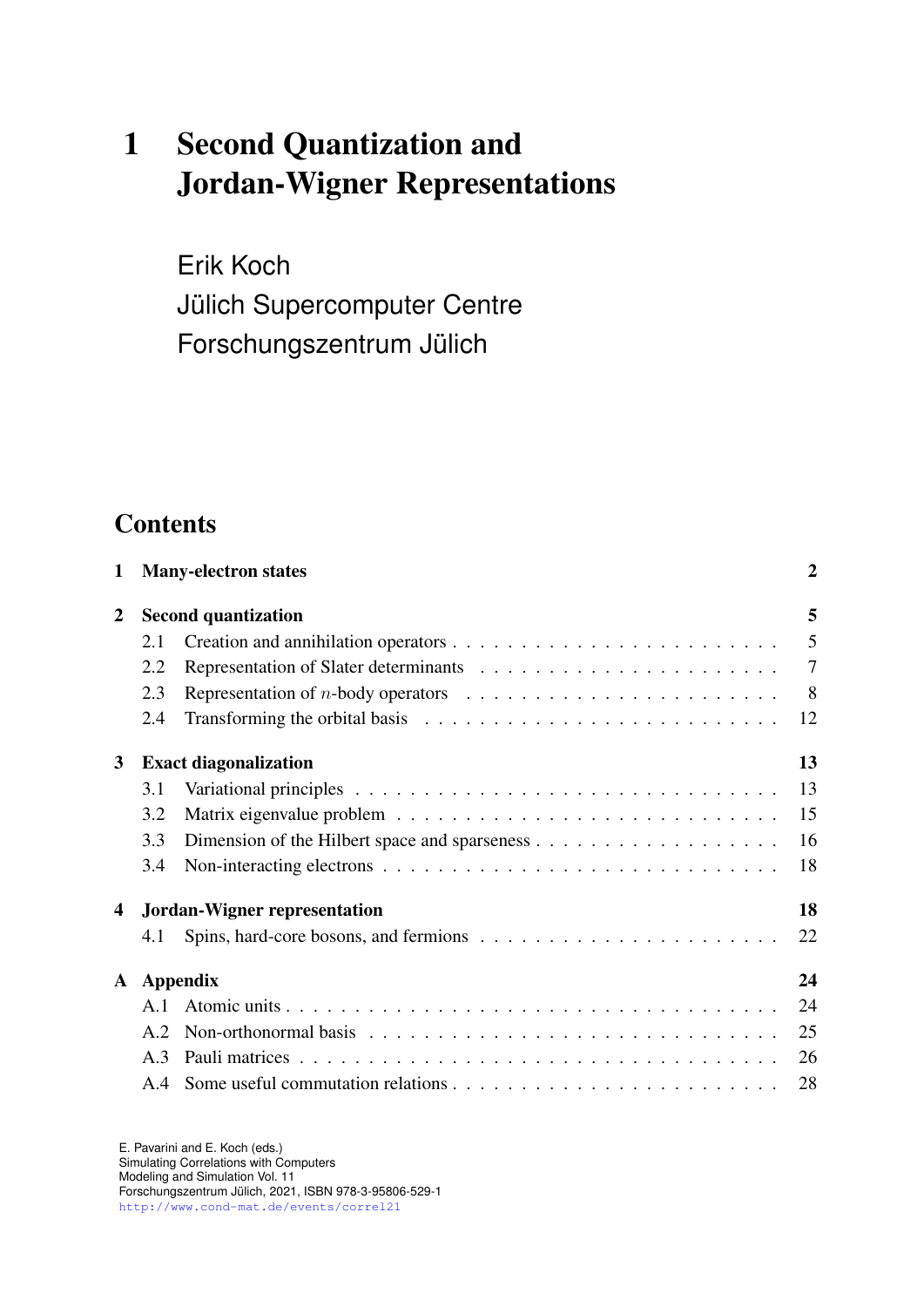## <span id="page-1-0"></span>1 Many-electron states

One of the great mysteries of quantum mechanics is the existence of indistinguishable objects. Classically this is not possible: objects can always be distinguished, at least by their position in space, meaning that indistinguishable objects must be identical. This is Leibniz' Principle of the Identity of Indiscernibles [\[1\]](#page-28-0). For quantum objects, however, the uncertainty principle makes the distinction of particles by their position impossible. This allows for the existence of elementary particles. They form the basic units of all matter. So, quite remarkably, all the different objects we know are made of indistinguishable building blocks.

In the formalism of quantum mechanics, indistinguishability means that no observable lets us distinguish one of these particles from the other. Consequently, every observable for, e.g., electrons, must treat each electron in the same way. Thus, in principle, observables must act on all the electrons in the universe. In practice we can, of course, distinguish electrons localized on the moon from those in our lab to an excellent approximation. Thus, for all practical purposes, we can restrict ourselves to the electrons in the system under consideration, assuming that the differential overlap with all other electrons vanishes. Any observable  $M(x_1, \ldots, x_N)$  for the N electrons in our system must then be symmetric under permutations of the coordinates  $x_i$ .

The consequences are straightforward: An observable  $M(x)$  acting on a single-particle degree of freedom x must act on all indistinguishable particles in the same way, i.e.,  $\sum_i M(x_i)$ . Likewise, a two-body observable  $M(x, x')$  must act on all pairs in the same way,  $\sum_{i,j} M(x_i, x_j)$ with  $M(x, x') = M(x', x)$ . We can thus write any observable in the form

$$
M(\mathbf{x}) = M^{(0)} + \sum_{i} M^{(1)}(x_i) + \frac{1}{2!} \sum_{i \neq j} M^{(2)}(x_i, x_j) + \frac{1}{3!} \sum_{i \neq j \neq k} M^{(3)}(x_i, x_j, x_k) + \cdots
$$
 (1)

<span id="page-1-1"></span>
$$
= M^{(0)} + \sum_{i} M^{(1)}(x_i) + \sum_{i < j} M^{(2)}(x_i, x_j) + \sum_{i < j < k} M^{(3)}(x_i, x_j, x_k) + \cdots, \quad (2)
$$

where the summations can be restricted since the operators must be symmetric in their arguments, while for two or more identical coordinates the operator is really one of lower order:  $M^{(2)}(x_i, x_i)$ , e.g., only acts on a single coordinate and should be included in  $M^{(1)}$ .

For the many-body wave functions  $\Psi(x_1, x_2, \dots)$  the situation is slightly more complex. Since the probability density  $|\Psi(x_1, x_2, \dots)|^2$  is an observable, the wave function should transform as one-dimensional (irreducible) representations of the permutation group. Which irreducible representation applies to a given type of elementary particle is determined by the spin-statistics theorem [\[2,](#page-28-1) [3\]](#page-28-2): The wave functions of particles with integer spin are symmetric, those of particles with half-integer spin change sign when two arguments are exchanged. From an arbitrary N-particle wave function we thus obtain a many-electron wavefunction by antisymmetrizing

$$
\mathcal{A}\Psi(x_1,\ldots,x_N) := \frac{1}{N!} \sum_{P} (-1)^P \Psi\left(x_{p(1)},\ldots,x_{p(N)}\right) , \qquad (3)
$$

where  $(-1)^P$  is the parity of the permutation P that maps  $n \to p(n)$ . Since there are N! different permutations, this can easily become an extremely costly operation. Remarkably, a product of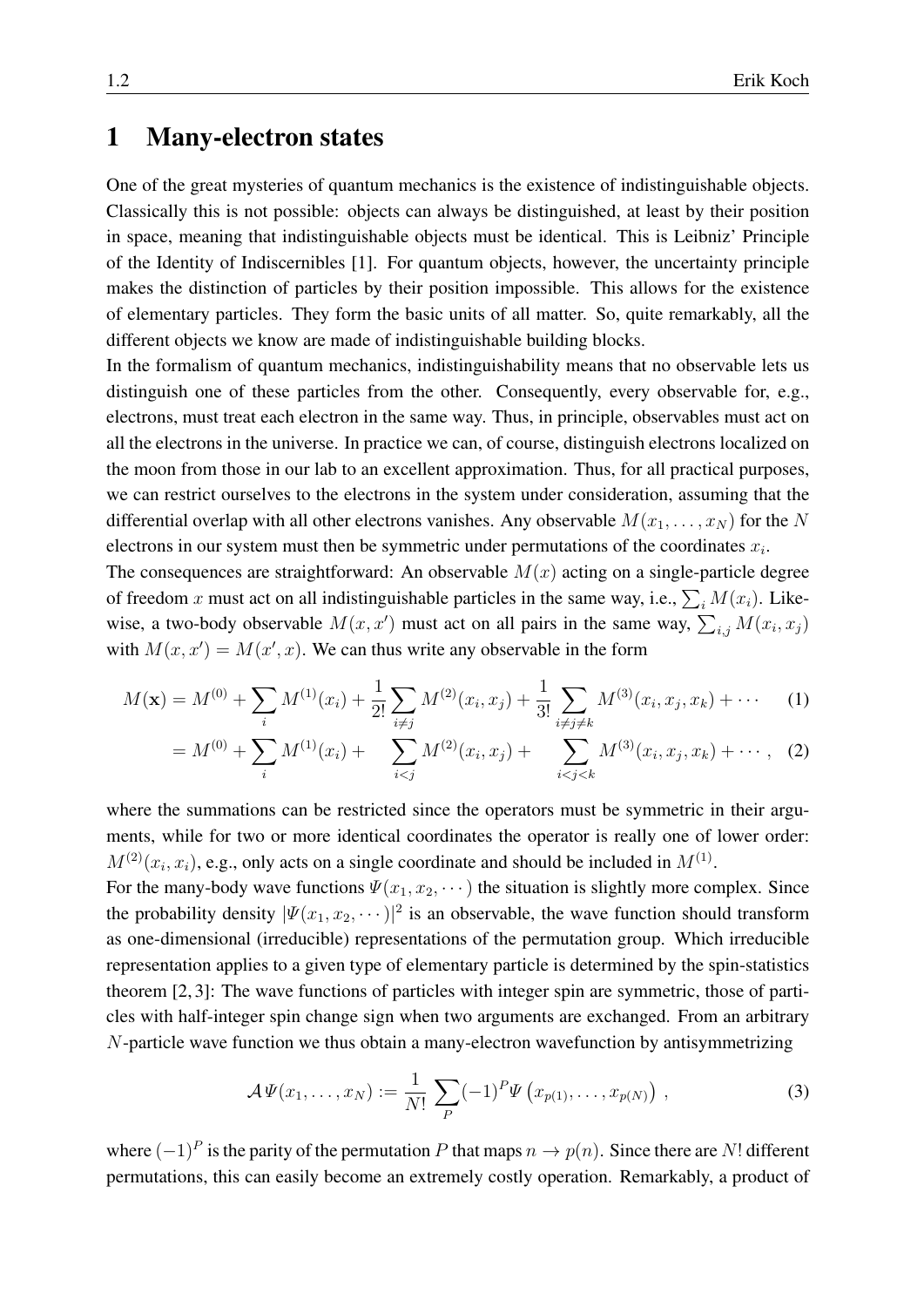N single-electron states  $\varphi_{\alpha}$  can be antisymmetrized much more efficiently (in  $\mathcal{O}(N^3)$  steps) by writing it in the form of a determinant

<span id="page-2-1"></span>
$$
\Phi_{\alpha_1,\dots,\alpha_N}(x_1,\dots,x_N) := \frac{1}{\sqrt{N!}} \begin{vmatrix} \varphi_{\alpha_1}(x_1) & \varphi_{\alpha_2}(x_1) & \cdots & \varphi_{\alpha_N}(x_1) \\ \varphi_{\alpha_1}(x_2) & \varphi_{\alpha_2}(x_2) & \cdots & \varphi_{\alpha_N}(x_2) \\ \vdots & \vdots & \ddots & \vdots \\ \varphi_{\alpha_1}(x_N) & \varphi_{\alpha_2}(x_N) & \cdots & \varphi_{\alpha_N}(x_N) \end{vmatrix} = \sqrt{N!} \mathcal{A} \varphi_{\alpha_1}(x_1) \cdots \varphi_{\alpha_N}(x_N)
$$
\n(4)

For N=1 the Slater determinant is simply the one-electron orbital  $\Phi_{\alpha}(x) = \varphi_{\alpha}(x)$  while for  $N=2$  we get the familiar expression  $\Phi_{\alpha,\alpha'}(x,x') = (\varphi_\alpha(x)\varphi_{\alpha'}(x') - \varphi_{\alpha'}(x)\varphi_{\alpha}(x'))/$ √ 2 for the two-electron Slater determinant.

Slater determinants are important because they can be used to build a basis of the many-electron Hilbert space. To see how, we consider a complete set of orthonormal single-electron states

$$
\sum_{n} \overline{\varphi_{\alpha_n}(x)} \varphi_{\alpha_n}(x') = \delta(x - x') \text{ (complete)} \quad \int dx \, \overline{\varphi_{\alpha_n}(x)} \, \varphi_{\alpha_m}(x) = \delta_{n,m} \text{ (orthonormal)}.
$$
\n(5)

To expand an arbitrary N-particle function  $a(x_1, \ldots, x_N)$ , we start by considering it as a function of  $x_1$  with the  $x_2, \ldots, x_N$  kept fixed. We can then expand it in the complete set  $\{\varphi_{\alpha_n}\}$  as

$$
a(x_1,\ldots,x_N)=\sum_{\alpha_1}a_{\alpha_1}(x_2,\ldots,x_N)\,\varphi_{\alpha_1}(x_1)
$$

with expansion coefficients that depend on the remaining coordinates

$$
a_{\alpha_1}(x_2,\ldots,x_N)=\int dx_1\,\overline{\varphi_{\alpha_1}(x_1)}\,a(x_1,x_2,\ldots,x_N)\,.
$$

These, in turn, can be expanded as a functions of  $x_2$ 

$$
a_{\alpha_1}(x_2,\ldots,x_N)=\sum_{\alpha_2}a_{\alpha_1,\alpha_2}(x_3,\ldots,x_N)\varphi_{\alpha_2}(x_2).
$$

Repeating this, we obtain the expansion of  $\alpha$  in product states

$$
a(x_1,\ldots,x_N)=\sum_{\alpha_1,\ldots,\alpha_N}a_{\alpha_1,\ldots,\alpha_N}\,\varphi_{\alpha_1}(x_1)\cdots\varphi_{\alpha_N}(x_N)\,.
$$

When the N-particle function is antisymmetric, the expansion coefficients must be antisymmetric under permutation of the indices:  $a_{\alpha_{p(1)},...,\alpha_{p(N)}} = (-1)^P a_{\alpha_1,...,\alpha_N}$ . Fixing some particular order of the indices, e.g.,  $\alpha_1 < \alpha_2 < \ldots < \alpha_N$ , we thus get an expansion in Slater determinants

$$
\Psi(x_1,\ldots,x_N)=\sum_{\alpha_1<\ldots<\alpha_N}a_{\alpha_1,\ldots,\alpha_N}\underbrace{\sum_{P}(-1)^P\varphi_{\alpha_{p(1)}}(x_1)\cdots\varphi_{\alpha_{p(N)}}(x_N)}_{=\sqrt{N!}\Phi_{\alpha_1,\ldots,\alpha_N}(x_1,\ldots,x_N)}.
$$

Since we can write any antisymmetric function as such a configuration-interaction expansion, the set of Slater determinants

<span id="page-2-0"></span>
$$
\left\{ \varPhi_{\alpha_1,\dots,\alpha_N}(x_1,\dots,x_N) \middle| \alpha_1 < \alpha_2 < \dots < \alpha_N \right\} \tag{6}
$$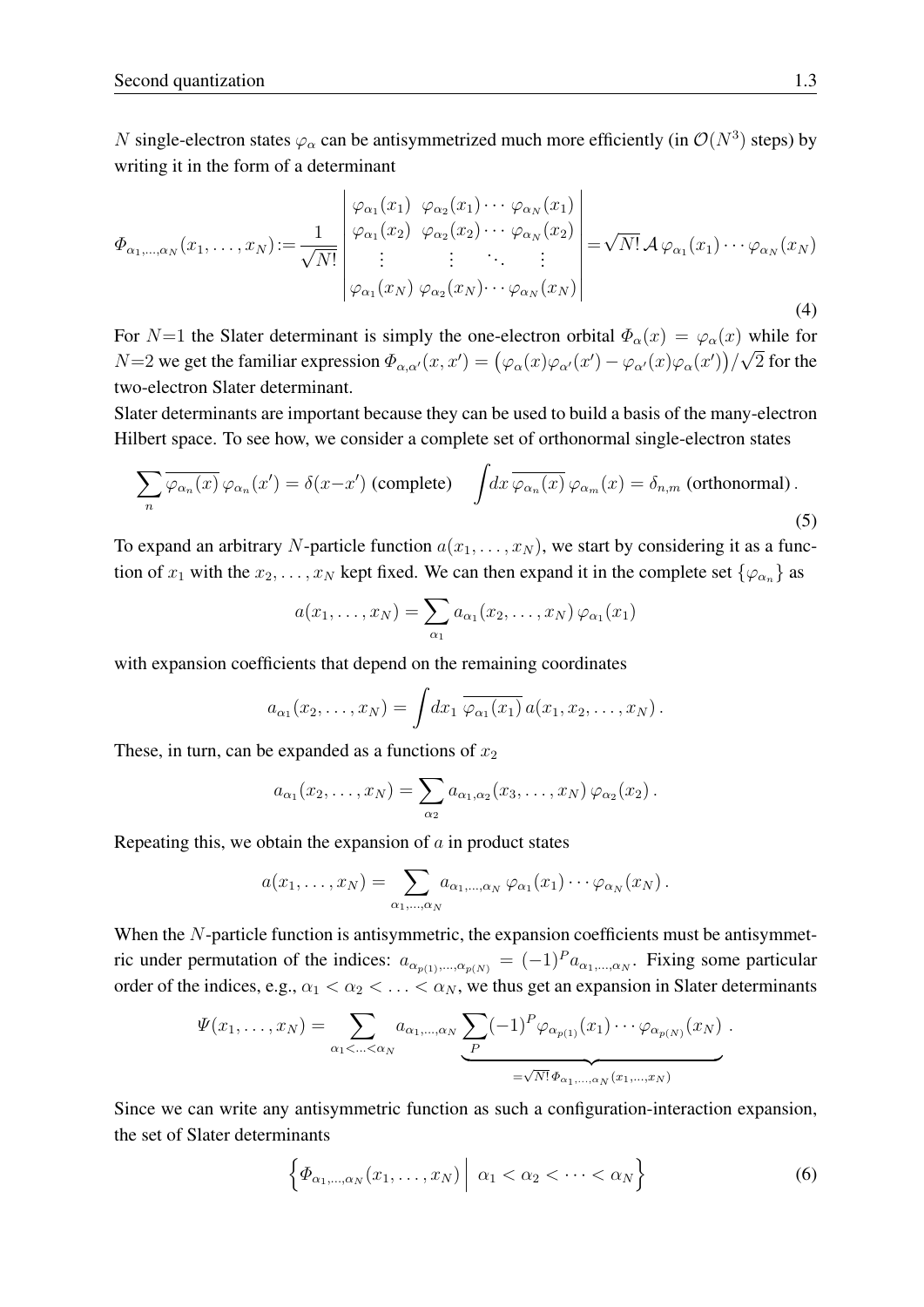forms a basis of the N-electron Hilbert space. Since the overlap of two Slater determinants

<span id="page-3-1"></span>
$$
\int dx \, \overline{\Phi_{\alpha_1,\dots,\alpha_N}(x)} \, \Phi_{\beta_1,\dots,\beta_N}(x) = \frac{1}{N!} \sum_{P,P'} (-1)^{P+P'} \prod_n \int dx_n \, \overline{\varphi_{\alpha_{p(n)}}(x_n)} \, \varphi_{\alpha_{p'(n)}}(x_n)
$$
\n
$$
= \begin{vmatrix}\n\langle \varphi_{\alpha_1} | \varphi_{\beta_1} \rangle & \cdots & \langle \varphi_{\alpha_1} | \varphi_{\beta_N} \rangle \\
\vdots & \ddots & \vdots \\
\langle \varphi_{\alpha_N} | \varphi_{\beta_1} \rangle & \cdots & \langle \varphi_{\alpha_N} | \varphi_{\beta_N} \rangle\n\end{vmatrix}
$$
\n(7)

is the determinant of the overlap of the constituent orbitals, the Slater determinants [\(6\)](#page-2-0) form a complete orthonormal basis of the N-electron Hilbert space when the orbitals  $\varphi_n(x)$  are a complete orthonormal basis of the one-electron Hilbert space.

While we use a set of N one-electron orbitals  $\varphi_n(x)$  to define an N-electron Slater determinant  $\Phi_{\alpha_1,...,\alpha_N}(\bm x)$ , this representation is not unique: Any unitary transformation among the N occupied orbitals will not change the determinant (up to a phase). It is thus sufficient to give the N-dimensional subspace spanned by the orbitals  $\varphi_1, \ldots, \varphi_N$  in the single-electron Hilbert space. The projector to this space is the one-body density matrix

<span id="page-3-0"></span>
$$
\Gamma^{(1)}(x,x') = N \int dx_2 \cdots dx_N \, \overline{\Phi(x,x_2,\ldots,x_N)} \, \Phi(x',x_2,\ldots,x_N) \, . \tag{8}
$$

To see this, we expand the Slater determinant along its first row

$$
\Phi_{\alpha_1 \cdots \alpha_N}(x_1, \ldots, x_N) = \frac{1}{\sqrt{N}} \sum_{n=1}^N (-1)^{1+n} \varphi_{\alpha_n}(x_1) \Phi_{\alpha_{i \neq n}}(x_2, \ldots, x_N), \tag{9}
$$

where  $\Phi_{\alpha_{i\neq n}}(x_2,\ldots,x_N)$  is the determinant with the first row and the *n*-th column removed, which can be written as  $N-1$ -electron Slater determinants with orbital  $\alpha_n$  removed. Inserting this into [\(8\)](#page-3-0) we find

$$
\Gamma_{\Phi}^{(1)}(x, x') = \sum_{n=1}^{N} \overline{\varphi_{\alpha_n}(x)} \varphi_{\alpha_n}(x'), \qquad (10)
$$

which is the expansion of the one-body density matrix in eigenfunctions (natural orbitals), with eigenvalues (natural occupation numbers) either one or zero. Due to the degeneracy of the natural occupation numbers the natural orbitals are not unique. Any many-electron wave function  $\Psi(\boldsymbol{x})$  with the same one-body density matrix  $\Gamma_{\boldsymbol{\phi}}^{(1)}$  $\Phi_{\Phi}^{(1)}$  equals the Slater determinant  $\Phi(\boldsymbol{x})$  up to a phase, i.e.,  $|\langle \Psi | \Phi \rangle| = 1$ . We can generalize this procedure and calculate higher order density matrices by introducing the generalized Laplace expansion

$$
\Phi_{\alpha_1\cdots\alpha_N}(\mathbf{x})=\frac{1}{\sqrt{\binom{N}{p}}}\sum_{n_1<\cdots
$$

which is obtained by writing the permutation of all N indices as a permutation of  $N-p$  indices and the remaining  $p$  indices separately summing over all distinct sets of  $p$  indices. This allows us to evaluate arbitrary matrix elements and higher order density matrices [\[4,](#page-28-3) [5\]](#page-28-4). But as can be seen from the above expansion, the expressions very quickly get quite cumbersome. Fortunately there is a representation that is much better suited to handling antisymmetric wave functions. It is called second quantization.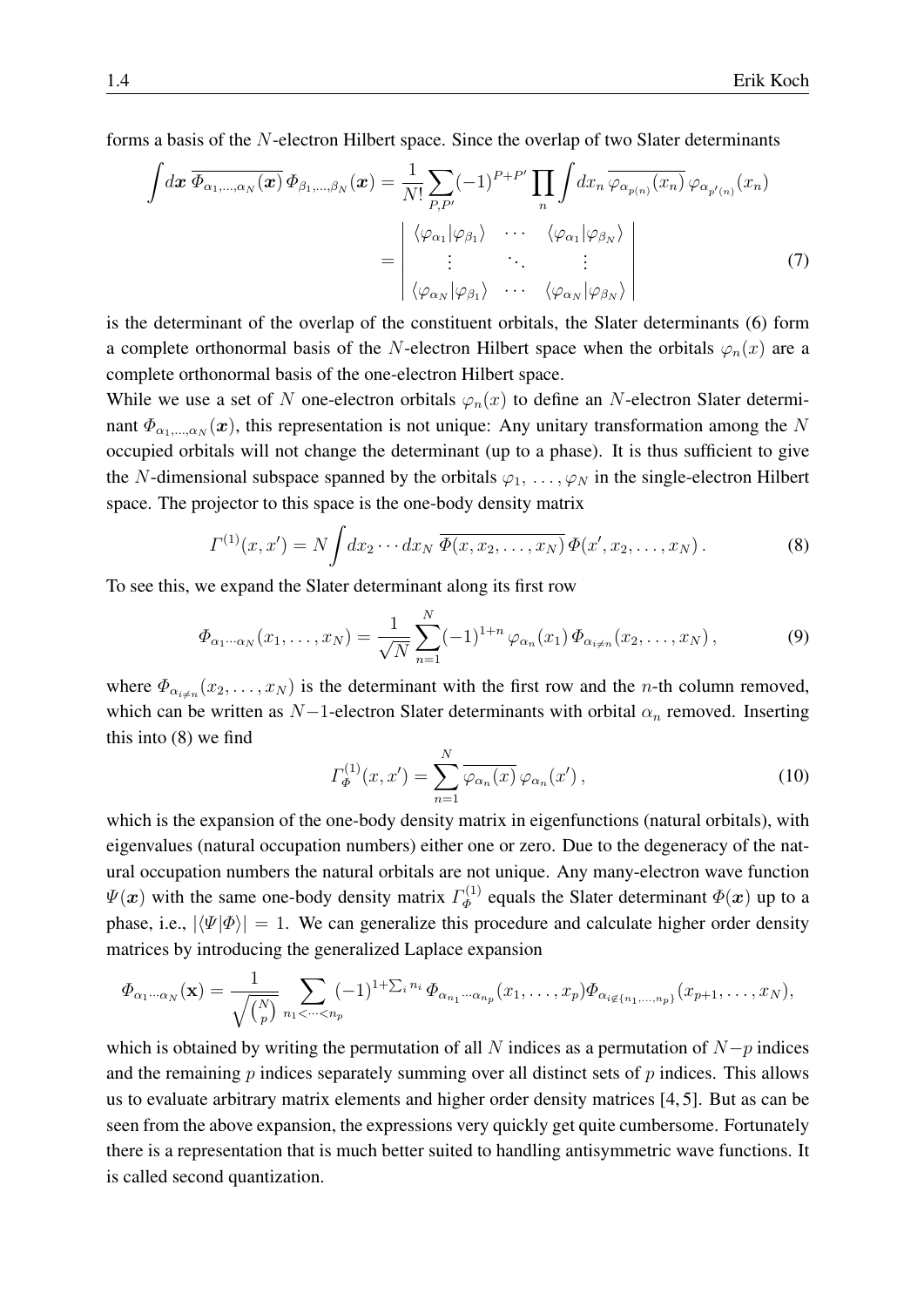## <span id="page-4-0"></span>2 Second quantization

The idea behind the second quantized approach to writing many-body wave functions is remarkably simple: When writing Slater determinants in the form [\(4\)](#page-2-1) we are working in a real-space basis. It is, however, often simpler to consider abstract states: Instead of a wave function  $\varphi_{\alpha}(x)$ , we write a Dirac state  $|\alpha\rangle$ . Second quantization allows us to do the same for Slater determinants. Let us consider a Slater determinant for two electrons, one in state  $\varphi_{\alpha}(x)$ , the other in state  $\varphi_{\beta}(x)$ . It is simply the antisymmetrized product of the two states

$$
\Phi_{\alpha\beta}(x_1, x_2) = \frac{1}{\sqrt{2}} \left( \varphi_\alpha(x_1) \varphi_\beta(x_2) - \varphi_\beta(x_1) \varphi_\alpha(x_2) \right). \tag{11}
$$

This expression is quite cumbersome because we explicitly specify the coordinates. We can try to get rid of the coordinates by defining a two-particle Dirac state

$$
|\alpha,\beta\rangle:=\frac{1}{\sqrt{2}}\left(|\alpha\rangle|\beta\rangle-|\beta\rangle|\alpha\rangle\right).
$$

While the expression is already simpler, we still have to keep track of the order of the particles by specifying the position of the kets. The idea of second quantization is to specify the states using operators

$$
|\alpha,\beta\rangle = c_{\beta}^{\dagger}c_{\alpha}^{\dagger}|0\rangle. \tag{12}
$$

Now the order of the particles is specified by the order of the operators. To ensure the antisymmetry of the wave function the operators have to change sign when they are reordered

$$
|\alpha,\beta\rangle = c_{\beta}^{\dagger} c_{\alpha}^{\dagger} |0\rangle = -c_{\alpha}^{\dagger} c_{\beta}^{\dagger} |0\rangle = -|\beta,\alpha\rangle.
$$
 (13)

#### <span id="page-4-1"></span>2.1 Creation and annihilation operators

To arrive at the formalism of second quantization we postulate a set of operators that have certain reasonable properties. We then verify that we can use these operators to represent Slater determinants. But first we consider a few simple states to motivate what properties the new operators ought to have.

To be able to construct many-electron states, we start from the simplest such state:  $|0\rangle$  the *vacuum state* with no electron, which we assume to be normalized  $\langle 0|0 \rangle = 1$ . Next we introduce for each single-electron state  $|\alpha\rangle$  an operator  $c_{\alpha}^{\dagger}$  such that  $c_{\alpha}^{\dagger}|0\rangle = |\alpha\rangle$ . We call them *creation operators* since they add an electron (in state  $\alpha$ ) to the state that they act on: in  $c_{\alpha}^{\dagger} |0\rangle$  the creation operator adds an electron to the vacuum state  $(N=0)$ , resulting in a single-electron state  $(N=1)$ . Applying another creation operator produces a two-electron state  $c_{\beta}^{\dagger}$  $\int_{\beta}^{\dagger} c_{\alpha}^{\dagger} |0\rangle$ , (N=2). To ensure the antisymmetry of the two electron state, the product of creation operators has to change sign when they are reordered:  $c_{\alpha}^{\dagger} c_{\beta}^{\dagger} = -c_{\beta}^{\dagger}$  ${}^{\dagger}_{\beta}c_{\alpha}^{\dagger}$ . This is more conveniently written as  $\{c_{\alpha}^{\dagger}, c_{\beta}^{\dagger}\}$  $\left\{\begin{smallmatrix} \mathsf{I} \ \beta \end{smallmatrix}\right\} = 0$  by introducing the *anti-commutator*

$$
\{A, B\} := A B + B A. \tag{14}
$$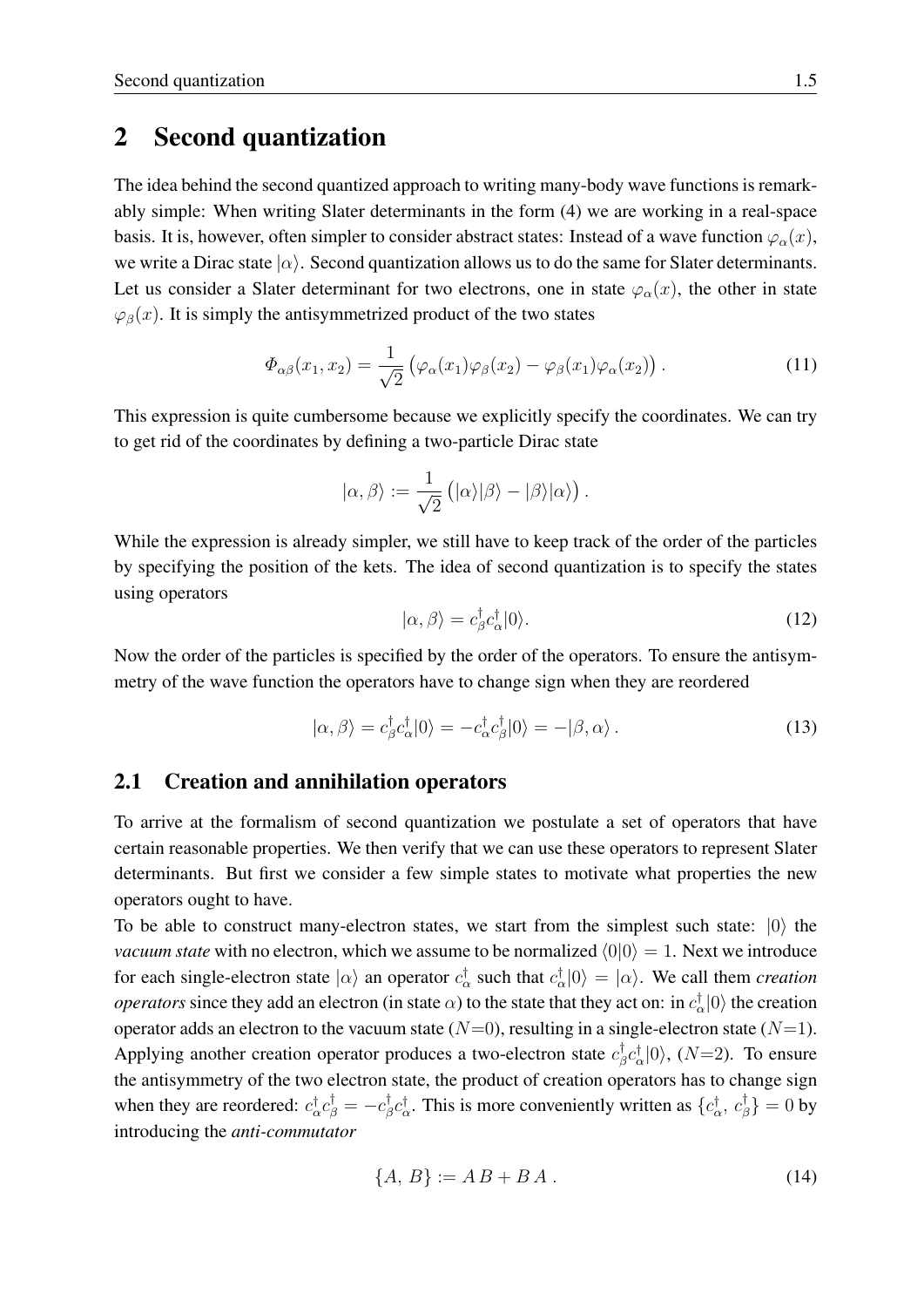As we have seen, the simplest state we can produce with the creation operators is the singleelectron state  $|\alpha\rangle = c_{\alpha}^{\dagger} |0\rangle$ . When we want to calculate its norm, we have to consider the adjoint of  $c_{\alpha}^{\dagger}|0\rangle$ , formally obtaining  $\langle \alpha|\alpha\rangle = \langle 0|c_{\alpha}c_{\alpha}^{\dagger}|0\rangle$ , or, more generally,  $\langle \alpha|\beta\rangle = \langle 0|c_{\alpha}c_{\beta}^{\dagger}$  $\frac{1}{\beta}|0\rangle$ . This implies that  $c_{\alpha}$ , the adjoint of a creation operator, must remove an electron from the state, otherwise the overlap of  $c_{\alpha}c_{\beta}^{\dagger}$  $\binom{1}{\beta}$  (0) with the vacuum state  $\langle 0|$  would vanish. We therefore call the adjoint of the creation operator an *annihilation operator*. We certainly cannot take an electron out of the vacuum state, so  $c_{\alpha}|0\rangle = 0$ . To obtain the overlap of one-electron states we postulate the anticommutation relation  $\{c_\alpha, c_\beta^\dagger\}$  $\langle \phi_{\beta}^{\dagger} \rangle = \langle \alpha | \beta \rangle$ , giving  $\langle 0 | c_{\alpha} c_{\beta}^{\dagger} \rangle$  $\sigma_{\beta}^{\dagger}|0\rangle\,=\,\langle0|\{c_{\alpha},\,c_{\beta}^{\dagger}% |\hat{b}_{\alpha},\,c_{\beta}^{\dagger}% |\hat{b}_{\alpha},\,c_{\beta}^{\dagger}% |\hat{c}_{\beta},\,c_{\beta}^{\dagger}% |\hat{c}_{\beta},\,c_{\beta}^{\dagger}% |\hat{c}_{\beta},\,c_{\beta}^{\dagger}% |\hat{c}_{\beta},\,c_{\beta}^{\dagger}% |\hat{c}_{\beta},\,c_{\beta}^{\dagger}% |\hat{c}_{\beta},\,c_{\beta}^{\dagger}% |\hat{c}_{\beta},\,c_{\beta}^{\dagger}% |\$  $_{\beta }^{\dagger }\} -c_{\beta }^{\dagger }$  $^{\text{\tiny T}}_{\beta} c_{\alpha} |0\rangle =$  $\langle \alpha | \beta \rangle$ . For completeness, taking the adjoint of the anticommutation relation for the creation operators, we obtain the corresponding anticommutator of the annihilators:  $\{c_{\alpha}, c_{\beta}\} = 0$ . Thus, we are led to define the vacuum state  $|0\rangle$  and the set of operators  $c_{\alpha}$  related to singleelectron states  $|\alpha\rangle$  with the properties

<span id="page-5-0"></span>
$$
c_{\alpha}|0\rangle = 0 \qquad \{c_{\alpha}, c_{\beta}\} = 0 = \{c_{\alpha}^{\dagger}, c_{\beta}^{\dagger}\}\
$$
  

$$
\langle 0|0\rangle = 1 \qquad \{c_{\alpha}, c_{\beta}^{\dagger}\} = \langle \alpha|\beta\rangle
$$
 (15)

As a direct consequence we obtain the Pauli principle in the form  $c_{\alpha}c_{\alpha} = 0 = c_{\alpha}^{\dagger}c_{\alpha}^{\dagger}$ . We note that the creators transform in the same way as the single-electron states they represent

<span id="page-5-1"></span>
$$
|\tilde{\alpha}_i\rangle = \sum_{\mu} |\alpha_{\mu}\rangle U_{\mu i} \qquad \leadsto \quad \tilde{c}^{\dagger}_{\tilde{\alpha}_i}|0\rangle = \sum_{\mu} c^{\dagger}_{\alpha_{\mu}}|0\rangle U_{\mu i} = \left(\sum_{\mu} c^{\dagger}_{\alpha_{\mu}} U_{\mu i}\right)|0\rangle. \tag{16}
$$

The creators and annihilators are clearly not operators in a Hilbert space, but transfer states from an N-electron to a N±1-electron Hilbert space, i.e., they are operators defined on *Fock space*. It is also remarkable that the mixed anti-commutator is the only place where the orbitals that distinguish different operators enter.

To make contact with the notation of first quantization, we introduce the *field operators*  $\hat{\psi}^{\dagger}(x)$ , with  $x = (r, \sigma)$ , that create an electron of spin  $\sigma$  at position r, i.e., in state  $|x\rangle = |r, \sigma\rangle$ . Given a complete, orthonormal set of orbitals  $\{\varphi_n\}$ , we can expand  $|x\rangle$ 

$$
\hat{\Psi}^{\dagger}(x)|0\rangle = |x\rangle = \sum_{n} |\varphi_{n}\rangle\langle\varphi_{n}|x\rangle = \sum_{n} c_{\varphi_{n}}^{\dagger}|0\rangle\langle\varphi_{n}|x\rangle \tag{17}
$$

from which we obtain

$$
\hat{\Psi}^{\dagger}(x) = \sum_{n} \overline{\langle x | \varphi_n \rangle} \, c_{\varphi_n}^{\dagger} = \sum_{n} \overline{\varphi_n(x)} \, c_{\varphi_n}^{\dagger}.
$$
 (18)

The anticommutators then follow from [\(15\)](#page-5-0) for an orthonormal and complete set, e.g.,

$$
\{\hat{\Psi}(x),\,\hat{\Psi}^{\dagger}(x')\} = \sum_{n,m} \langle x|\varphi_n\rangle \underbrace{\{c_{\varphi_n},\,c^{\dagger}_{\varphi_m}\}}_{=\delta_{n,m}} \langle \varphi_m|x'\rangle = \sum_n \langle x|\varphi_n\rangle \langle \varphi_n|x'\rangle = \langle x|x'\rangle = \delta(x-x'),
$$

resulting in the anticommutation relations for the field operators

$$
\{\hat{\Psi}(x),\,\hat{\Psi}(x')\}=0=\{\hat{\Psi}^{\dagger}(x),\,\hat{\Psi}^{\dagger}(x')\}\quad\text{and}\quad\{\hat{\Psi}(x),\,\hat{\Psi}^{\dagger}(x')\}=\langle x|x'\rangle.\tag{19}
$$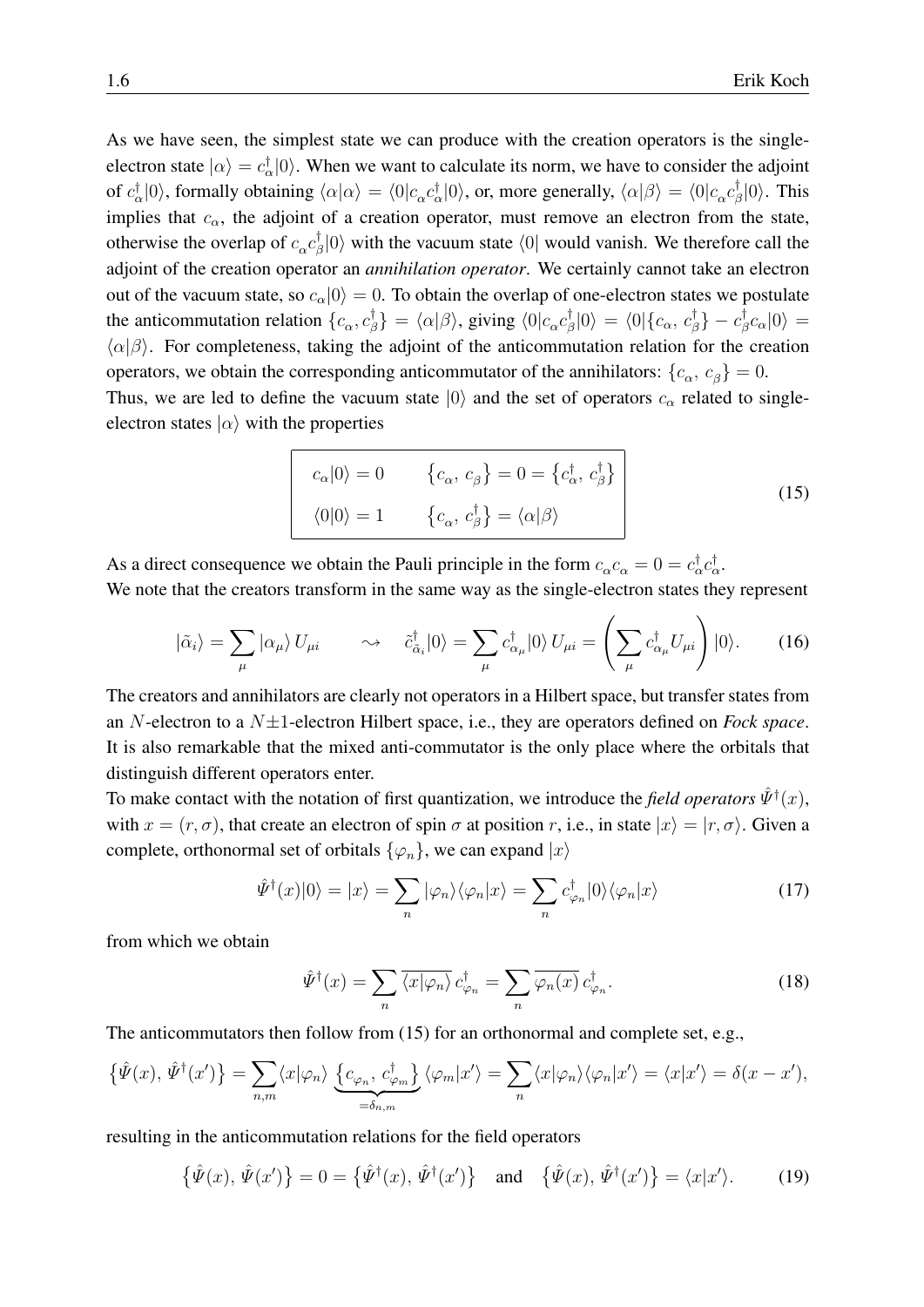We can, of course, expand the field operators also in a non-orthogonal set of orbitals  $\{|\chi_i\rangle\}$ , as long as it is complete,  $\sum_{i,j} |\chi_i\rangle (S^{-1})_{ij} \langle \chi_j| = 1$ , where  $S_{ij} = \langle \chi_i | \chi_j \rangle$  is the overlap matrix

$$
\hat{\Psi}^{\dagger}(x) = \sum_{i,j} c_i^{\dagger} (S^{-1})_{ij} \langle \chi_j | x \rangle.
$$
 (20)

Conversely, given any single-electron wave functions in real space  $\varphi(x)$ , we can express the corresponding creation operator in terms of the field operators

$$
c_{\varphi}^{\dagger} = \int dx \,\varphi(x) \,\hat{\Psi}^{\dagger}(x). \tag{21}
$$

Its anticommutator with the field annihilator just gives back the single-electron wave function

<span id="page-6-2"></span>
$$
\{\hat{\Psi}(x),\,c_{\varphi}^{\dagger}\} = \int dx' \,\varphi(x')\left\{\hat{\Psi}(x),\,\hat{\Psi}^{\dagger}(x')\right\} = \varphi(x)\,.
$$
 (22)

#### <span id="page-6-0"></span>2.2 Representation of Slater determinants

We have now all the tools in place to write the Slater determinant [\(4\)](#page-2-1) in second quantization, using the creation operators to specify the occupied orbitals and the field operators to give the coordinates for the real-space representation:

<span id="page-6-1"></span>
$$
\Phi_{\alpha_1\alpha_2\ldots\alpha_N}(x_1, x_2, \ldots, x_N) = \frac{1}{\sqrt{N!}} \left\langle 0 \left| \hat{\Psi}(x_1) \hat{\Psi}(x_2) \ldots \hat{\Psi}(x_N) \right| c_{\alpha_N}^\dagger \ldots c_{\alpha_2}^\dagger c_{\alpha_1}^\dagger \right| 0 \right\rangle. \tag{23}
$$

Note how writing the Slater determinant as an expectation value of annihilation and creation operators nicely separates the coordinates on the left from the orbitals on the right. This is just the desired generalization of the Dirac notation  $\varphi(x) = \langle x | \varphi \rangle$ .

Not surprisingly, the proof of [\(23\)](#page-6-1) is by induction. As a warm-up we consider the case of a single-electron wave function  $(N=1)$ . Using the anticommutation relation [\(22\)](#page-6-2), we see that

$$
\langle 0|\hat{\Psi}(x_1)\,c_{\alpha_1}^{\dagger}|0\rangle = \langle 0|\,\varphi_{\alpha_1}(x_1) - c_{\alpha_1}^{\dagger}\hat{\Psi}(x_1)|0\rangle = \varphi_{\alpha_1}(x_1)\,. \tag{24}
$$

For the two-electron state  $N = 2$ , we anticommute  $\hat{\Psi}(x_2)$  in two steps to the right

$$
\langle 0 | \hat{\Psi}(x_1) \hat{\Psi}(x_2) c_{\alpha_2}^{\dagger} c_{\alpha_1}^{\dagger} | 0 \rangle = \langle 0 | \hat{\Psi}(x_1) (\varphi_{\alpha_2}(x_2) - c_{\alpha_2}^{\dagger} \hat{\Psi}(x_2)) c_{\alpha_1}^{\dagger} | 0 \rangle
$$
  
\n
$$
= \langle 0 | \hat{\Psi}(x_1) c_{\alpha_1}^{\dagger} | 0 \rangle \varphi_{\alpha_2}(x_2) - \langle 0 | \hat{\Psi}(x_1) c_{\alpha_2}^{\dagger} \hat{\Psi}(x_2) c_{\alpha_1}^{\dagger} | 0 \rangle
$$
  
\n
$$
= \varphi_{\alpha_1}(x_1) \varphi_{\alpha_2}(x_2) - \varphi_{\alpha_2}(x_1) \varphi_{\alpha_1}(x_2).
$$
 (25)

We see how anticommuting automatically produces the appropriate signs for the antisymmetric we see now anticommuting automatically produces the appropriate signs for the antisym<br>wave function. Dividing by  $\sqrt{2}$ , we obtain the desired two-electron Slater determinant. The general case of an N-electron state works just the same. Anti-commuting  $\hat{\Psi}(x_N)$  all the way to the right produces  $N$  terms with alternating sign

$$
\langle 0|\hat{\Psi}(x_1)\cdots\hat{\Psi}(x_{N-1})\hat{\Psi}(x_N) c^{\dagger}_{\alpha_N} c^{\dagger}_{\alpha_{N-1}}\cdots c^{\dagger}_{\alpha_1}|0\rangle =
$$
  
+ 
$$
\langle 0|\hat{\Psi}(x_1)\cdots\hat{\Psi}(x_{N-1}) c^{\dagger}_{\alpha_{N-1}}\cdots c^{\dagger}_{\alpha_1}|0\rangle \varphi_{\alpha_N}(x_N)
$$
  
- 
$$
\langle 0|\hat{\Psi}(x_1)\cdots\hat{\Psi}(x_{N-1}) \prod_{n\neq N-1} c^{\dagger}_{\alpha_n}|0\rangle \varphi_{\alpha_{N-1}}(x_N)
$$
  
...  

$$
(-1)^{N-1} \langle 0|\hat{\Psi}(x_1)\cdots\hat{\Psi}(x_{N-1}) c^{\dagger}_{\alpha_N} \cdots c^{\dagger}_{\alpha_2}|0\rangle \varphi_{\alpha_1}(x_N).
$$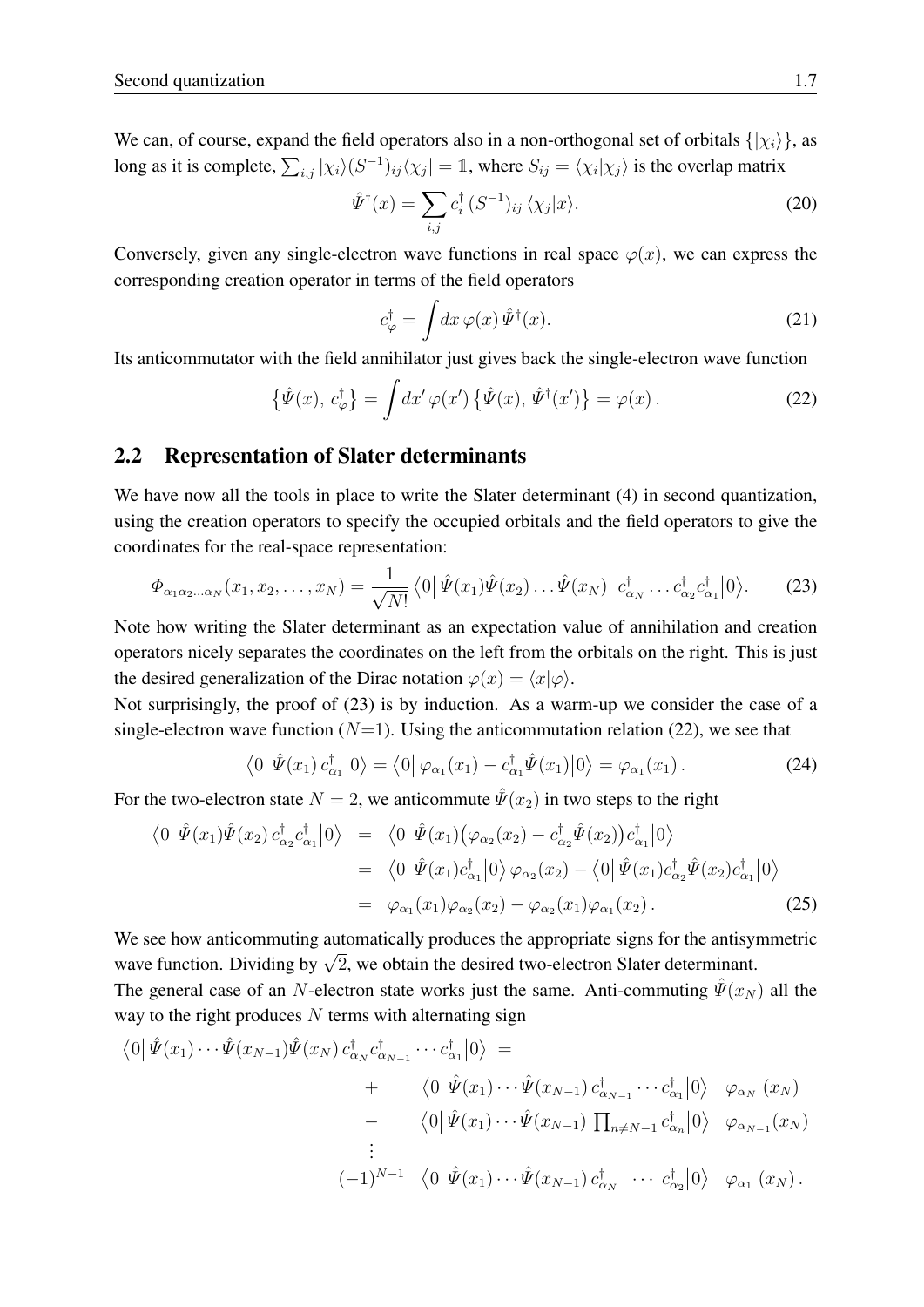Using [\(23\)](#page-6-1) for the  $N-1$ -electron states, this is nothing but the Laplace expansion of

$$
D = \begin{pmatrix} \varphi_{\alpha_1}(x_1) & \varphi_{\alpha_2}(x_1) & \cdots & \varphi_{\alpha_N}(x_1) \\ \varphi_{\alpha_1}(x_2) & \varphi_{\alpha_2}(x_2) & \cdots & \varphi_{\alpha_N}(x_2) \\ \vdots & \vdots & \ddots & \vdots \\ \varphi_{\alpha_1}(x_N) & \varphi_{\alpha_2}(x_N) & \cdots & \varphi_{\alpha_N}(x_N) \end{pmatrix}
$$

along the Nth row. Dividing by  $\sqrt{N!}$  we see that we have shown [\(23\)](#page-6-1) for N-electron states, completing the proof by induction.

Given this representation of Slater determinants it is easy to eliminate the coordinates so we can work with N-electron states rather than N-electron wave functions—just as in Dirac notation. In particular we can rewrite the basis of Slater determinants [\(6\)](#page-2-0) into a basis of product states

$$
\left\{c_{\alpha_N}^{\dagger} \cdots c_{\alpha_1}^{\dagger} |0\rangle \mid \alpha_1 < \cdots < \alpha_N\right\},\tag{26}
$$

which allows us to express any  $N$ -electron state as

$$
|\Psi\rangle = \sum_{\alpha_1 < \dots < \alpha_N} a_{\alpha_1, \dots, \alpha_N} \, c^{\dagger}_{\alpha_N} \cdots c^{\dagger}_{\alpha_1} |0\rangle. \tag{27}
$$

#### <span id="page-7-0"></span>2.3 Representation of  $n$ -body operators

To work with N-electron states rather than Slater determinants, we also have to rewrite the N-electron operators  $M(x)$  appropriately. This is easily done by incorporating the coordinates that we have separated from the Slater determinants into the operators such that the expectation values remain unchanged. This is, again, analogous to the Dirac formalism:

$$
\int dx \,\overline{\varphi_n(x)}\,M(x)\,\varphi_m(x) = \langle \varphi_n | \underbrace{\int dx \, |x \rangle M(x) \langle x | \varphi_m \rangle}_{=: \hat{M}} = \langle \varphi_n | \hat{M} | \varphi_m \rangle. \tag{28}
$$

For N-electron Slater determinants this becomes

$$
\int dx_1 \cdots dx_N \overline{\Phi_{\beta_1 \cdots \beta_N}(x_1, \cdots, x_N)} M(x_1, \ldots, x_N) \Phi_{\alpha_1 \cdots \alpha_N}(x_1, \cdots, x_N)
$$
  
= 
$$
\int dx_1 \cdots dx_N \langle 0| c_{\beta_1} \cdots c_{\beta_N} \hat{\Psi}^{\dagger}(x_N) \cdots \hat{\Psi}^{\dagger}(x_1) | 0 \rangle M(x_1, \ldots, x_N) \langle 0| \hat{\Psi}(x_1) \cdots \hat{\Psi}(x_N) c_{\alpha_N}^{\dagger} \cdots c_{\alpha_1}^{\dagger} | 0 \rangle
$$
  
= 
$$
\langle 0| c_{\beta_1} \cdots c_{\beta_N} \hat{M} c_{\alpha_N}^{\dagger} \cdots c_{\alpha_1}^{\dagger} | 0 \rangle
$$

with the representation of the  $n$ -body operator in terms of field operators

<span id="page-7-1"></span>
$$
\hat{M} = \frac{1}{N!} \int dx_1 \cdots x_N \hat{\Psi}^\dagger(x_N) \cdots \hat{\Psi}^\dagger(x_1) M(x_1, \cdots, x_N) \hat{\Psi}(x_1) \cdots \hat{\Psi}(x_N).
$$
 (29)

Note that this particular form of the operator is only valid when applied to  $N$ -electron states, since we have used that the  $N$  annihilation operators bring us to the zero-electron space, where  $|0\rangle\langle 0| = 1$ <sub>0</sub>. Keeping this in mind, we can work entirely in terms of our algebra [\(15\)](#page-5-0).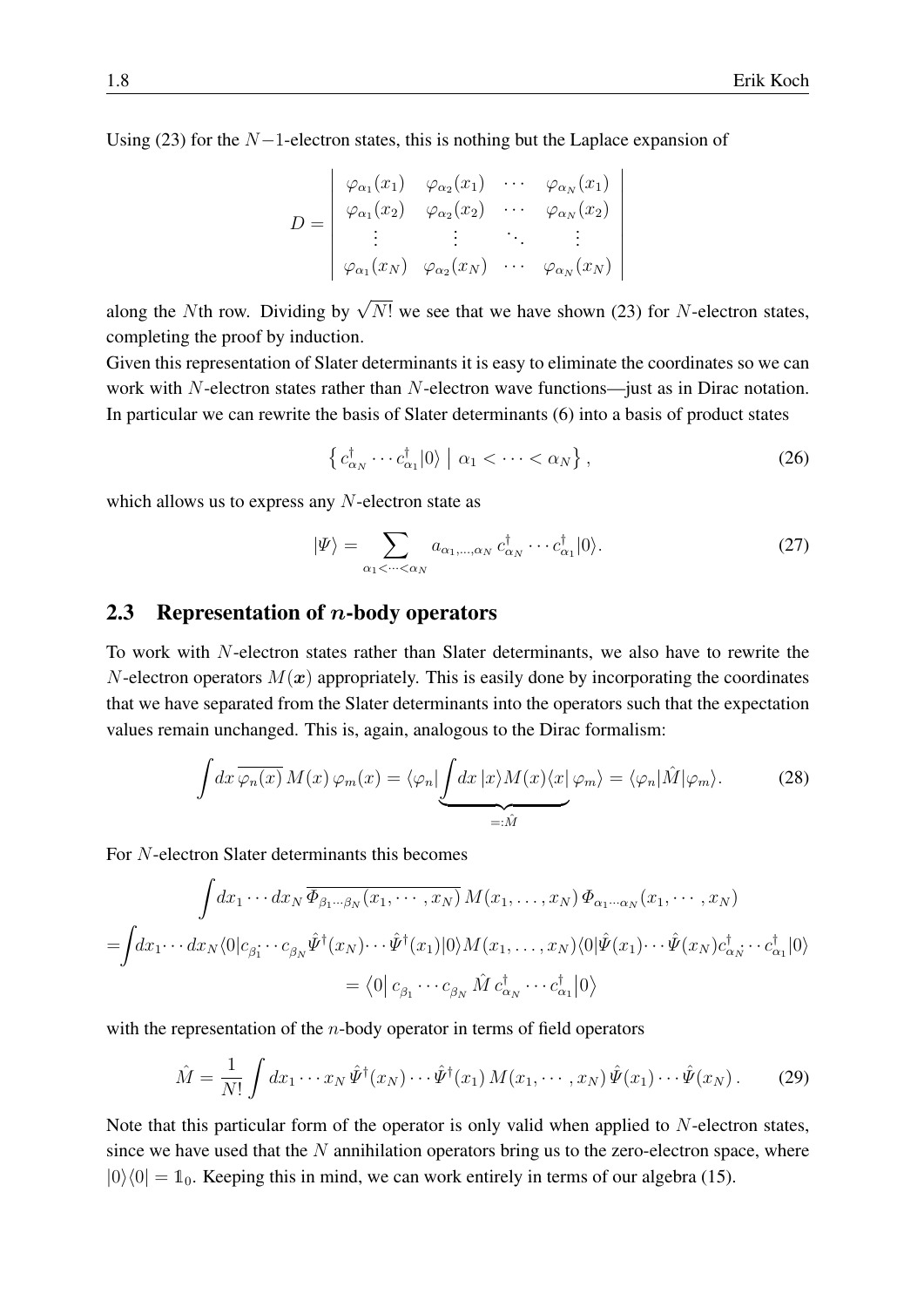To see what [\(29\)](#page-7-1) means we look, in turn, at the different *n*-body parts of  $M(\mathbf{x})$ , [\(2\)](#page-1-1):

<span id="page-8-1"></span>
$$
M(\mathbf{x}) = M^{(0)} + \sum_{i} M^{(1)}(x_i) + \sum_{i < j} M^{(2)}(x_i, x_j) + \sum_{i < j < k} M^{(3)}(x_i, x_j, x_k) + \cdots \tag{30}
$$

We start with the simplest case, the zero-body operator, which, up to a trivial prefactor, is  $M^{(0)}(x_1, \dots, x_N) = 1$ . Operating on an N-electron state, it gives

$$
\hat{M}^{(0)} = \frac{1}{N!} \int dx_1 dx_2 \cdots x_N \hat{\Psi}^{\dagger}(x_N) \cdots \hat{\Psi}^{\dagger}(x_2) \hat{\Psi}^{\dagger}(x_1) \hat{\Psi}(x_1) \hat{\Psi}(x_2) \cdots \hat{\Psi}(x_N)
$$
\n
$$
= \frac{1}{N!} \int dx_2 \cdots x_N \hat{\Psi}^{\dagger}(x_N) \cdots \hat{\Psi}^{\dagger}(x_2) \qquad \hat{N} \qquad \hat{\Psi}(x_2) \cdots \hat{\Psi}(x_N)
$$
\n
$$
= \frac{1}{N!} \int dx_2 \cdots x_N \hat{\Psi}^{\dagger}(x_N) \cdots \hat{\Psi}^{\dagger}(x_2) \qquad 1 \qquad \hat{\Psi}(x_2) \cdots \hat{\Psi}(x_N)
$$
\n
$$
\vdots
$$
\n
$$
= \frac{1}{N!} 1 \cdot 2 \cdots N = 1,
$$
\n(31)

where we have used that the operator

<span id="page-8-0"></span>
$$
\int dx \,\hat{\Psi}^{\dagger}(x)\hat{\Psi}(x) = \hat{N}
$$

counts the number of electrons: Applied to the vacuum state it gives  $\hat{N} |0\rangle = 0$ , while each creation operator increases the count by one:  $\hat{N}c_n^{\dagger} = c_n^{\dagger}(\hat{N}+1)$ , which follows from

$$
[\hat{N}, c_n^{\dagger}] = \int dx \, [\hat{\Psi}^{\dagger}(x)\hat{\Psi}(x), c_n^{\dagger}] = \int dx \, \hat{\Psi}^{\dagger}(x) \, \{\hat{\Psi}(x), c_n^{\dagger}\} = \int dx \, \hat{\Psi}^{\dagger}(x) \, \varphi_n(x) = c_n^{\dagger}, \quad (32)
$$

where we have used the simple relation  $[AB, C] = A{B, C} - {A, C}B$ . Adjoining this relation gives a minus sign, i.e., annihilators reduce the count by one:  $\hat{N}c_n = c_n(\hat{N}-1)$ . Thus, commuting  $\hat{N}$  through a general product state, we obtain for each creation operator that we encounter a copy of the state, while for each annihilator we obtain minus that state, giving in total the original state times the difference in the number of creation and annihilation operators. Remarkably, while we started from an operator acting on N-electron states, the resulting operator in second quantized form is independent of the number of electrons. We will see that this is an important general feature of operators in second quantization which makes working in Fock spaces amazingly simple.

We note that [\(31\)](#page-8-0) just means that the overlap of two Slater determinants [\(7\)](#page-3-1) is equal to that of the corresponding product states

<span id="page-8-2"></span>
$$
\int d\boldsymbol{x} \, \overline{\Phi_{\alpha_1,\ldots,\alpha_N}(\boldsymbol{x})} \, \Phi_{\beta_1,\ldots,\beta_N}(\boldsymbol{x}) = \langle 0 | c_{\alpha_1} \cdots c_{\alpha_N} \, c_{\beta_N}^{\dagger} \cdots c_{\beta_1}^{\dagger} | 0 \rangle. \tag{33}
$$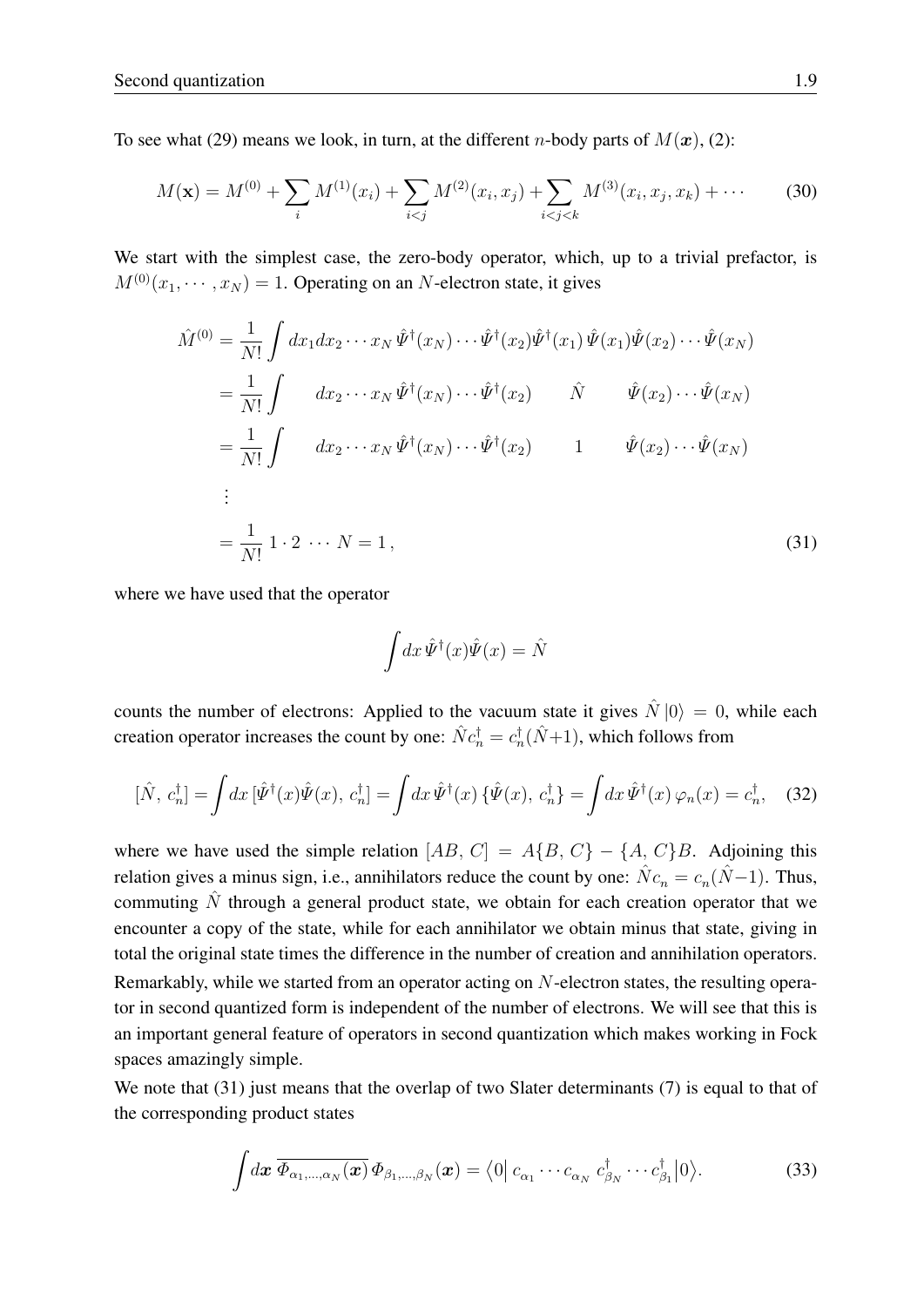#### 2.3.1 One-body operators

Next we consider one-body operators  $\sum_j M^{(1)}(x_j)$ 

$$
\hat{M}^{(1)} = \frac{1}{N!} \int dx_1 \cdots dx_N \hat{\Psi}^{\dagger}(x_N) \cdots \hat{\Psi}^{\dagger}(x_1) \sum_j M^{(1)}(x_j) \hat{\Psi}(x_1) \cdots \hat{\Psi}(x_N)
$$
\n
$$
= \frac{1}{N!} \sum_j \int dx_j \hat{\Psi}^{\dagger}(x_j) M^{(1)}(x_j) (N-1)! \hat{\Psi}(x_j)
$$
\n
$$
= \frac{1}{N} \sum_j \int dx_j \hat{\Psi}^{\dagger}(x_j) M^{(1)}(x_j) \hat{\Psi}(x_j)
$$
\n
$$
= \int dx \hat{\Psi}^{\dagger}(x) M^{(1)}(x) \hat{\Psi}(x)
$$
\n(34)

Here we have first anticommuted  $\hat{\psi}^{\dagger}(x_j)$  all the way to the left and  $\hat{\psi}(x_j)$  to the right. Since these take the same numbers of anticommutations, there is no sign involved. In between these field operators we are left with a zero-body operator for  $N-1$  electrons, producing, when  $\tilde{M}^{(1)}$ acts on an N-electron state, a factor of  $(N-1)!$ . Again we notice that we obtain an operator that no longer depends on the number of electrons, i.e., that is valid in the entire Fock space. Expanding the field-operators in a complete orthonormal set  $\hat{\Psi}(x) = \sum_n \varphi_n(x) c_n$  gives

<span id="page-9-0"></span>
$$
\hat{M}^{(1)} = \sum_{n,m} \int dx \, \overline{\varphi_n(x)} \, M(x) \, \varphi_m(x) \, c_n^{\dagger} c_m = \sum_{n,m} \langle \varphi_n | M^{(1)} | \varphi_m \rangle \, c_n^{\dagger} c_m = \sum_{n,m} c_n^{\dagger} \, M_{nm}^{(1)} \, c_m. \tag{35}
$$

The matrix elements  $M^{(1)}_{nm}=\langle\varphi_n|M^{(1)}|\varphi_m\rangle$  transform like a single-electron matrix  $\bm{M}^{(1)}$ : From [\(16\)](#page-5-1) and writing the annihilation operators as a column vector  $c$  we see that

$$
\hat{M}^{(1)} = \mathbf{c}^{\dagger} \mathbf{M}^{(1)} \mathbf{c} = \mathbf{c}^{\dagger} \mathbf{U}^{\dagger} \mathbf{U} \mathbf{M}^{(1)} \mathbf{U}^{\dagger} \mathbf{U} \mathbf{c} = \tilde{\mathbf{c}}^{\dagger} \tilde{\mathbf{M}}^{(1)} \tilde{\mathbf{c}}.
$$
 (36)

Once we have arrived at the representation in terms of orbitals, we can restrict the orbital basis to a non-complete set. This simply gives the operator in the variational (Fock) subspace spanned by the orbitals.

We note that the expression [\(35\)](#page-9-0) not only works for local operators but also for differential operators like the momentum or kinetic energy: we have taken care not to exchange the order of  $M^{(1)}$  and one of its field operators. We can write truly non-local operators in a similar way. As an example, the one-body density operator is given by

$$
\hat{\Gamma}^{(1)}(x; x') = \hat{\Psi}^{\dagger}(x)\hat{\Psi}(x')
$$
\n(37)

so that one coordinate is not integrated over, rather setting it to x in the bra and  $x'$  in the ket. In an orthonormal basis it becomes

$$
\hat{\Gamma}^{(1)}(x;x') = \sum_{n,m} \overline{\varphi_n(x)} \,\varphi_m(x') \,c_n^{\dagger} c_m \,. \tag{38}
$$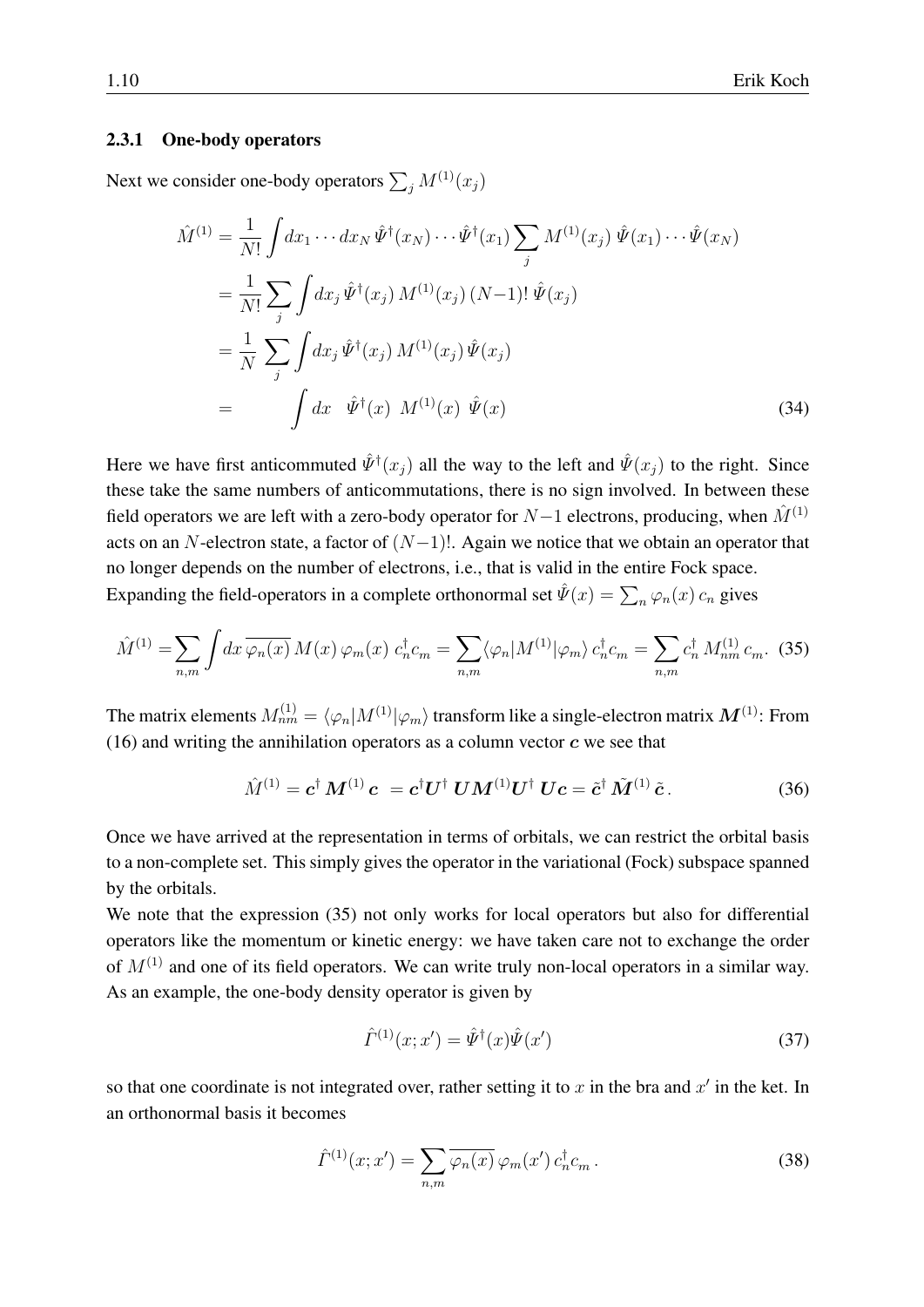#### 2.3.2 Two-body operators

For the two-body operators  $\sum_{i \le j} M^{(2)}(x_i, x_j)$  we proceed in the familiar way, anti-commuting first the operators with the coordinates involved in  $M^{(2)}$  all the way to the left and right, respectively. This time we are left with a zero-body operator for  $N-2$  electrons:

$$
\hat{M}^{(2)} = \frac{1}{N!} \int dx_1 \cdots dx_N \hat{\Psi}^{\dagger}(x_N) \cdots \hat{\Psi}^{\dagger}(x_1) \sum_{i < j} M^{(2)}(x_i, x_j) \hat{\Psi}(x_1) \cdots \hat{\Psi}(x_N)
$$
\n
$$
= \frac{1}{N!} \sum_{i < j} \int dx_i dx_j \hat{\Psi}^{\dagger}(x_j) \hat{\Psi}^{\dagger}(x_i) M^{(2)}(x_i, x_j) (N-2)! \hat{\Psi}(x_i) \hat{\Psi}(x_j)
$$
\n
$$
= \frac{1}{N(N-1)} \sum_{i < j} \int dx_i dx_j \hat{\Psi}^{\dagger}(x_j) \hat{\Psi}^{\dagger}(x_i) M^{(2)}(x_i, x_j) \hat{\Psi}(x_i) \hat{\Psi}(x_j)
$$
\n
$$
= \frac{1}{2} \int dx \, dx' \hat{\Psi}^{\dagger}(x') \hat{\Psi}^{\dagger}(x) M^{(2)}(x, x') \hat{\Psi}(x) \hat{\Psi}(x')
$$

Expanding in an orthonormal basis, we get

<span id="page-10-0"></span>
$$
\hat{M}^{(2)} = \frac{1}{2} \sum_{n,n',m,m'} \int dx dx' \overline{\varphi_{n'}(x')} \overline{\varphi_{n}(x)} M^{(2)}(x,x') \varphi_{m}(x) \varphi_{m'}(x') c_{n'}^{\dagger} c_{n}^{\dagger} c_{m} c_{m'}
$$
\n
$$
= \frac{1}{2} \sum_{n,n',m,m'} \langle \varphi_{n} \varphi_{n'} | M^{(2)} | \varphi_{m} \varphi_{m'} \rangle c_{n'}^{\dagger} c_{n}^{\dagger} c_{m} c_{m'} \qquad (39)
$$

where the exchange of the indices in the second line is a consequence of the way the Dirac state for two electrons is usually written: first index for the first coordinate, second index for the second. A more natural choice would be to exchange the order in the bra, reflecting that taking the adjoint of the operators changes their order. Either way,  $M_{nn',mm'} = \langle \varphi_n \varphi_{n'} | M^{(2)} | \varphi_m \varphi_{m'} \rangle$ transforms like a fourth-order tensor: Transforming to a different basis [\(16\)](#page-5-1) gives

$$
\tilde{M}^{(2)}_{\nu\nu',\mu\mu'} = \sum_{n,n',m,m'} U^{\dagger}_{\nu n} U^{\dagger}_{\nu' n'} M_{nn',mm'} U_{m\mu} U_{m'\mu'}.
$$
\n(40)

Form the symmetry of the two-body operator  $M^{(2)}(x, x') = M^{(2)}(x', x)$  follows  $M_{nn',mm'} =$  $M_{n'n, m'm}$ . Moreover,  $M_{nn, mm'}$  will not contribute to  $\hat{M}^{(2)}$  since  $c_n^{\dagger} c_n^{\dagger} = \{c_n^{\dagger}, c_n^{\dagger}\}/2 = 0$ , and likewise for  $M_{nn',mm}$ .

Note that the representation [\(39\)](#page-10-0) is not quite as efficient as it could be: The terms with n and  $n'$ and/or  $m$  and  $m'$  exchanged connect the same basis states. Collecting these terms by introducing an ordering of the operators and using the symmetry of the matrix elements we obtain

$$
\hat{M}^{(2)} = \sum_{n' > n, m' > m} c_{n'}^{\dagger} c_n^{\dagger} \underbrace{\left( M_{nn',mm'}^{(2)} - M_{n'n,mm'}^{(2)} \right)}_{=: \check{M}_{nn',mm'}^{(2)}} c_m c_{m'}.
$$
\n(41)

Since the states  $\{c_n^{\dagger}, c_n^{\dagger} | 0 \rangle \mid n' > n\}$  form a basis of the two-electron Hilbert space, considering  $nn'$  as the index of a basis state, the  $\widetilde{M}_{nn'}^{(2)}$  $\tilde{M}^{(2)}_{nn',mm'}$  form a two-electron matrix  $\tilde{M}^{(2)}$ .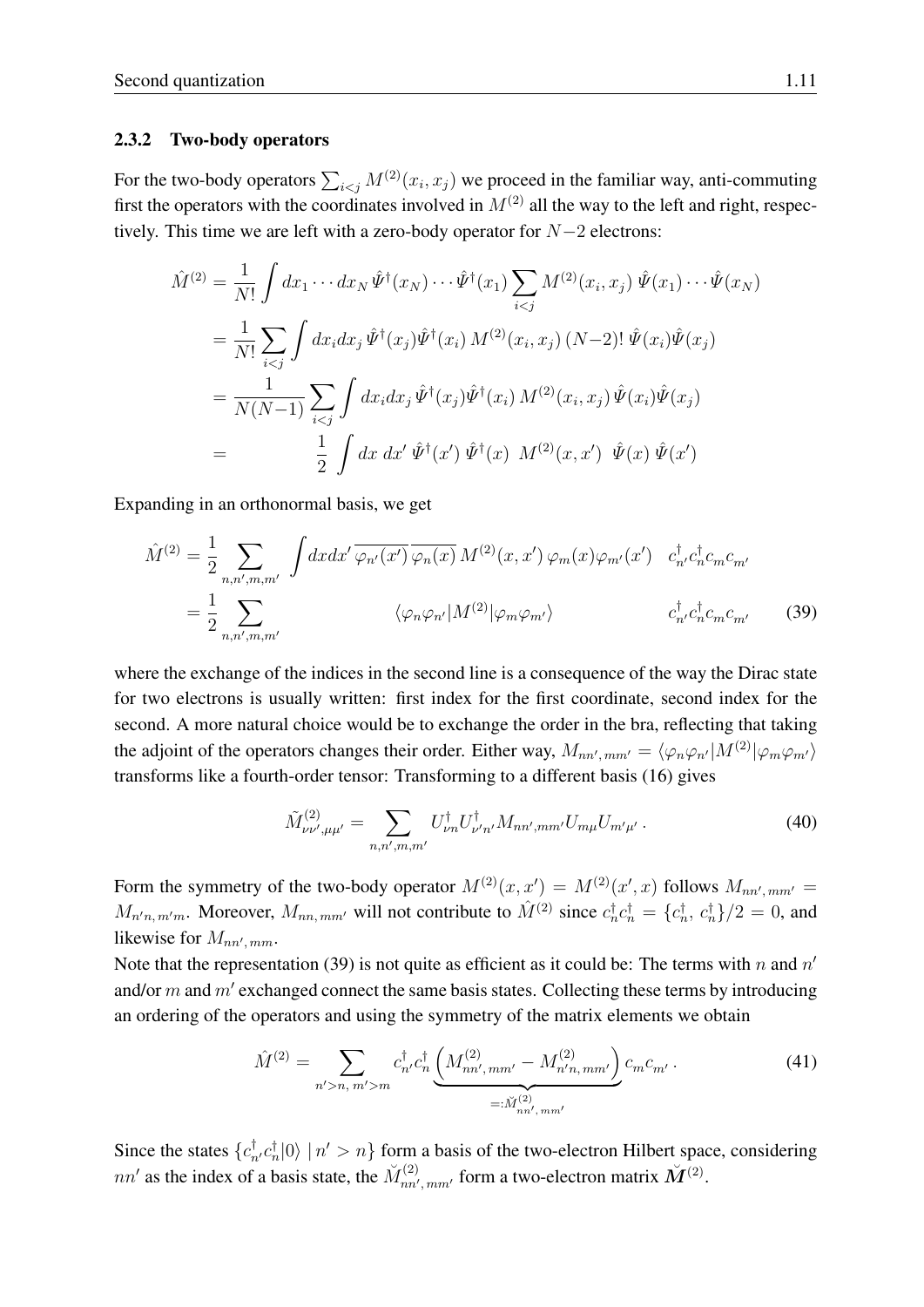The procedure of rewriting operators in second quantization obviously generalizes to observables acting on more than two electrons in the natural way.

We note that, while we started from a form of the operators [\(30\)](#page-8-1) that was explicitly formulated in an  $N$ -electron Hilbert space, the results  $(31)$ ,  $(35)$ , and  $(39)$  are of the same form no matter what value  $N$  takes. Thus these operators are valid not just on some  $N$ -electron Hilbert space, but on the entire Fock space. This is a particular strength of the second-quantized formalism.

#### <span id="page-11-0"></span>2.4 Transforming the orbital basis

We noted in [\(16\)](#page-5-1) that the creators transform in the same way as the orbitals they represent

<span id="page-11-1"></span>
$$
|\beta_i\rangle = U|\alpha_i\rangle = \sum_j |\beta_j\rangle \langle \alpha_j | \alpha_i \rangle = \sum_{\mu} |\alpha_{\mu}\rangle \underbrace{\langle \alpha_{\mu} | U | \alpha_i \rangle}_{=: U_{\mu i}} \quad \leadsto \quad c_{\beta_i}^{\dagger} = \sum_{\mu} c_{\alpha_{\mu}}^{\dagger} U_{\mu i} \,, \tag{42}
$$

so the "operators" really transform like states. Writing the transformation matrix as  $U = e^M$ , where M is anti-Hermitian,  $M^{\dagger} = -M$ , when U is unitary, but can be any matrix when U is merely invertible, we can write the basis transformation in a form appropriate for operators:

$$
c_{\beta_i}^{\dagger} = e^{\mathbf{c}^{\dagger} \mathbf{M} \mathbf{c}} c_{\alpha_\mu}^{\dagger} e^{-\mathbf{c}^{\dagger} \mathbf{M} \mathbf{c}}.
$$
 (43)

To see this, we use the Baker-Campbell-Hausdorff formula in the form

$$
e^{\lambda A} B e^{-\lambda A} = B + \lambda [A, B] + \frac{\lambda^2}{2!} [A, [A, B]] + \frac{\lambda^3}{3!} [A, [A, [A, B]]] + \cdots, \quad (44)
$$

where the expansion coefficients follow by taking the derivatives of the left hand side at  $\lambda = 0$ , together with the commutator  $[c_{\alpha_\mu}^{\dagger} c_{\alpha_\nu}, c_{\alpha_\kappa}^{\dagger}] = c_{\alpha_\mu}^{\dagger} \delta_{\nu,\kappa}$ , from which we obtain for the repeated commutators

$$
\left[\sum_{\mu,\nu} M_{\mu\nu} c^{\dagger}_{\alpha_{\mu}} c_{\alpha_{\nu}}, \sum_{\kappa} c^{\dagger}_{\alpha_{\kappa}} \left( M^{n} \right)_{\kappa i} \right] = \sum_{\mu\nu\kappa} c^{\dagger}_{\alpha_{\mu}} M_{\mu\nu} \, \delta_{\nu,\kappa} \left( M^{n} \right)_{\kappa i} = \sum_{\mu} c^{\dagger}_{\alpha_{\mu}} \left( M^{n+1} \right)_{\mu i} . \tag{45}
$$

To keep the derivation simple, we have chosen to transform an operator from the orthonormal basis that we also used to write the exponential operator. Being linear, the transform works, of course, the same for an arbitrary operator.

Using this form of the basis transformation and noticing that  $e^{-c^{\dagger}Mc}|0\rangle = |0\rangle$ , we immediately see that acting with the exponential of a one-body operator on a product state results in another product state

$$
e^{\mathbf{c}^\dagger \mathbf{M} \mathbf{c}} \prod c_{\alpha_n}^\dagger |0\rangle = \prod e^{\mathbf{c}^\dagger \mathbf{M} \mathbf{c}} c_{\alpha_n}^\dagger e^{-\mathbf{c}^\dagger \mathbf{M} \mathbf{c}} |0\rangle = \prod c_{\beta_n}^\dagger |0\rangle.
$$
 (46)

This is, e.g., used when working in the interaction picture. Anticommutators with transformed operators, [\(42\)](#page-11-1), are simply  $\{c_{\alpha_j}, e^{-c^\dagger M c} c_{\alpha_i}^{\dagger} e^{-c^\dagger M c}\} = \langle \alpha_j | e^M | \alpha_i \rangle$ .

Annihilation operators, being the adjoint of the creators, transform in just the expected way

$$
c_{\beta_i} = e^{-c^\dagger M^\dagger c} c_{\alpha_\mu} e^{c^\dagger M^\dagger c},\tag{47}
$$

which means that for unitary transformations, where  $M$  is anti-Hermitian, creators and annihilators transform in the same way. Note that in the imaginary-time formalism the annihilators are, via analytic continuation, chosen to transform in the same way as the creators, making them different from the adjoint of the creators.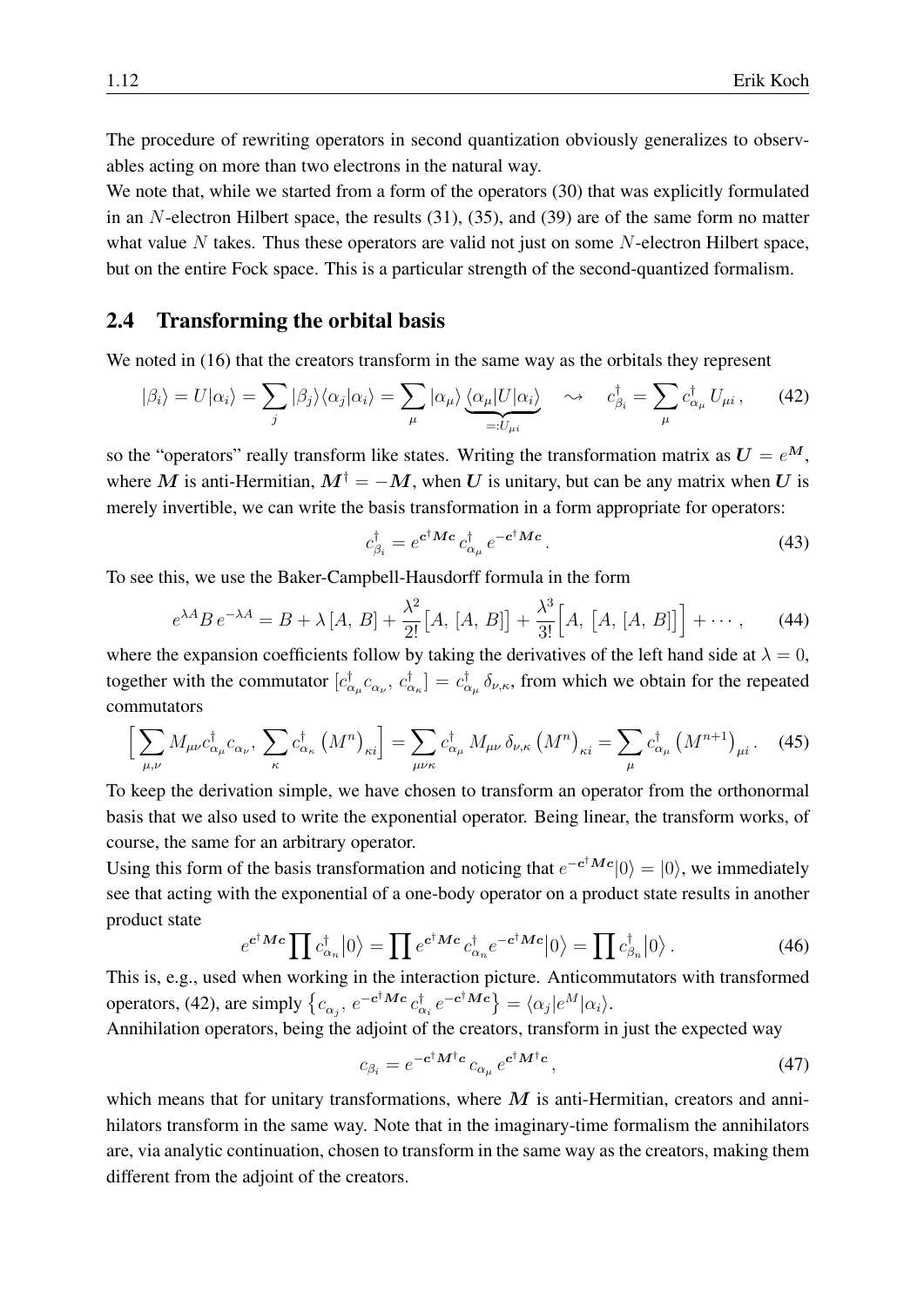## <span id="page-12-0"></span>3 Exact diagonalization

We have worked, so far, with complete, i.e., infinite bases. This is, of course, not possible in actual computer simulations, where we have to confine ourselves to finite basis sets. Such calculations on subspaces are based on the variational principle.

#### <span id="page-12-1"></span>3.1 Variational principles

The variational principle and the Schrödinger equation are equivalent. Consider the energy expectation value as a wave-function functional

$$
E[\Psi] = \frac{\langle \Psi | H | \Psi \rangle}{\langle \Psi | \Psi \rangle}.
$$
\n(48)

Its variation is

$$
E[\Psi + \delta \Psi] = E[\Psi] + \frac{\langle \delta \Psi | H | \Psi \rangle + \langle \Psi | H | \delta \Psi \rangle}{\langle \Psi | \Psi \rangle} - \langle \Psi | H | \Psi \rangle \frac{\langle \delta \Psi | \Psi \rangle + \langle \Psi | \delta \Psi \rangle}{\langle \Psi | \Psi \rangle^2} + \mathcal{O}^2. \tag{49}
$$

The first-order term vanishes for  $H|\Psi\rangle = E[\Psi] |\Psi\rangle$ , which is the Schrödinger equation. Since the eigenfunctions

$$
H|\Psi_n\rangle = E_n|\Psi\rangle\,,\tag{50}
$$

can be chosen to form an orthonormal basis, we can expand any wavefunction as

$$
|\Psi\rangle = \sum_{n} |\Psi_n\rangle \langle \Psi_n | \Psi \rangle \tag{51}
$$

and determine, as long as  $\langle \Psi | \Psi \rangle \neq 0$ , its energy expectation value

$$
\frac{\langle \Psi | H | \Psi \rangle}{\langle \Psi | \Psi \rangle} = \frac{\sum_{m,n} \langle \Psi | \Psi_m \rangle \langle \Psi_m | H | \Psi_n \rangle \langle \Psi_n | \Psi \rangle}{\sum_{m,n} \langle \Psi | \Psi_m \rangle \langle \Psi_m | \Psi_n \rangle \langle \Psi_n | \Psi \rangle} = \frac{\sum_n E_n \left| \langle \Psi_n | \Psi \rangle \right|^2}{\sum_n \left| \langle \Psi_n | \Psi \rangle \right|^2}.
$$
(52)

Since by definition no eigenenergy can be lower than the ground state energy  $E_0$ , we immediately see that the energy expectation value can never drop below the ground state energy

$$
\frac{\langle \Psi | H | \Psi \rangle}{\langle \Psi | \Psi \rangle} = \frac{\sum_{n} E_{n} \left| \langle \Psi_{n} | \Psi \rangle \right|^{2}}{\sum_{n} \left| \langle \Psi_{n} | \Psi \rangle \right|^{2}} \ge \frac{\sum_{n} E_{0} \left| \langle \Psi_{n} | \Psi \rangle \right|^{2}}{\sum_{n} \left| \langle \Psi_{n} | \Psi \rangle \right|^{2}} = E_{0}.
$$
\n(53)

We can use the same argument to generalize this variational principle: Assume we have arranged the eigenenergies in ascending order,  $E_0 \le E_1 \le \cdots$ , then the energy expectation value for a wavefunction that is orthogonal to the n lowest eigenstates, can not drop below  $E_n$ 

$$
\frac{\langle \Psi_{\perp_n} | H | \Psi_{\perp_n} \rangle}{\langle \Psi_{\perp_n} | \Psi_{\perp_n} \rangle} \ge E_n \quad \text{if } \langle \Psi_i | \Psi_{\perp_n} \rangle = 0 \text{ for } i = 0, \dots, n-1. \tag{54}
$$

This generalized variational principle is, of course, only of practical use if we know something about the eigenstates, e.g., when we can use symmetries to ensure orthogonality.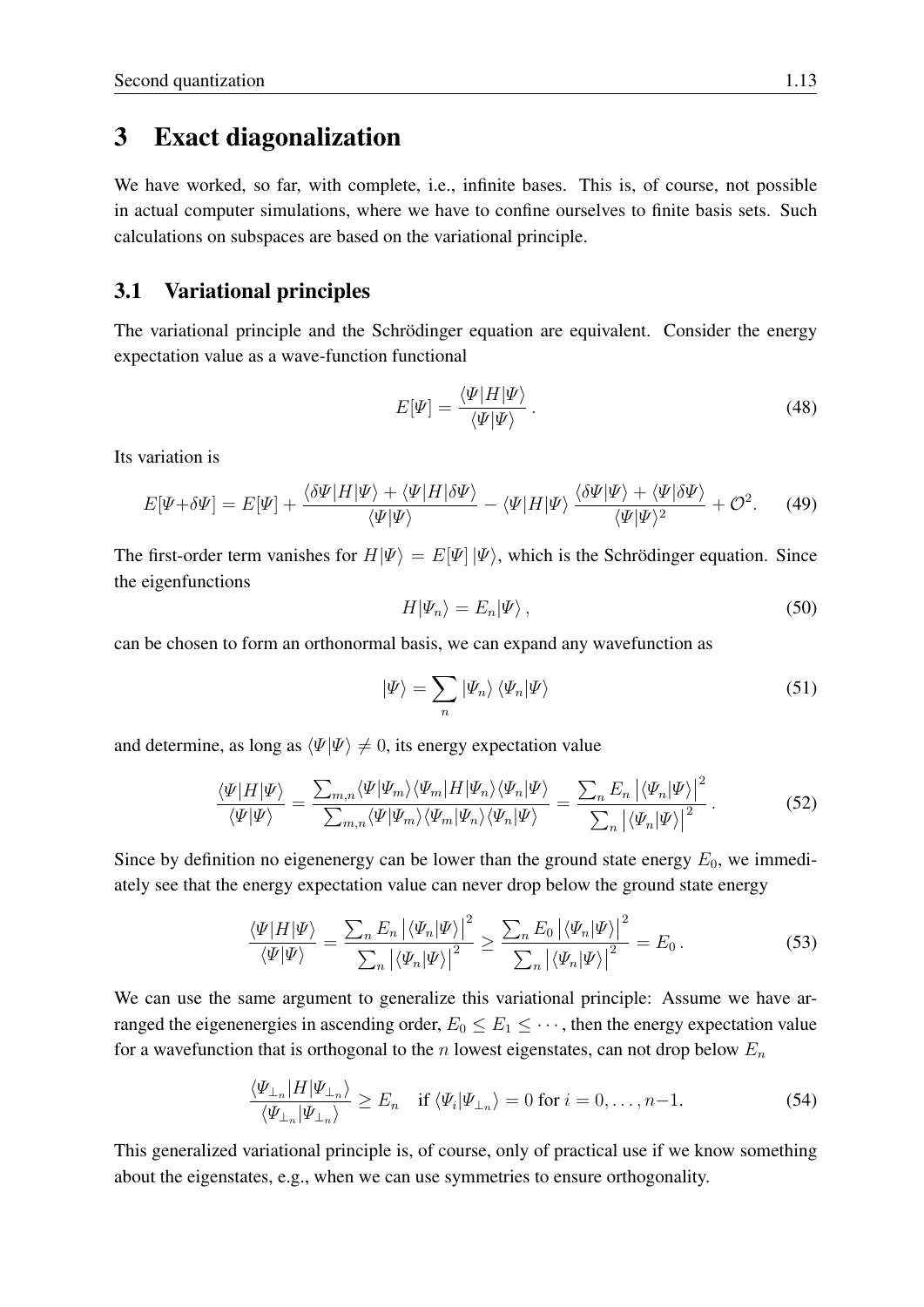For an ab-initio Hamiltonian of N electrons in the field of nuclei of charge  $Z_{\alpha}$  at position  $\mathbf{R}_{\alpha}$ ,

<span id="page-13-0"></span>
$$
H = -\frac{1}{2} \sum_{i} \Delta_i - \sum_{i,\alpha} \frac{Z_{\alpha}}{|\mathbf{r}_i - \mathbf{R}_{\alpha}|} + \sum_{i < j} \frac{1}{|\mathbf{r}_i - \mathbf{r}_j|} + \sum_{\alpha < \beta} \frac{Z_{\alpha} Z_{\beta}}{|\mathbf{R}_{\alpha} - \mathbf{R}_{\beta}|},\tag{55}
$$

the Schrödinger equation is a partial differential equation. In second quantization it becomes a linear-algebra problem: We introduce an orbital basis set  $\{\varphi_k | k\}$ , which for simplicity we assume here to be orthonormal, from which we construct an orthonormal basis of N-electron product states,  $\{\Phi_{k_1,...,k_N} \,|\, k_1 < \cdots < k_N\}$ . To simplify the notation we sort the basis states, e.g., lexicographically in the orbital indices  $\mathbf{k} = (k_1, \ldots, k_N)$  and define the row vector of basis states  $|\mathbf{\Phi}\rangle := (|\Phi_1\rangle, |\Phi_2\rangle, \dots)$ . The expansion of a state  $|\Psi\rangle$  in this basis can then be written as

<span id="page-13-3"></span>
$$
|\Psi\rangle = \sum_{k_1 < \dots < k_N} a_{k_1, \dots, k_N} |\Phi_{k_1, \dots, k_N}\rangle = \sum_i a_i |\Phi_i\rangle = |\Phi\rangle \mathbf{a},\tag{56}
$$

where  $\alpha$  is the vector of expansion coefficients. Likewise we can write the Schrödinger equation as a matrix eigenvalue problem

<span id="page-13-2"></span>
$$
\boldsymbol{H}\boldsymbol{a} = \langle \boldsymbol{\Phi} | \hat{H} | \boldsymbol{\Phi} \rangle \boldsymbol{a} = \begin{pmatrix} \langle \Phi_1 | \hat{H} | \Phi_1 \rangle & \langle \Phi_1 | \hat{H} | \Phi_2 \rangle \cdots \\ \langle \Phi_2 | \hat{H} | \Phi_1 \rangle & \langle \Phi_2 | \hat{H} | \Phi_2 \rangle \cdots \\ \vdots & \vdots & \ddots \end{pmatrix} \begin{pmatrix} a_1 \\ a_2 \\ \vdots \end{pmatrix} = E \begin{pmatrix} a_1 \\ a_2 \\ \vdots \end{pmatrix} = E \boldsymbol{a} . \qquad (57)
$$

From the eigenvectors of the matrix  $H$  we easily recover the eigenstates of the Hamiltonian

$$
\boldsymbol{H}\boldsymbol{a}_n = E_n \boldsymbol{a}_n \quad \leadsto \quad \hat{H}|\Psi_n\rangle = E_n|\Psi_n\rangle \quad \text{with } |\Psi_n\rangle = |\boldsymbol{\Phi}\rangle \boldsymbol{a}_n \,.
$$

Unfortunately, for an ab-initio Hamiltonian like [\(55\)](#page-13-0) we need an infinite orbital basis set, so that the Hamiltonian matrix  $H$  is infinite dimensional. A pragmatic approach to allow for computer simulations is to simply restrict the calculation to a finite basis  $|\tilde{\Phi}\rangle := (|\tilde{\Phi}_1\rangle, \dots, |\tilde{\Phi}_{\tilde{L}}\rangle)$ , i.e., work with a finite matrix  $\mathbf{H} := \langle \Phi | H | \Phi \rangle$  of dimension L. The crucial question is then how the eigenvectors

$$
\tilde{H}\tilde{a}_n = \tilde{E}_n \tilde{a}_n \quad \leadsto \quad |\tilde{\Psi}_n\rangle := |\tilde{\Phi}\rangle \tilde{a}_n \tag{59}
$$

are related to those of H. The answer is surprisingly simple [\[6\]](#page-28-5): The eigenvalues of  $\hat{H}$ , ordered as  $\tilde{E}_0 \le \tilde{E}_1 \le \cdots \le \tilde{E}_{\tilde{L}-1}$ , are variational with respect to those of H:

<span id="page-13-1"></span>
$$
E_n \le \tilde{E}_n \quad \text{for } n \in \{0, \dots, \tilde{L} - 1\} \,. \tag{60}
$$

To show this, we construct a state in  ${\rm span}\, \big(|\tilde{\varPsi}_0\rangle,\ldots,|\tilde{\varPsi}_n\rangle\big),$  which by construction has an energy expectation value  $\leq \tilde{E}_n$ , that is orthogonal to the exact eigenstates  $|\Psi_0\rangle, \ldots, |\Psi_{n-1}\rangle$ , so that by the generalized variational principle its expectation value is  $\geq E_n$ . Being the non-zero solution of  $n-1$  linear equations with n variables, such a state certainly exists, hence  $E_n \leq \tilde{E}_n$ .

To get reliable results, we simply have to systematically increase the basis until the change in the desired eigenvalues becomes smaller than the accuracy required by the physical problem. The art is, of course to devise clever basis sets such that this is achieved already for bases of low dimensions.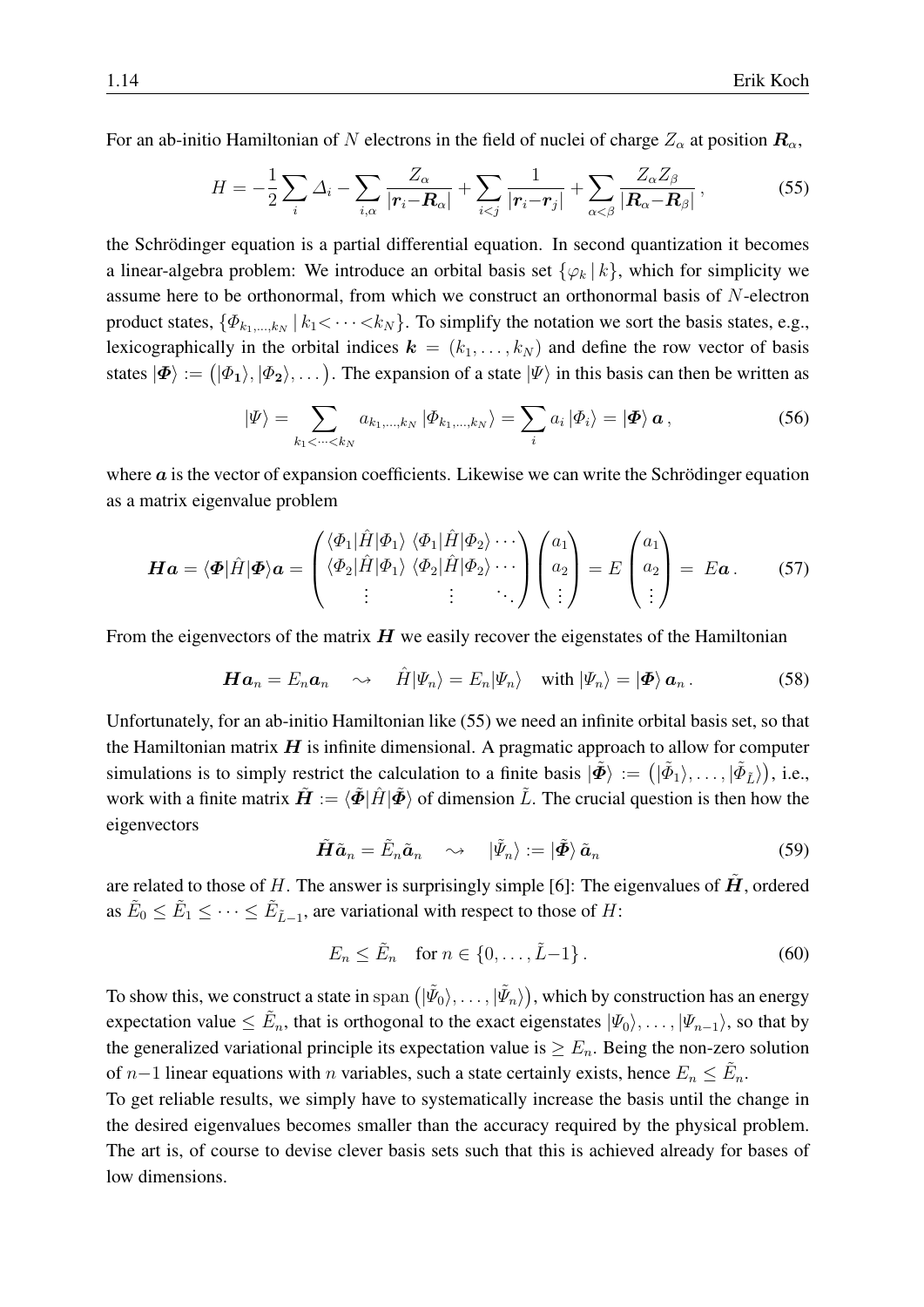The convergence of the matrix eigenvalues with increasing basis size is surprisingly regular. Let us extend our original basis of L states by an additional  $L - L$  states. Then, repeating the above argument with the L-dimensional problem taking the role of  $\hat{H}$ , we obtain [\(60\)](#page-13-1) with  $E_n$  being the eigenvalues of the  $L$ -dimensional Hamiltonian matrix  $H$ . Being finite, we can use the same argument for  $-H$ , obtaining

$$
-E_{L-i} \le -\tilde{E}_{\tilde{L}-i} \quad \text{for } i \in \{1, \dots, \tilde{L}\}.
$$

Taking the two inequalities together we obtain

$$
E_n \le \tilde{E}_n \le E_{n+(L-\tilde{L})} \quad \text{for } n \in \{0, \dots, \tilde{L}-1\}. \tag{62}
$$

For the special case  $L = L+1$  of adding a single basis state, this is the Hylleraas-Undheim/Mac-Donald nesting property for eigenvalues in successive approximations

$$
E_1 \le \tilde{E}_1 \le E_2 \le \tilde{E}_2 \le \cdots \le \tilde{E}_L \le E_{L+1}.
$$
\n(63)

#### <span id="page-14-0"></span>3.2 Matrix eigenvalue problem

For practical calculations we have to set up the Hamiltonian matrix  $\tilde{H} = \langle \tilde{\Phi} | \hat{H} | \tilde{\Phi} \rangle$  and the state vectors  $\tilde{a}$  for the chosen basis. This is particularly easy for a basis of Slater determinants constructed from a basis set of K orbitals  $\{\varphi_k | k = 0, \ldots, K-1\}$ . The basis states are then the *N*-electron product states of  $|\Phi_{k_1,...,k_N}\rangle = c_k^{\dagger}$  $\frac{\dagger}{k_N} \cdots c_k^{\dagger}$  $\binom{[t]}{k_1}$  with  $k_1 < \cdots k_N$ . We can write this more computer friendly as

$$
|n_{K-1},\ldots,n_0\rangle = \prod_{k=0}^{K-1} \left(c_k^{\dagger}\right)^{n_k} |0\rangle \tag{64}
$$

which is the occupation number representation with  $n_k \in \{0, 1\}$  and  $\sum n_k = N$ . It is natural to interpret the vector of occupation numbers as the binary representation of the integer  $\sum_k 2^{n_k}$ . This implies a natural ordering of the basis functions  $|\Phi_l\rangle$ . For the simple case of  $K=4$  orbitals and  $N=2$  electrons we obtain

| ı            | $(n_3, n_2, n_1, n_0)$ | state                                                    | l              |
|--------------|------------------------|----------------------------------------------------------|----------------|
| 0            | 0000                   |                                                          |                |
| $\mathbf 1$  | 0001                   |                                                          |                |
| $\mathbf{2}$ | 0010                   |                                                          |                |
| 3            | 0011                   | $c_1^{\dagger} c_0^{\dagger}  0\rangle =  \phi_1\rangle$ | 1              |
| 4            | 0100                   |                                                          |                |
| 5            | 0101                   | $c_2^{\dagger} c_0^{\dagger}  0\rangle =  \phi_2\rangle$ | $\mathbf{2}$   |
| 6            | 0110                   | $c_2^{\dagger} c_1^{\dagger}  0\rangle =  \phi_3\rangle$ | $\overline{3}$ |
| 7            | 0111                   |                                                          |                |
| 8            | 1000                   |                                                          |                |
| 9            | 1001                   | $c_3^{\dagger}c_0^{\dagger} 0\rangle= \phi_4\rangle$     | 4              |
| 10           | 1010                   | $c_3^{\dagger}c_1^{\dagger} 0\rangle= \phi_5\rangle$     | 5              |
| 11           | 1011                   |                                                          |                |
| 12           | 1100                   | $c_3^{\dagger}c_2^{\dagger} 0\rangle= \phi_6\rangle$     | 6              |
| 13           | 1101                   |                                                          |                |
| 14           | 1110                   |                                                          |                |
| 15           | 1111                   |                                                          |                |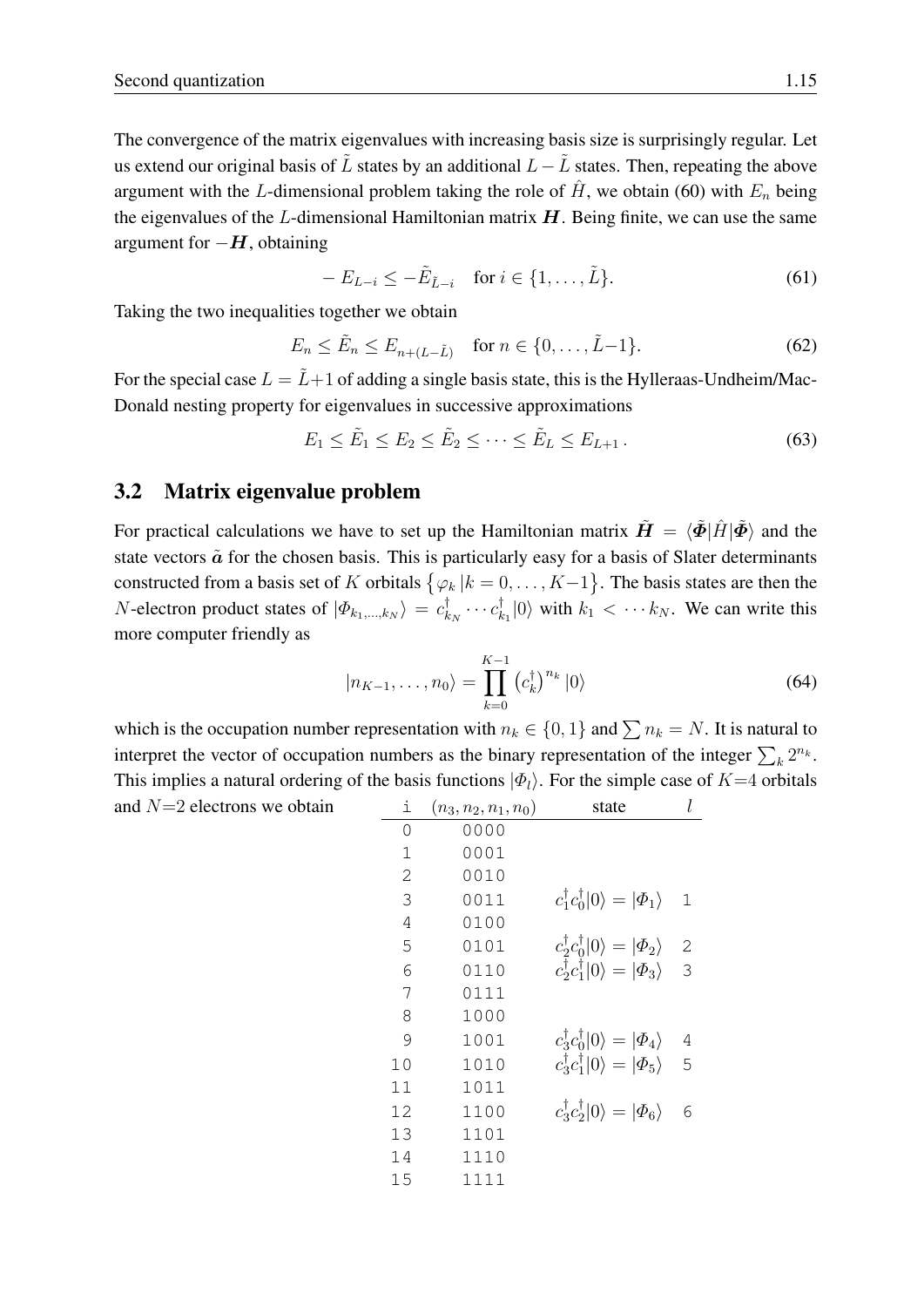The bit representation of the basis states also simplifies setting up the Hamiltonian matrix. Given the Hamiltonian in second quantization

$$
\hat{H} = \sum_{n,m} T_{nm} c_n^{\dagger} c_m + \sum_{n' > n, m' > m} \underbrace{(U_{nn',mm'} - U_{n'n,mm'})}_{=\check{U}_{nn',mm'}} c_{n'}^{\dagger} c_n^{\dagger} c_m c_{m'} \tag{65}
$$

the matrix element  $\langle \Phi_l | \hat{H} | \Phi_l' \rangle$ , with  $| \Phi_{l'} \rangle = c_k^{\dagger}$  $\frac{1}{k'_N}\cdots c^{\dagger}_{l'_1}$  $\prod_{l'_1}^{\text{T}} |0\rangle$ , is given by

$$
\sum_{n,m} T_{nm} \langle 0 | c_{l_1} \cdots c_{l_N} c_n^{\dagger} c_m c_{l'_N}^{\dagger} \cdots c_{l'_1}^{\dagger} | 0 \rangle + \sum_{\substack{n' > n \\ m' > m}} \breve{U}_{nn',mm'} \langle 0 | c_{l_1} \cdots c_{l_N} c_n^{\dagger} c_n^{\dagger} c_m c_{m'} c_{l'_N}^{\dagger} \cdots c_{l'_1}^{\dagger} | 0 \rangle.
$$

Anticommuting the operators coming from the operators, the matrix elements become overlaps of  $N+1$  and  $N+2$ -electron product states, which, by [\(33\)](#page-8-2) and [\(7\)](#page-3-1), are just the determinants of the overlap matrices of the corresponding orbitals. When  $\hat{H}$  is written in the same orbitals as the  $|\Phi_l\rangle$ , the overlap matrices simplify to permutation matrices with determinant  $\pm 1$ . In the occupation number representation, calculating this Fermi sign reduces to counting set bits. As an example we consider a simple hopping of an electron:

$$
c_6^{\dagger}c_2|\Phi_{l(181)}\rangle = c_6^{\dagger}c_2 c_7^{\dagger}c_5^{\dagger}c_4^{\dagger}c_2^{\dagger}c_0^{\dagger}|0\rangle
$$
  
\n
$$
= (-1)^3 c_6^{\dagger}c_7^{\dagger}c_5^{\dagger}c_4^{\dagger}c_2 c_2^{\dagger}c_0^{\dagger}|0\rangle
$$
  
\n
$$
= (-1)^3 c_6^{\dagger}c_7^{\dagger}c_5^{\dagger}c_4^{\dagger}(1 - c_2^{\dagger}c_2)c_0^{\dagger}|0\rangle
$$
  
\n
$$
= (-1)^3 c_6^{\dagger}c_7^{\dagger}c_5^{\dagger}c_4^{\dagger}c_0^{\dagger}|0\rangle
$$
  
\n
$$
= +|\Phi_{l(241)}\rangle = (-1)^2 c_7^{\dagger}c_6^{\dagger}c_5^{\dagger}c_4^{\dagger}c_0^{\dagger}|0\rangle
$$

In the occupation number representation this becomes

<span id="page-15-1"></span>
$$
1\overline{0110101} = (-1)^{c} 11110001
$$
 (66)

where  $c$  is the count of set bits between the positions the electron hop. Note that a dedicated machine instruction, popcnt, for counting set bits is part of the x86 SSE4 instruction set, see also [\[7\]](#page-28-6)

#### <span id="page-15-0"></span>3.3 Dimension of the Hilbert space and sparseness

Setting up basis states and Hamiltonian matrix in this way, we can easily solve the manybody problem on our variational space by using any linear algebra library. This is the exact diagonalization approach. As discussed above, it gives us variational estimates of the ground and excited states. But there is a serious practical problem: the dimension of the many-body Hilbert space. For an  $N$ -electron problem with a basis set of  $K$  orbitals there are  $K(K-1)(K-2)\cdots(K-(N-1))$  ways of picking N indices out of K. Since we only use one specific ordering of these indices, we have to divide by  $N!$  to obtain the number of such determinants:

$$
\dim \mathcal{H}_K^{(N)} = \frac{K!}{N!(K-N)!} = \binom{K}{N}.
$$
\n
$$
(67)
$$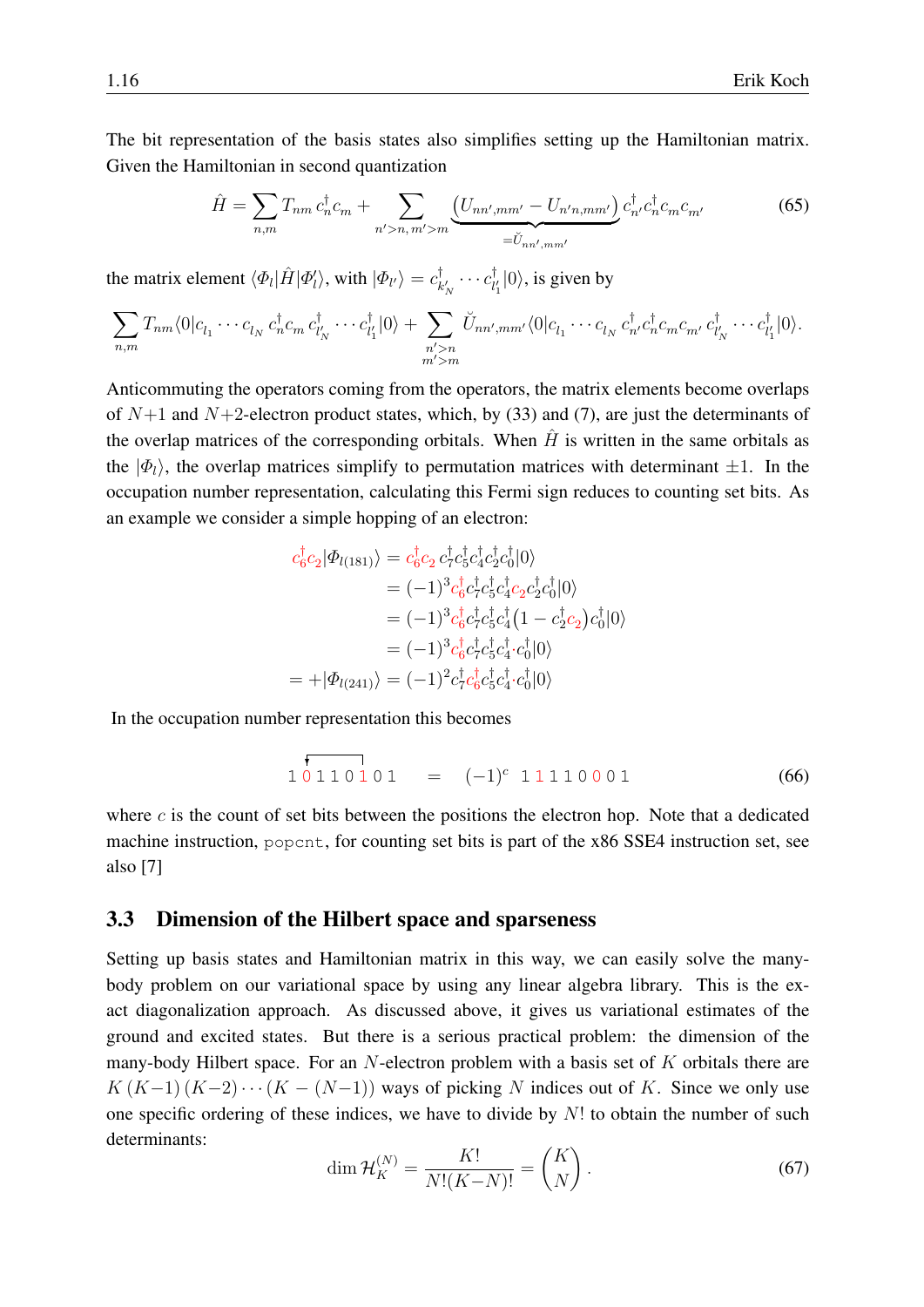Using Stirling's formula we see that for an N-electron problem this increases faster than exponentially with the size K of the basis set. This is the problem we face when converging the basis set for a finite system, e.g., a molecule. For solids we usually keep the number of orbitals per lattice site fixed, but scale to the thermodynamic limit, increasing the system size  $M$  while keeping the electron density  $N/M$  fixed. Also here the Hilbert space increases faster than exponentially. To give an impression of the problem we note that for  $N = 25$  electrons and  $K = 100$ orbitals the dimension already exceeds  $10^{23}$ .

For exact diagonalization the problem gets even worse. Assuming we have a machine with 1 TeraBytes  $= 2^{40}$  Bytes of RAM available. Using single precision (4 bytes) for the matrix elements, storing a matrix of dimension  $(2^{40}/4)^{1/2} = 524\,288$  would already use up all memory. The dimension problem can be somewhat mitigated by exploiting symmetries: When the Hamiltonian commutes with the projection of the total spin, the number of up- and down-spin electrons is conserved separately. The N-electron Hamiltonian is then block diagonal in the sectors with fixed  $N_{\uparrow}$  and  $N_{\downarrow}$ . The dimension of these blocks is significantly smaller than that of the full  $N$ -electron Hilbert space. Using the same orbital basis for each spin

$$
\dim \mathcal{H}_{2K}^{(N_{\uparrow}, N_{\downarrow})} = \binom{K}{N_{\uparrow}} \times \binom{K}{N_{\downarrow}}.
$$
\n(68)

The  $S<sub>z</sub>$  symmetry can be very easily implemented using the same ideas as introduced for the general case: just carry bit representations for the up- and down-spin electrons separately. In fact, when the total spin projection is conserved, we can distinguish electrons of different spin! Still, the Hilbert space of the single-band, half-filled Hubbard model with just 12 sites has dimension 853 776. Using further symmetries, if they exist, we could bring down the dimension somewhat further, however at the expense of considerable and problem-specific effort.

The key to going to larger systems is the realization that the vast majority of the elements of the Hamiltonian matrix is zero. This is quite easy to see. For the ab-initio Hamiltonian [\(55\)](#page-13-0) with electron-electron repulsion, matrix elements between configurations that differ in more than two electron occupations vanish. Thus, for each configuration there may only be the diagonal element,  $N \times (K-1)$  hopping terms, and  $N(N-1)/2 \times (K-N)(K-N-1)/2$  pair-hopping terms. Thus the fraction of non-zero matrix elements of  $\vec{H}$  to the total number is

$$
\left(1+N\left(1+\frac{N-1}{2}\frac{(K-N-1)}{2}\right)(K-N)\right)/\binom{K}{N} \tag{69}
$$

which, with increasing problem size, rapidly approaches zero. For the example of  $N = 25$ electrons in  $K = 100$  orbitals only 834 376 of the (over  $10^{23}$ ) matrix elements per row can be non-zero. This is the worst case. The sparsity of many-body Hamiltonians is even more pronounced when working in a tight-binding basis with short-ranged hopping and local electronelectron repulsion. Thus, many-body Hamiltonians are exceedingly sparse and the more so the larger the problem. They are therefore ideally suited for approaches like the Lanczos method, that are based on matrix-vector products, which for the sparse matrices scale close to linearly in the matrix dimension.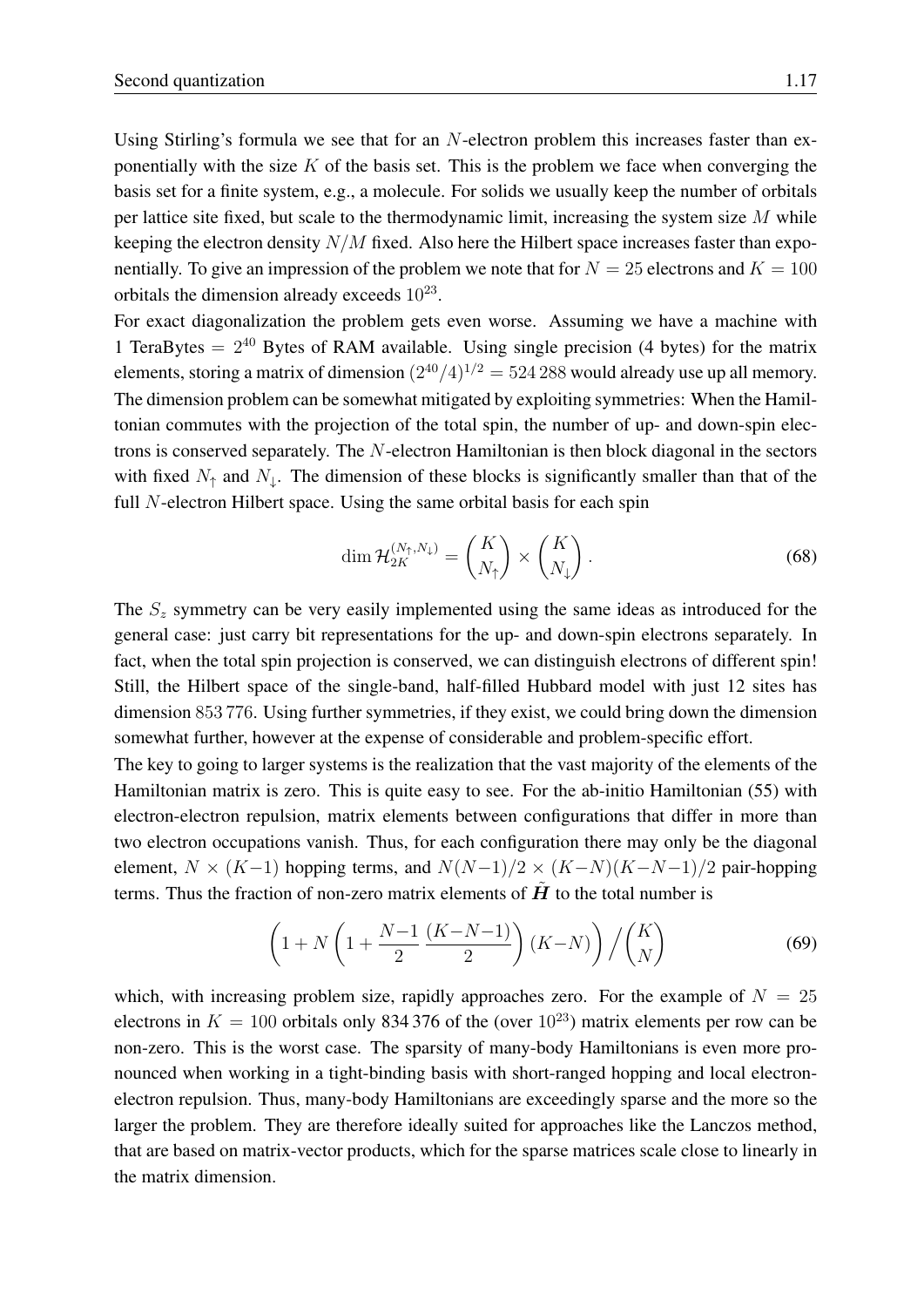#### <span id="page-17-0"></span>3.4 Non-interacting electrons

Even when considering a system of  $N$  non-interacting electrons we have to solve the large matrix eigenvalue problem [\(57\)](#page-13-2). Writing the non-interacting Hamiltonian in the basis used for the CI expansion [\(56\)](#page-13-3) we obtain

$$
\hat{H} = \sum_{n,m} H_{nm} c_n^{\dagger} c_m ,
$$

which, in general, has non-vanishing matrix elements between Slater determinants that differ in at most one operator. But we can simplify things drastically by realizing that we can choose any basis for the CI expansion. If we choose the eigenstates of the single-electron matrix  $H_{nm}$ as basis, the second-quantized Hamiltonian is

$$
\hat{H} = \sum_{n,m} \varepsilon_n \delta_{n,m} c_n^{\dagger} c_m = \sum_n \varepsilon_n c_n^{\dagger} c_n.
$$

In this basis all off-diagonal matrix elements vanish and the CI Hamiltonian [\(57\)](#page-13-2) is diagonal. Thus all  $\binom{K}{N}$  eigenstates are Slater determinants

<span id="page-17-3"></span>
$$
|\Phi_{n}\rangle = c_{n_{N}}^{\dagger} \cdots c_{n_{1}}^{\dagger} |0\rangle \quad \text{with eigenenergy} \quad E_{n} = \sum_{i} \varepsilon_{n_{i}}.
$$
 (70)

This shows that choosing an appropriate basis for a CI expansion is crucial. A good general strategy should thus be to solve the matrix problem [\(57\)](#page-13-2) and at the same time look for the basis set (of given size) that minimizes the variational energy. The simplest example, where the many-body basis consists of a single Slater determinant, is the Hartree-Fock method.

## <span id="page-17-1"></span>4 Jordan-Wigner representation

The breakthrough in the development of quantum mechanics was Heisenberg's insight that position and momentum of a particle must be represented by non-commuting matrices [\[8\]](#page-28-7). The canonical commutation relations  $[\hat{r}_i, \hat{p}_j] = i\hbar \delta_{ij}$  are the essence of quantization. In order to develop a quantum theory of radiation, Dirac quantized a plane wave  $\vec{E}_{\vec{k}}(\vec{r},t)=\vec{E}_{\vec{k}}\,\mathrm{e}^{\mathrm{i}(\vec{k}\cdot\vec{r}-\omega t)}$  using the same idea, describing the wave by its energy E and phase  $\theta = -\omega t$ , postulating matrices with canonical commutation relation  $[E, t] = i\hbar$ . In analogy to Heisenberg's first quantization, this step is called *second* quantization. It is quite plausible, considering the time-dependent Schrödinger equation: i $\hbar \frac{d}{dt} = E$ . It follows from the commutation relation  $[E, e^{-i\omega t}] =$  $\hbar\omega e^{-i\omega t}$  that the operator  $e^{i\theta}$  adds a photon to the radiation field:  $Ee^{i\theta} = e^{i\theta}(E+\hbar\omega)$ .

Instead of working with these operators directly, Dirac relates them to the expansion coefficient  $b_k$  of a many-photon wave function in the basis of plane waves and requires that  $|b_k|^2 = b_k^{\dagger}$  $_{k}^{\intercal}b_{k}$ gives the occupation  $N_k = E/\hbar\omega_k$  of mode k. This means that, in second quantization, the expansion coefficients become operators, e.g.,

<span id="page-17-2"></span>
$$
b_k = e^{-i\theta_k} N_k^{1/2} \quad \text{and} \quad b_k^{\dagger} = N_k^{1/2} e^{i\theta_k} \tag{71}
$$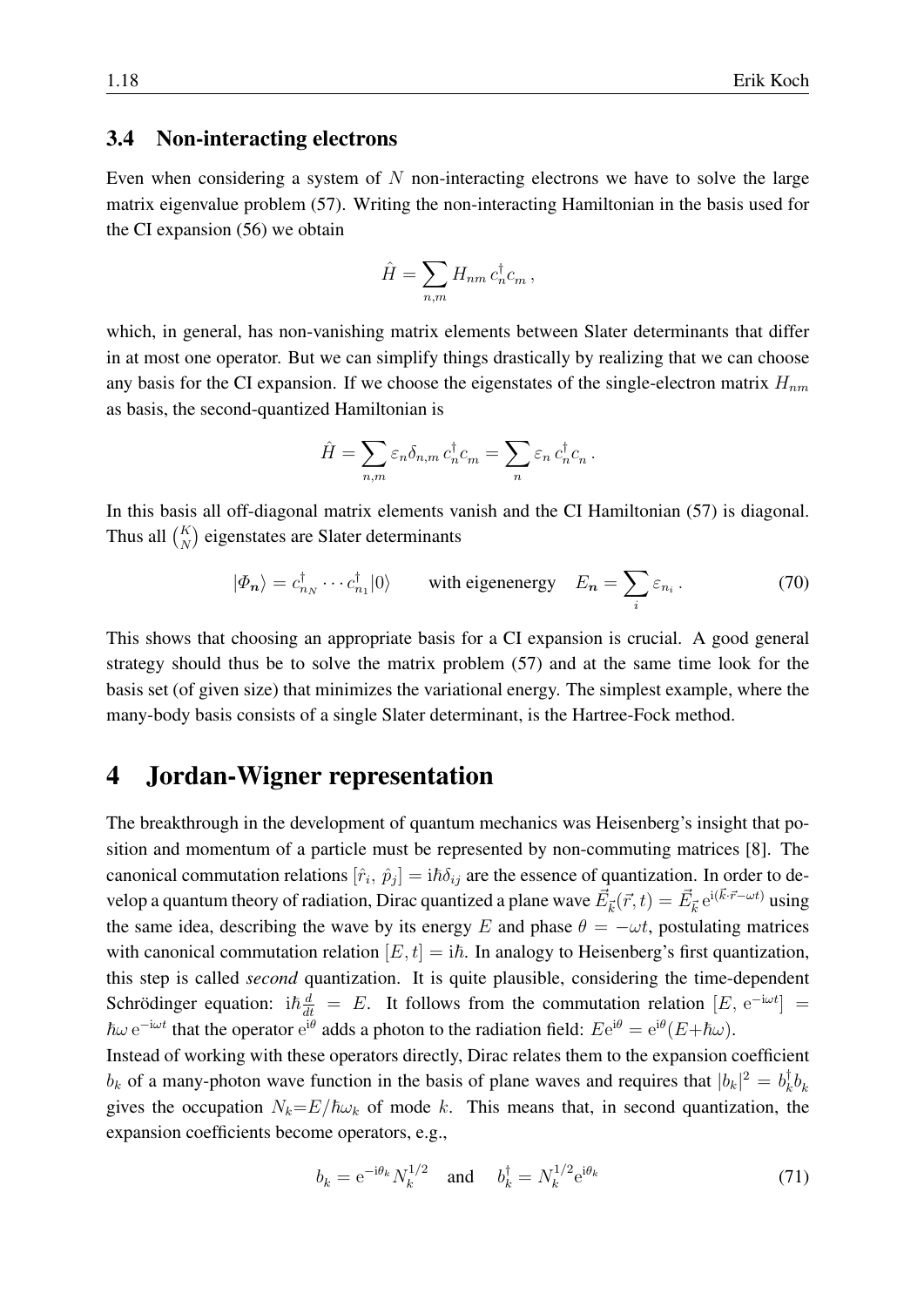with  $b_k^{\dagger}$  $\bar{k}_k^{\dagger} b_k = N_k$  and commutation relation

<span id="page-18-0"></span>
$$
[b_k, b_k^{\dagger}] = e^{-i\theta_k} N_k e^{i\theta_k} - N_k = e^{-i\theta_k} e^{i\theta_k} (N_k + 1) - N_k = 1.
$$
 (72)

Pascual Jordan realized [\[10\]](#page-28-8) that the central part of Dirac's argument is the commutation relation  $[N_k, e^{i\theta_k}] = e^{i\theta_k}$ , showing that  $e^{i\theta}$  acts as a ladder operator. To derive a similar description for electrons, he implemented the Pauli principle by restricting occupations to the values 0 and 1. In its eigenbasis,  $N_k$  can then be written as a  $2 \times 2$  matrix

$$
N = \begin{pmatrix} 1 & 0 \\ 0 & 0 \end{pmatrix} = \frac{1}{2} (\sigma_z + 1) \tag{73}
$$

so that the ladder operators, fulfilling  $[N, e^{\pm i\theta}] = \pm e^{\pm i\theta}$ , take the form

<span id="page-18-1"></span>
$$
e^{i\theta} = \begin{pmatrix} 0 & 1 \\ 0 & 0 \end{pmatrix} = \frac{1}{2} (\sigma_x + i\sigma_y)
$$
 and  $e^{-i\theta} = \begin{pmatrix} 0 & 0 \\ 1 & 0 \end{pmatrix} = \frac{1}{2} (\sigma_x - i\sigma_y)$  (74)

and, using  $N^2 = N \rightarrow N^{1/2} = N$ , the creators and annihilators [\(71\)](#page-17-2) become

$$
d^{\dagger} = N^{1/2} e^{i\theta} = \begin{pmatrix} 1 & 0 \\ 0 & 0 \end{pmatrix} \begin{pmatrix} 0 & 1 \\ 0 & 0 \end{pmatrix} = \begin{pmatrix} 0 & 1 \\ 0 & 0 \end{pmatrix} = \frac{1}{2} (\sigma_x + i\sigma_y)
$$
(75)

$$
d = e^{-i\theta} N^{1/2} = \begin{pmatrix} 0 & 0 \\ 1 & 0 \end{pmatrix} \begin{pmatrix} 1 & 0 \\ 0 & 0 \end{pmatrix} = \begin{pmatrix} 0 & 0 \\ 1 & 0 \end{pmatrix} = \frac{1}{2} (\sigma_x - i\sigma_y).
$$
 (76)

The resulting Paulions do not fulfill a canonical *commutation* relation ( $[d^{\dagger}, d] = \sigma_z$ ), instead their *anti*-commutator is analogous to [\(72\)](#page-18-0)

$$
d d^{\dagger} + d^{\dagger} d = \left\{ d, d^{\dagger} \right\} = 1. \tag{77}
$$

Using  $S^{\pm} = S^x \pm iS^y = (\sigma_x \pm i\sigma_y)/2$  and  $S^z = \sigma_z/2$ , we see from the simple mapping

<span id="page-18-2"></span>
$$
\begin{array}{c|cc}\n\text{paulion} & |0\rangle & |1\rangle & d^\dagger & d & N \\
\hline\n\text{spin-1/2} & |+\rangle & | \uparrow \rangle & S^+ & S^- & S^+ + \frac{1}{2}\n\end{array}\n\tag{78}
$$

that a paulions behaves just like a spin-½. Extending the analogy to more modes/spins, we obtain the algebra of hard-core bosons [\[12\]](#page-28-9), where operators involving different spins commute:  $[d_i, d_j] = 0 = [d_i^{\dagger}]$  $\phi_i^{\dagger}$ ,  $d_j^{\dagger}$ ], and  $[d_i, d_j^{\dagger}] = 0$  for  $i \neq j$ , while on the same site they fulfill the canonical anticommutation relations

$$
\left\{d_i, d_i^{\dagger}\right\} = 1 \quad \text{and} \quad \left\{d_i, d_i\right\} = 0 = \left\{d_i^{\dagger}, d_i^{\dagger}\right\}.
$$
 (79)

While hard-core bosons always fulfill the Pauli principle:  $(d_i^{\dagger})$  $\int_{i}^{\dagger}$  = 0, they change character under basis transformations. This is most easily seen in the case of two sites: Transforming from  $d_1$  and  $d_2$  to  $d_{\pm} = (d_1 \pm d_2)/$ √ 2, we see that in the new basis the operators on different modes need no longer commute

$$
[d_+, d_-^{\dagger}] = \frac{1}{2} ([d_1, d_1^{\dagger}] - [d_2, d_2^{\dagger}] ) = N_2 - N_1,
$$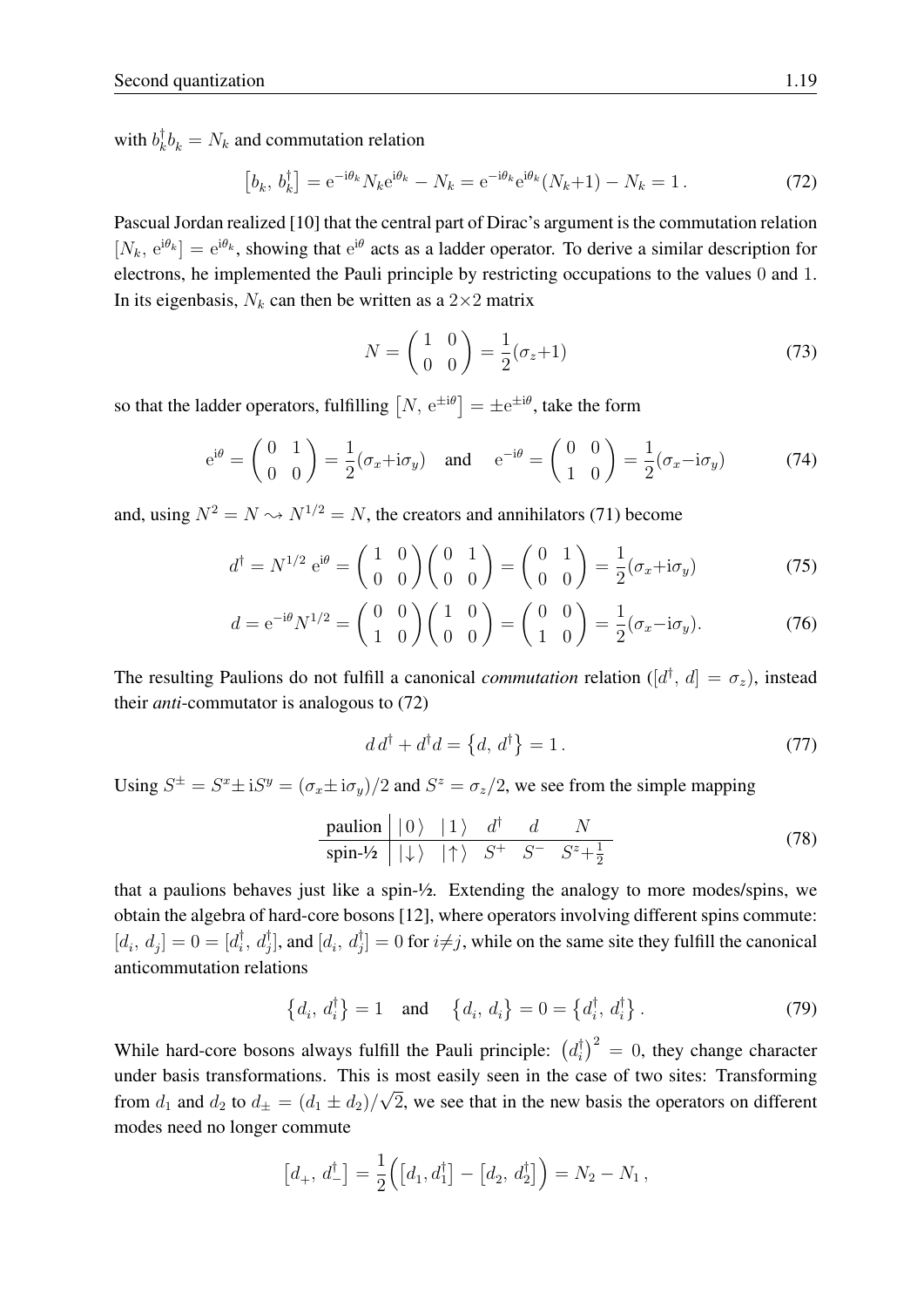where we have used  $[A, B] = \{A, B\} - 2BA$ . The problem arises from the on-site anticommutators mixing into the off-site commutators.

This can be fixed by requiring fermionic anticommutation relations for all operators

$$
\{c_i, c_j^{\dagger}\} = \delta_{ij} \text{ and } \{c_i, c_j\} = 0 = \{c_i^{\dagger}, c_j^{\dagger}\}\
$$
 (80)

which, just like the bosonic commutators, remain unchanged under (unitary) basis transformations  $c_{\beta_i}^{\dagger} = \sum_{\mu} c_{\alpha_{\mu}}^{\dagger} U_{\mu i}$ :

<span id="page-19-0"></span>
$$
[c_{\beta_i}, c_{\beta_j}^{\dagger}]_{\pm} = \sum_{\mu,\nu} \overline{U_{\mu i}} U_{\nu j} \underbrace{[c_{\alpha_{\mu}}, c_{\alpha_{\nu}}^{\dagger}]_{\pm}}_{=\delta_{\mu,\nu}} = \sum_{\mu} (U^{\dagger})_{i\mu} U_{\mu j} = 1.
$$
 (81)

This was realized by Jordan and Wigner [\[11\]](#page-28-10). To make operators on different sites anticommute, they introduced operators to keep track of the Fermi sign encountered, e.g., when calculating hopping terms in the occupation number representation as in [\(66\)](#page-15-1). The Fermi string operator  $\prod_{k=1}^{i-1}(-\sigma_z^k)$  collects a factor  $-1$  for every occupied mode (i.e., spin up) below the mode the ladder operator acts on

$$
c_i^{\dagger} = S_i^+ \otimes (-2S_{i-1}^z) \otimes \cdots \otimes (-2S_1^z) \quad \text{and} \quad c_i = S_i^- \otimes (-2S_{i-1}^z) \otimes \cdots \otimes (-2S_1^z) \tag{82}
$$

Since  $(\sigma_z)^2 = 1$  this does not change the anticommutation relations between operators on the same sites, e.g.,

<span id="page-19-1"></span>
$$
\left\{c_i, c_i^{\dagger}\right\} = \left\{S_i^-, S_i^+\right\} \otimes \left(-\sigma_z^{i-1}\right)^2 \otimes \cdots \otimes \left(-\sigma_z^1\right)^2 = 1 \tag{83}
$$

while the operators on different sites now anticommute as desired, e.g., for  $i>j$ 

$$
\left\{c_i, c_j^{\dagger}\right\} = S_i^- \otimes \left(-\sigma_z^{i-1}\right) \otimes \cdots \otimes \left(-\sigma_z^{j+1}\right) \otimes \underbrace{\left\{S_j^+, -\sigma_z^i\right\}}_{=0} \otimes \left(-\sigma_z^{j-1}\right)^2 \otimes \cdots \left(-\sigma_z^1\right)^2 = 0.
$$
\n(84)

Thus the operators  $c_i$  and  $c_j^{\dagger}$  $j$  fulfill canonical anticommutation relations, the form of which remains unchanged under basis transformations, cf. [\(81\)](#page-19-0). It follows from [\(83\)](#page-19-1) that also for paulions the hard-core constraint  $N_i^2 = N_i$  is invariant under basis transformations.

We note in passing that the Pauli principle has interesting consequences for the classical description of electrons first noticed by Rudolf Peierls [\[6\]](#page-28-5): Given the particle-wave duality in quantum mechanics one may wonder why, in the classical limit, electrons behave not like radiation but as particles. This may be seen as a consequence of the uncertainty relation between particle number and phase following from  $[N, \theta] = -i$ , which formed the basis of second quantization. A classical wave has a well defined phase, which can only be obtained when the uncertainty in N is large. This condition can be fulfilled for bosons in the limit of large average number of photons. For fermions, however, the uncertainty in  $N$  is severely limited by the Pauli principle, making it impossible to get a classical wave with well defined phase.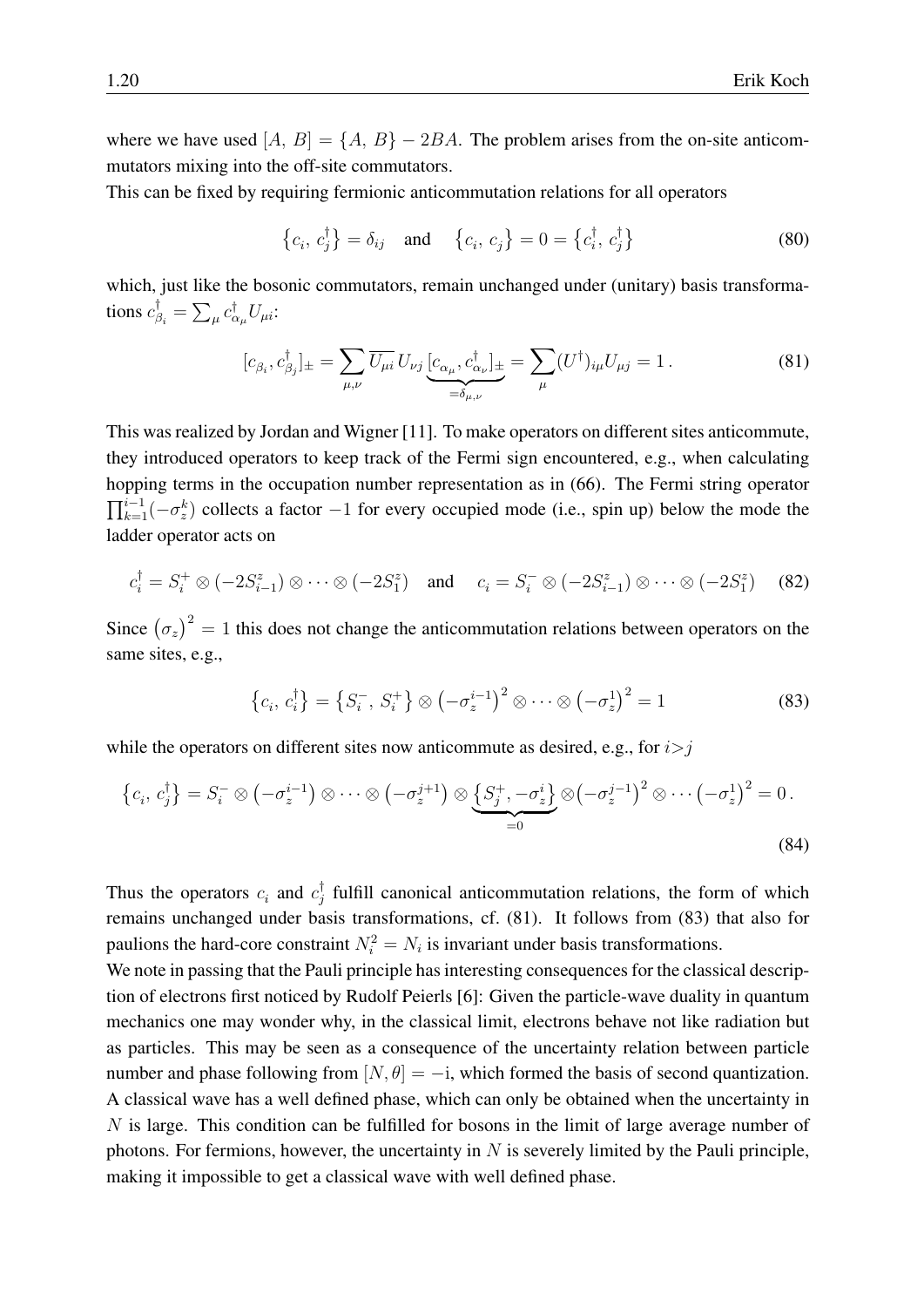Such arguments based on a phase operator, as well as the derivation of second quantization sketched above have, however, to be taken with caution, as working with phase and angle operators is not straightforward [\[13\]](#page-28-11). We can see that there is something not quite right with the phase operator  $\theta$  already from [\(74\)](#page-18-1), which shows that  $e^{i\theta}$  is *not* unitary, i.e., that  $\theta$  is not hermitian. The same is true for the corresponding ladder operators in the bosonic case. The reason is that the number of particles is bounded from below, which means that there is a lowest state that is annihilated by  $e^{-i\theta}$ , so that this operator cannot have an inverse.

This problem no longer appears in relativistic quantum mechanics: the second-quantization commutation relation  $[E, t] = i\hbar$  is related to the first-quantization  $[r_i, p_i] = i\hbar \delta_{ij}$  by Lorentz invariance. Correspondingly, the relativistic energy spectrum is not bounded from below, but has hole states of negative energy.

Non-relativistic second quantization, on the other hand, does not need these commutation relations, since it is nothing but an extremely economical way of representing states. The bosonic commutation relations are just those for the ladder operators  $a = (x/x_0 + ix_0p_x/\hbar)/\sqrt{2}$  of a harmonic oscillator with  $x_0 = \sqrt{\hbar/m\omega}$ , for which they are, in fact, just a consequence of the position-momentum commutator

$$
\mathrm{i}\hbar = [x, p_x] = \left[\frac{x_0}{\sqrt{2}}(a+a^{\dagger}), -\frac{\mathrm{i}\hbar}{\sqrt{2}x_0}(a-a^{\dagger})\right] = -\frac{\mathrm{i}\hbar}{2}[a+a^{\dagger}, a-a^{\dagger}] = +\mathrm{i}\hbar[a, a^{\dagger}].
$$

For fermions there is a simple relation between an N-electron wave function  $\Psi(x_1, \ldots, x_N)$  and the corresponding N-electron state  $|\Psi\rangle$ :

$$
|\Psi\rangle = \frac{1}{\sqrt{N!}} \int dx_1 \cdots dx_N \Psi(x_1, \dots, x_N) \hat{\Psi}^{\dagger}(x_N) \cdots \hat{\Psi}^{\dagger}(x_1) |0\rangle
$$
 (85)

$$
\Psi(x_1,\ldots,x_N) = \frac{1}{\sqrt{N!}} \langle 0|\hat{\Psi}(x_1)\cdots\hat{\Psi}(x_N)|\Psi\rangle
$$
\n(86)

with unitarity relations

$$
\frac{1}{N!} \int dx_1 \cdots dx_N \hat{\Psi}^{\dagger}(x_N) \cdots \hat{\Psi}^{\dagger}(x_1) |0\rangle\langle 0| \hat{\Psi}(x_1) \cdots \hat{\Psi}(x_N) = \mathbb{1}_N
$$
\n(87)

and

$$
\langle 0|\hat{\Psi}(x_1)\cdots\hat{\Psi}(x_N)\,\hat{\Psi}^{\dagger}(x'_N)\cdots\hat{\Psi}^{\dagger}(x'_1)|0\rangle = \begin{vmatrix} \delta(x_1-x'_1) & \cdots & \delta(x_1-x'_N) \\ \vdots & & \vdots \\ \delta(x_N-x'_1) & \cdots & \delta(x_N-x'_N) \end{vmatrix}
$$
(88)

so that normalizations are kept

$$
\int dx_1 \cdots dx_N \left| \Psi(x_1, \ldots, x_N) \right|^2 = 1 \quad \Leftrightarrow \quad \langle \Psi | \Psi \rangle = 1. \tag{89}
$$

Note that first-quantized wave functions involve factors  $1/$ √ N!, since the normalization integral is over all permutations of the coordinates, while integration over a single domain  $x_1 < \cdots < x_n$ (assuming a suitable ordering of the coordinates) already contains all relevant information.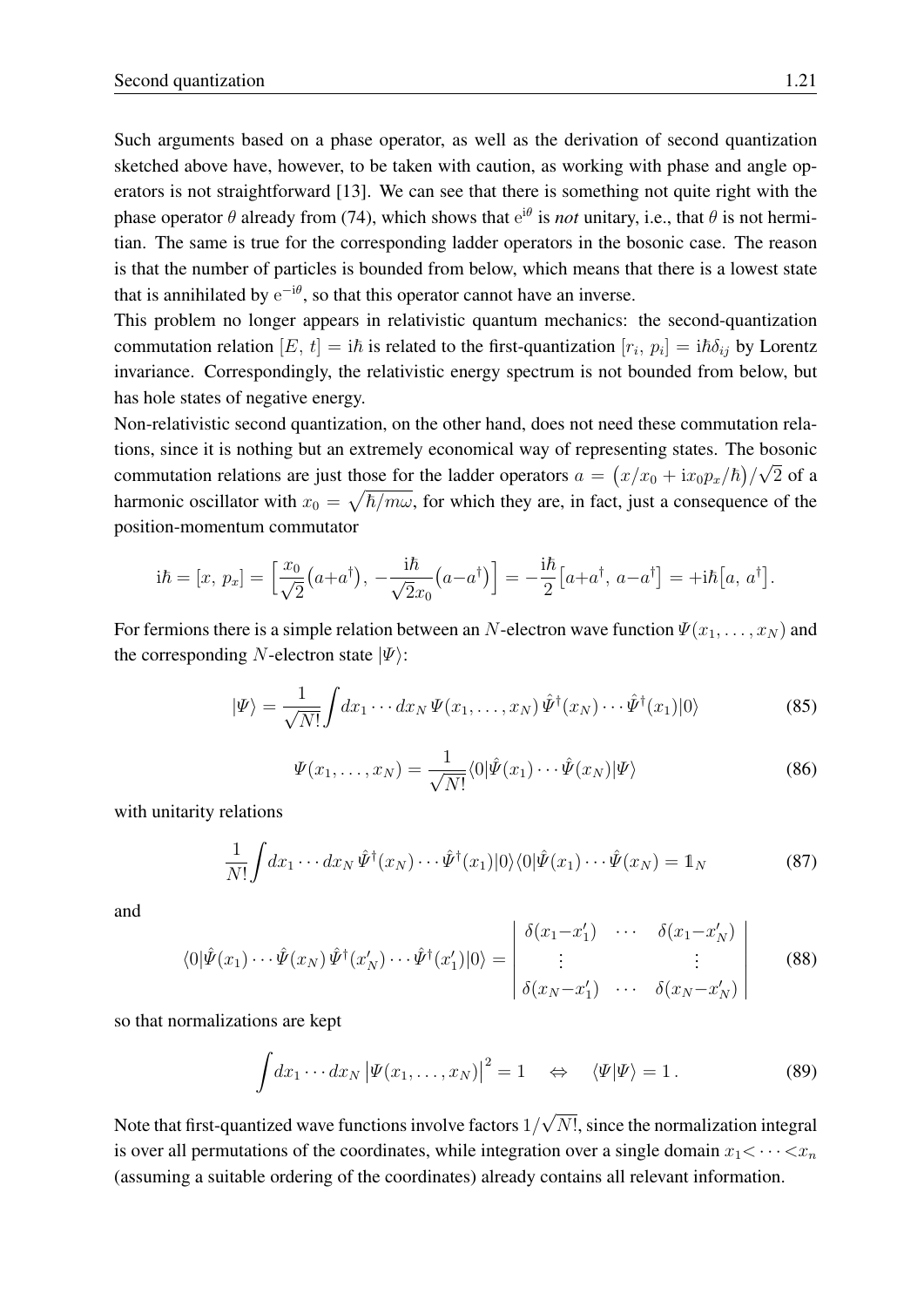#### <span id="page-21-0"></span>4.1 Spins, hard-core bosons, and fermions

The equivalence between spin operators and hard-core bosons makes it possible to rewrite spin-½ Heisenberg models like

$$
J\sum_{\langle ij\rangle}\vec{S}_i\cdot\vec{S}_j\tag{90}
$$

using  $S^x = (S^+ + S^-)/2$ ,  $S^y = (S^+ - S^-)/2$ i, and [\(78\)](#page-18-2) as dictionary, into

$$
J\sum_{\langle ij\rangle}\frac{1}{2}\Big(d_i^\dagger d_j + d_i d_j^\dagger\Big) + \Big(d_i^\dagger d_i - \frac{1}{2}\Big)(d_j^\dagger d_j - \frac{1}{2}\Big),\tag{91}
$$

where an (anti)ferromagnetic coupling of the spins corresponds to a (repulsive) attractive interaction between the hard-core bosons, while the transverse components of the spin interaction corresponds to a hopping of paulions. Thus, e.g., the XY -model

$$
\sum_{\langle ij \rangle} J_x S_i^x S_j^x + J_y S_i^y S_j^y \tag{92}
$$

maps to the non-interacting hard-core boson model

<span id="page-21-1"></span>
$$
\sum_{\langle ij\rangle} \frac{J_x + J_y}{4} \left( d_i^\dagger d_j + d_i d_j^\dagger \right) + \frac{J_x - J_y}{4} \left( d_i^\dagger d_j^\dagger + d_i d_j \right). \tag{93}
$$

For the XX-model,  $J_x = J_y$ , there are just hopping terms, for the general XY-model there are also pairing terms. The opposite limit,  $J_x=0=J_y$ , the Ising model, here with transverse field

$$
J\sum_{\langle ij\rangle} S_i^z S_j^z + H\sum_i S_i^x \tag{94}
$$

seems at first to necessarily lead to a model of interacting hard-core bosons. We can, however, easily rotate the spin-direction so that the external field points in  $z$  direction, to obtain a hardcore boson model with only one-body terms

$$
\frac{J}{4} \sum_{\langle ij \rangle} \left( d_i^{\dagger} + d_i \right) \left( d_j^{\dagger} + d_j \right) + H \sum_i \left( d_i^{\dagger} d_i - \frac{1}{2} \right). \tag{95}
$$

where the first term is just [\(93\)](#page-21-1) with  $J_y = 0$ .

It is tempting to try to solve these non-interacting hard-core boson Hamiltonians by diagonalizing the one-body matrix and using a Bogoliubov transformation. As we have seen, however, the commutation relations between paulions are not invariant under basis changes, so that the eigenstates are not simple product states as in [\(70\)](#page-17-3). This only works for fermions, i.e., when we multiply the Pauli operators with Fermi strings to obtain fermions  $c_i^{\dagger} = d_i^{\dagger}$  $\prod_{k=1}^{i-1}(-1)^{n_k}$  with  $n_k = d_k^\dagger$  $\int_k^{\dagger} d_k$  or, equivalently,  $d_i^{\dagger} = c_i^{\dagger}$  $\prod_{k=1}^{\dagger} \prod_{k=1}^{i-1} (-1)^{n_k}$  with  $n_k = c_k^{\dagger}$  $_{k}^{\dagger}c_{k}$ . Since the sign operators act on different modes than the creator/annihilator, they commute with the Fermi strings. Rewriting the paulion models we thus get terms like

$$
d_i^{\dagger} d_j = c_i^{\dagger} \prod_{k=1}^{i-1} (-1)^{n_k} \prod_{k=1}^{j-1} (-1)^{n_k} c_j = c_i^{\dagger} \prod_{k=\min(i,j)}^{\max(i,j)-1} (-1)^{n_k} c_j.
$$
 (96)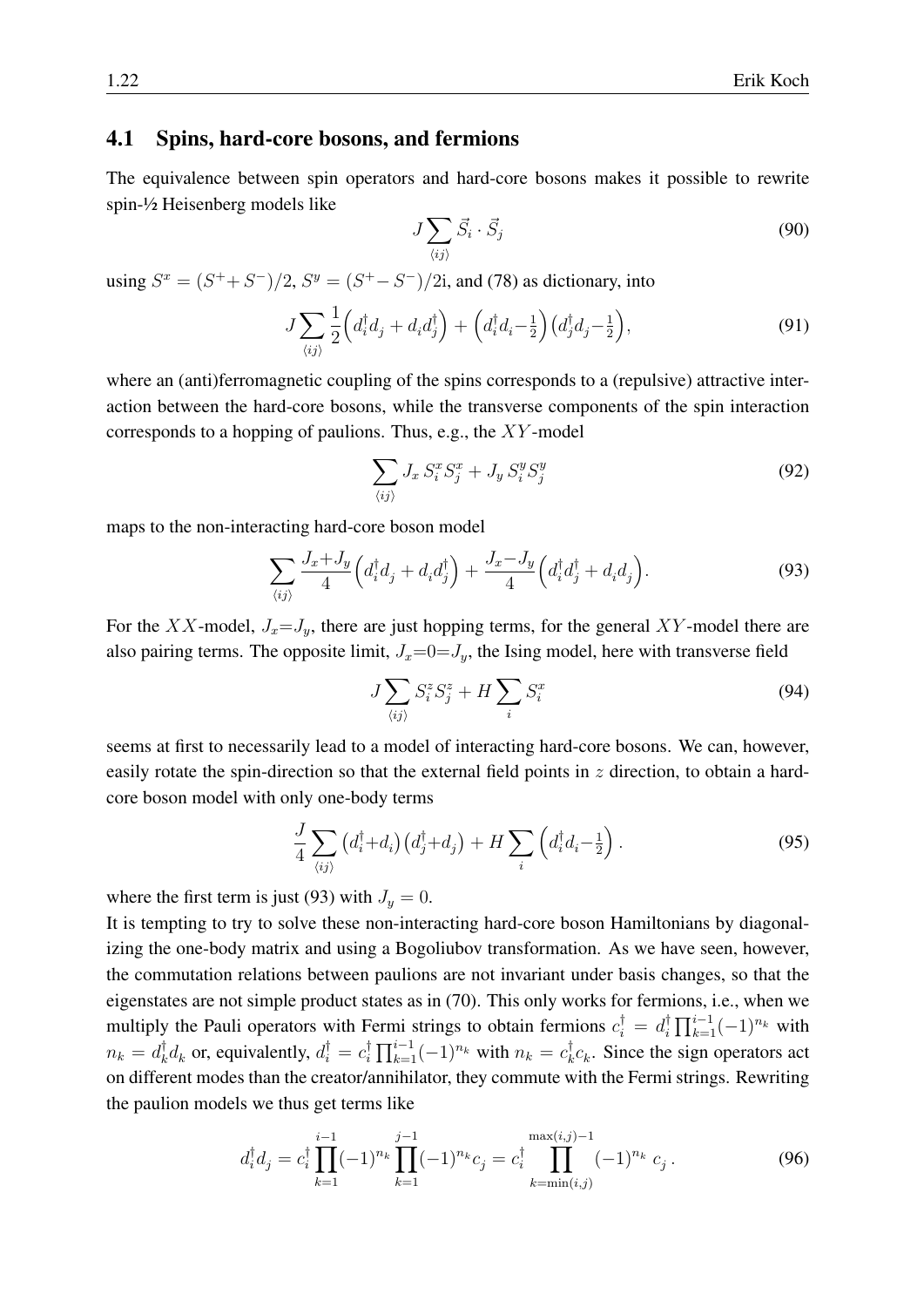so that the simple hopping or pairing terms are complicated by the product of spin operators. Things remain simple, however, for terms involving the same site

$$
d_i^{\dagger} d_i = c_i^{\dagger} \sum_{k=i}^{i-1} (-1)^{n_k} c_i = c_i^{\dagger} c_i
$$
 (97)

or adjacent sites (just consider the cases  $n_i=0$  or 1 separately)

$$
d_{i+1}^{\dagger} d_i = c_{i+1}^{\dagger} (-1)^{n_i} c_i = c_{i+1}^{\dagger} c_i \quad \text{and} \quad d_{i+1}^{\dagger} d_i^{\dagger} = c_{i+1}^{\dagger} (-1)^{n_i} c_i^{\dagger} = -c_{i+1}^{\dagger} c_i^{\dagger} \tag{98}
$$

and, taking the adjoint

$$
d_i^{\dagger} d_{i+1} = (d_{i+1}^{\dagger} d_i)^{\dagger} = c_i^{\dagger} c_{i+1}
$$
 and  $d_i d_{i+1} = (d_{i+1}^{\dagger} d_i)^{\dagger} = -c_i c_{i+1}$ . (99)

For a one-dimensional spin chain, the  $XY$ -model or the Ising model with transverse field can thus be written as a model of non-interacting fermions, e.g., [\(93\)](#page-21-1) becomes

$$
\sum_{j} \frac{J_x + J_y}{4} \left( c_{j+1}^{\dagger} c_j + c_j^{\dagger} c_{j+1} \right) + \frac{J_x - J_y}{4} \left( -c_{j+1}^{\dagger} c_j^{\dagger} - c_j c_{j+1} \right) \tag{100}
$$

and, since now we are dealing with non-interacting fermions, solved in the usual way [\[14\]](#page-28-12).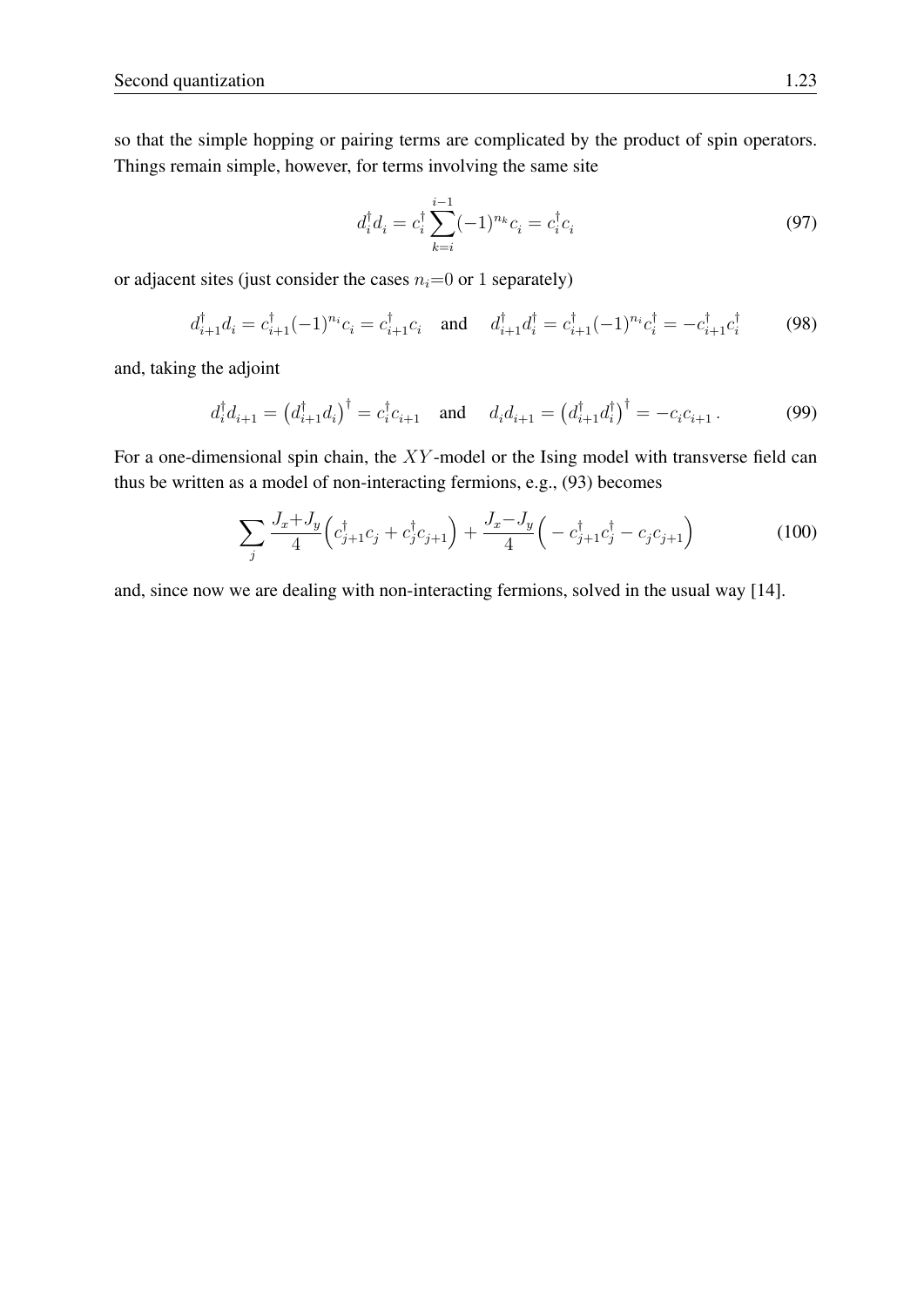## <span id="page-23-0"></span>A Appendix

#### <span id="page-23-1"></span>A.1 Atomic units

Practical electronic structure calculations are usually done in atomic units, a.u. for short. While the idea behind the atomic units is remarkably simple, in practice there is often some confusion when trying to convert to SI units. We therefore give a brief explanation.

The motivation for introducing atomic units is to simplify the equations. For example, in SI units the Hamiltonian of a hydrogen atom is

$$
H = -\frac{\hbar^2}{2m_e}\nabla^2 - \frac{e^2}{4\pi\epsilon_0 r} \ . \tag{101}
$$

When we implement such an equation in a computer program, we need to enter the numerical values of all the fundamental constants. We can avoid this by using a system of units in which the *numerical values* of the electron mass  $m_e$ , the elementary charge  $e$ , the Planck-constant  $\hbar$ , and the dielectric constant  $4\pi\epsilon_0$  are all equal to one. In these units the above equation can be programmed as

$$
H = -\frac{1}{2}\nabla^2 - \frac{1}{r} \,. \tag{102}
$$

This immediately tells us: 1 a.u. mass =  $m_e$  and 1 a.u. charge = e. To complete the set of basis units we still need the atomic unit of length, which we call  $a_0$ , and of time,  $t_0$ . To find the values of  $a_0$  and  $t_0$  we write  $\hbar$  and  $4\pi\epsilon_0$  (using simple dimensional analysis) in atomic units:  $\hbar = 1 m_e a_0^2/t_0$  and  $4\pi\epsilon_0 = 1 t_0^2 e^2/(m_e a_0^3)$ . Solving this system of equations, we find

1 a.u. length = 
$$
a_0 = 4\pi\epsilon_0 \hbar^2/m_e e^2 \approx 5.2918 \cdot 10^{-11}
$$
 m  
\n1 a.u. mass =  $m_e$  =  $\approx 9.1095 \cdot 10^{-31}$  kg  
\n1 a.u. time =  $t_0 = (4\pi\epsilon_0)^2 \hbar^3/m_e e^4 \approx 2.4189 \cdot 10^{-17}$  s  
\n1 a.u. charge =  $e$  =  $\approx 1.6022 \cdot 10^{-19}$  C

The atomic unit of length,  $a_0$ , is the Bohr radius. As the dimension of energy is mass times length squared divided by time squared, its atomic unit is  $m_e a_0^2/t_0^2 = m_e e^4/(4\pi\epsilon_0)^2\hbar^2$ . Because of its importance the atomic unit of energy has a name, the Hartree. One Hartree is minus twice the ground-state energy of the hydrogen atom,  $1 \text{ Ha} \approx 27.211 \text{ eV}$ .

It would be tempting to try to set the numerical value of all fundamental constants to unity. But this must obviously fail, as the system of equations to solve becomes overdetermined when we try to prescribe the numerical values of constants that are not linearly independent in the space of basis units. Thus, we cannot, e.g., choose also the speed of light to have value one, as would be practical for relativistic calculations. Instead, in atomic units it is given by  $c t_0/a_0 =$  $4\pi\varepsilon_0\hbar c/e^2 = 1/\alpha$ , where  $\alpha$  is the fine structure constant. Thus  $c = \alpha^{-1}$  a.u.  $\approx 137$  a.u. The Bohr magneton is  $\mu_B = 1/2$  a.u. The Boltzmann constant  $k_B$ , on the other hand, is independent of the previous constants. Setting its value to one fixes the unit of temperature to 1 a.u. temperature  $= m_e e^4 / (4\pi \epsilon_0)^2 \hbar^2 k_B = H a / k_B \approx 3.158 \cdot 10^5$  K.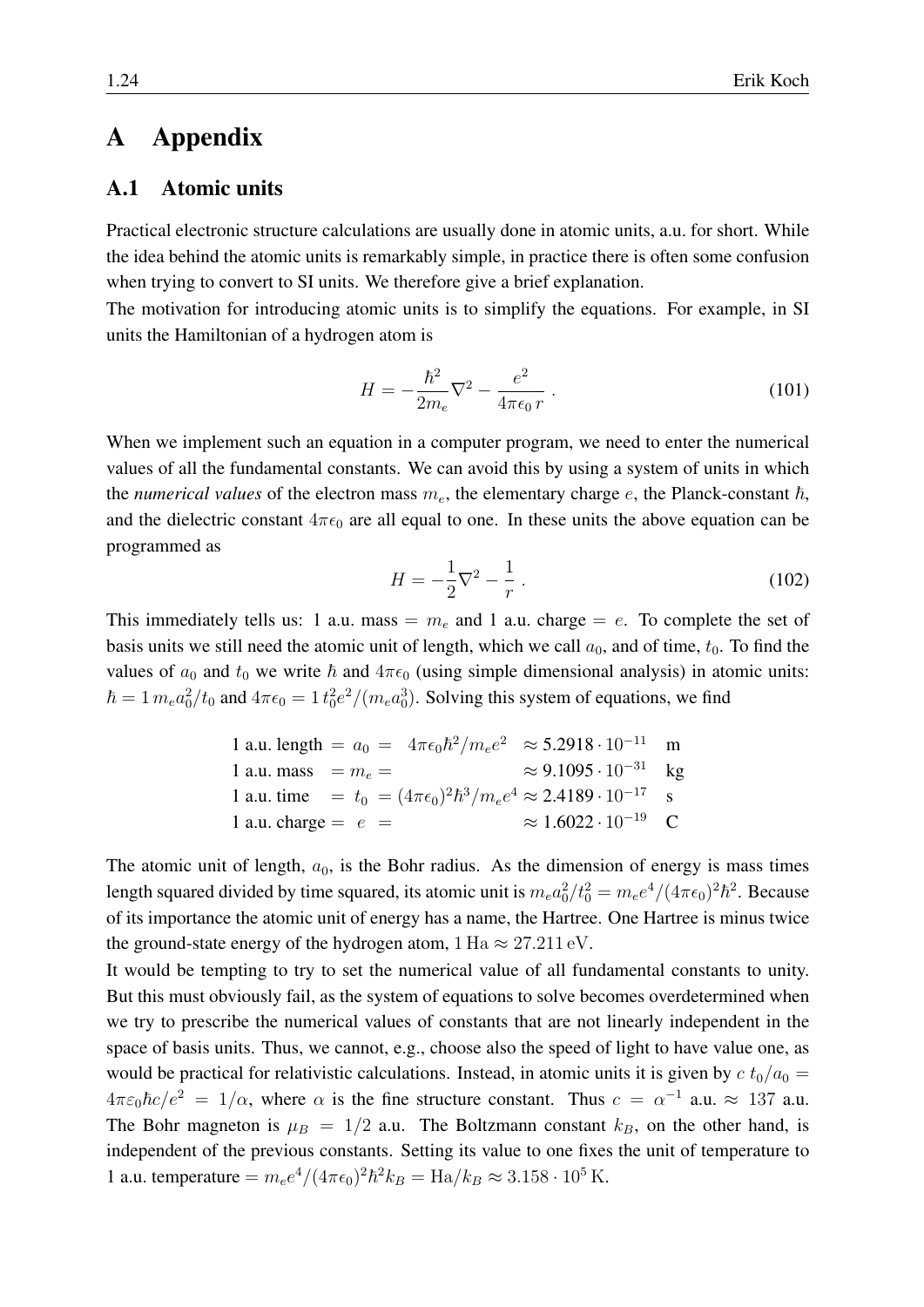#### <span id="page-24-0"></span>A.2 Non-orthonormal basis

A general one-electron basis of functions  $|\chi_n\rangle$  will have an overlap matrix  $S_{nm} = \langle \chi_n | \chi_m \rangle$  that is positive definite (and hence invertible) and hermitian. The completeness relation is

$$
1 = \sum_{k,l} |\chi_k\rangle (S^{-1})_{kl} \langle \chi_l| \,. \tag{103}
$$

With it we can easily write the Schrödinger equation  $H|v\rangle = \varepsilon|v\rangle$  in matrix form

$$
\sum_{k} \langle \chi_{i} | H | \chi_{k} \rangle \underbrace{\sum_{l} (S^{-1})_{kl} \langle \chi_{l} | v \rangle \langle \chi_{i} | \hat{H} | v \rangle}_{=:v_{k}} = \varepsilon \langle \chi_{i} | v \rangle = \varepsilon \sum_{k} \langle \chi_{i} | \chi_{k} \rangle \underbrace{\sum_{l} (S^{-1})_{kl} \langle \chi_{l} | v \rangle}_{=:v_{k}}.
$$
\n(104)

Collecting all components, this becomes the generalized eigenvalue problem  $Hv = \varepsilon Sv$ . From the solution v we can easily construct  $|v\rangle = \sum v_k |\chi_k\rangle$ . It is, however, often more convenient to have an orthonormal basis, so that we do not have to deal with the overlap matrices in the definition of the second quantized operators or the generalized eigenvalue problem.

To orthonormalize the basis  $\{|\chi_n\rangle\}$ , we need to find a basis transformation T such that

$$
|\varphi_n\rangle := \sum_m |\chi_m\rangle T_{mn} \quad \text{with} \quad \langle \varphi_n | \varphi_m \rangle = \delta_{mn} \,. \tag{105}
$$

This implies that  $T^{\dagger}ST = 1$ , or equivalently  $S^{-1} = TT^{\dagger}$ . This condition does not uniquely determine  $T$ . In fact there are many orthonormalization techniques, e.g., Gram-Schmidt orthonormalization or Cholesky decomposition.

Usually we will have chosen the basis functions  $|\chi_n\rangle$  for a physical reason, e.g., atomic orbitals, so that we would like the orthonormal basis functions to be as close to the original basis as possible, i.e, we ask for the basis transformation  $T$  that minimizes

$$
\sum_{n} ||\varphi_{n}\rangle - |\chi_{n}\rangle||^{2} = \sum_{n} \left\| \sum_{m} |\chi_{m}\rangle (T_{mn} - \delta_{mn}) \right\|^{2}
$$
  
= Tr  $(\mathbf{T}^{\dagger} - 1) \mathbf{S} (\mathbf{T} - 1) =$  Tr  $(\underbrace{\mathbf{T}^{\dagger} \mathbf{S} \mathbf{T}}_{=1} - \mathbf{T}^{\dagger} \mathbf{S} - \mathbf{S} \mathbf{T} + \mathbf{S})$ . (106)

Given an orthonormalization T, we can obtain any other orthonormalization  $\tilde{T}$  by performing a unitary transformation, i.e.,  $\tilde{T} = TU$ . Writing  $U = \exp(i\lambda M)$  with M a Hermitian matrix, we obtain the variational condition

$$
0 = \text{Tr}\left(+i\boldsymbol{M}\boldsymbol{T}^{\dagger}\boldsymbol{S} - i\boldsymbol{S}\boldsymbol{T}\boldsymbol{M}\right) = i\text{Tr}\left(\boldsymbol{T}^{\dagger}\boldsymbol{S} - \boldsymbol{S}\boldsymbol{T}\right)\boldsymbol{M},\tag{107}
$$

which is fulfilled for  $ST = T^{\dagger}S$ , i.e.,  $ST^2 = T^{\dagger}ST = 1$ . The second variation at  $T = S^{-1/2}$ 

$$
\frac{1}{2}\operatorname{Tr}\left(\mathbf{M}^{2}\mathbf{S}^{1/2} + \mathbf{S}^{1/2}\mathbf{M}^{2}\right) > 0\tag{108}
$$

is positive, since  $S$  and the square of the hermitian matrix  $M$  are both positive definite. Hence the Löwdin symmetric orthogonalization  $[15]$ 

$$
T_{\text{Lowdin}} = S^{-1/2} \tag{109}
$$

minimizes the modification of the basis vectors due to orthogonalization.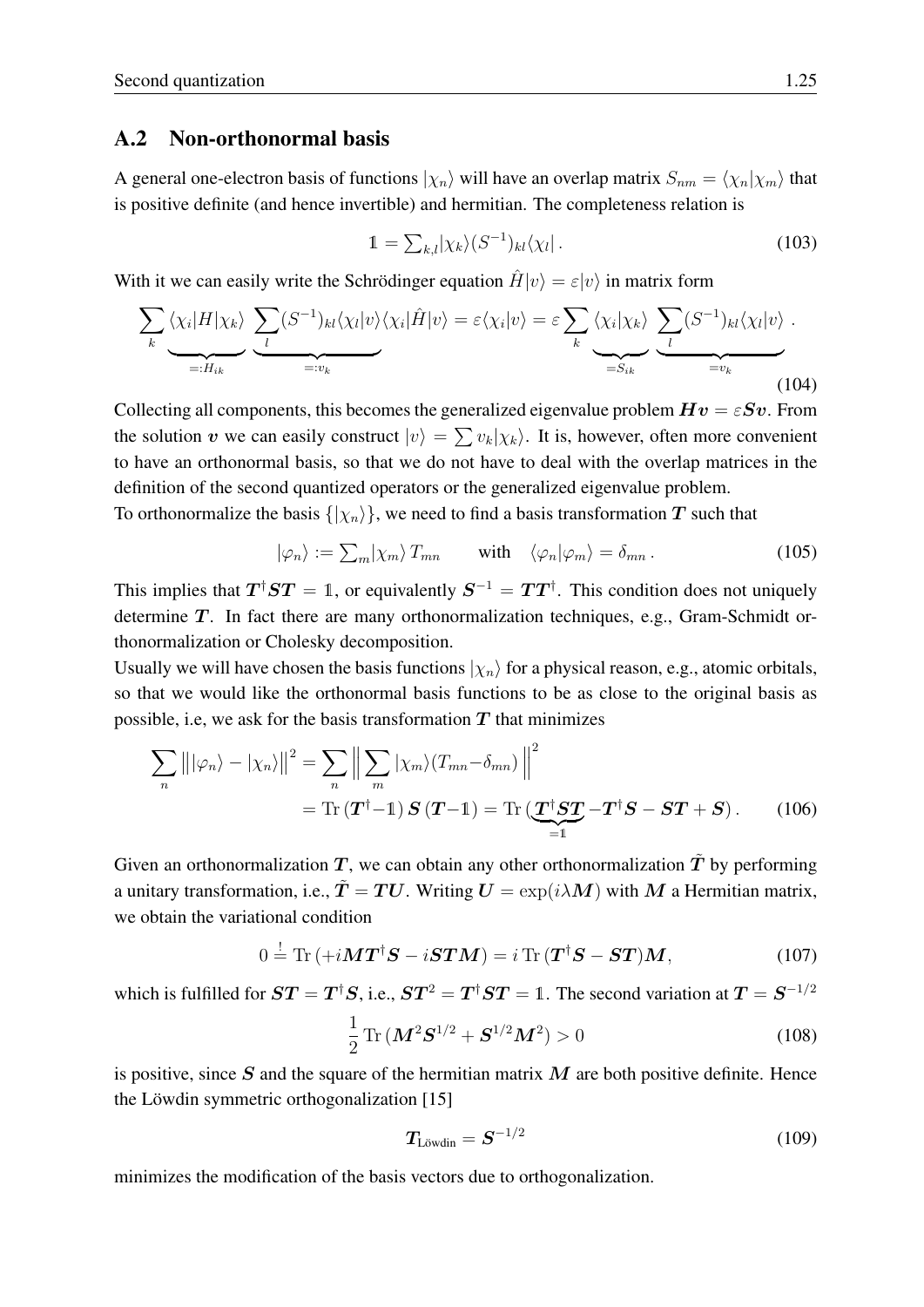#### <span id="page-25-0"></span>A.3 Pauli matrices

The spin matrices were defined by Pauli [\[16\]](#page-28-14) as

$$
\sigma_x = \begin{pmatrix} 0 & 1 \\ 1 & 0 \end{pmatrix} \quad \sigma_y = \begin{pmatrix} 0 & -i \\ i & 0 \end{pmatrix} \quad \sigma_z = \begin{pmatrix} 1 & 0 \\ 0 & -1 \end{pmatrix}
$$

They are hermitian and unitary, so that  $\sigma_j^2 = \sigma_j \sigma_j^{\dagger} = 1$ . Moreover,  $\det \sigma_j = -1$  and  $\text{Tr } \sigma_j = 0$ . By explicit multiplication we find  $\sigma_x \sigma_y = i \sigma_z$ , from which we get the more symmetric equation  $\sigma_x \sigma_y \sigma_z = i$ . These relations are cyclic, which is easily seen by repeatedly using  $\sigma_j^2 = 1$ 

$$
\sigma_x \sigma_y = \mathrm{i} \sigma_z \stackrel{\sigma_z}{\leadsto} \sigma_x \sigma_y \sigma_z = \mathrm{i} \stackrel{\sigma_x}{\leadsto} \sigma_y \sigma_z = \mathrm{i} \sigma_x \stackrel{\sigma_x}{\leadsto} \sigma_y \sigma_z \sigma_x = \mathrm{i} \stackrel{\sigma_y}{\leadsto} \sigma_z \sigma_x = \mathrm{i} \sigma_y \stackrel{\sigma_y}{\leadsto} \sigma_z \sigma_x \sigma_y = \mathrm{i} \, .
$$

Exchanging two adjacent indices changes the sign, e.g., multiplying  $\sigma_x \sigma_y \sigma_z = i$  from the left with  $\sigma_y \sigma_x$  gives  $\sigma_y \sigma_x = -i \sigma_z$ , which is again cyclic in the indices. We note that the multiplication table of the matrices  $-i\sigma_j$  is the same as the that of the basic quaternions. We can summarize the products of the Pauli matrices in the form

<span id="page-25-1"></span>
$$
(\vec{a} \cdot \vec{\sigma}) (\vec{b} \cdot \vec{\sigma}) = \sum a_j b_k \sigma_j \sigma_k = (\vec{a} \cdot \vec{b}) \mathbb{1} + \mathrm{i} (\vec{a} \times \vec{b}) \cdot \vec{\sigma}.
$$
 (110)

From the products follow the familiar commutation relations  $[\sigma_x, \sigma_y] = 2i\sigma_z$  (cyclic), while the anticommutators are  $\{\sigma_j, \sigma_k\} = 2\delta_{j,k} \mathbb{1}.$ 

Together with the unit matrix, the Pauli matrices form a basis of the four-dimensional algebra of complex  $2\times 2$  matrices and we can write

$$
\begin{pmatrix} m_{11} & m_{12} \\ m_{21} & m_{22} \end{pmatrix} = M = m_0 \mathbb{1} + \vec{m} \cdot \vec{\sigma} = \begin{pmatrix} m_0 + m_z & m_x - im_y \\ m_x + im_y & m_0 - m_z \end{pmatrix}
$$
 (111)

with  $2m_0 = m_{11} + m_{22}$ ,  $2m_z = m_{11} - m_{22}$ ,  $2m_x = m_{12} + m_{21}$ , and  $2m_x = i(m_{12} - m_{21})$ , which can be written as  $2m_j = \text{Tr } M \sigma_j$ , with  $\sigma_0 := 1$ . When the  $m_0$  and  $\vec{m}$  are real, M is hermitian. Matrix products are easily evaluated using [\(110\)](#page-25-1). As a simple example we find

$$
(m_0 1 + \vec{m} \cdot \vec{\sigma})(m_0 1 - \vec{m} \cdot \vec{\sigma}) = m_0^2 - m_x^2 - m_y^2 - m_z^2 = \det M
$$

(remember det  $\alpha \mathbb{1}_N = \alpha^N$ ). Thus, when det  $M \neq 0$ , the inverse of M is

$$
M = m_0 \mathbb{1} + \vec{m} \cdot \vec{\sigma} \quad \sim \quad M^{-1} = (m_0 \mathbb{1} - \vec{m} \cdot \vec{\sigma}) / \det M. \tag{112}
$$

For a unitary matrix  $U{=}\,u_0{+}\vec{u}{\cdot}\vec{\sigma}$  with  $\det U=1$  we then see from  $U^\dagger{=}\,u_0^*{+}\vec{u}^*\!\cdot\!\vec{\sigma} \stackrel{!}{=} u_0{-}\vec{u}{\cdot}\vec{\sigma}$ that  $u_0$  must be real and  $\vec{u} = i\vec{n}$  imaginary, so that  $1 = \det U = u_0^2 + ||\vec{n}||^2$ , which allows us to write  $u_0 = \cos \alpha$  and  $\vec{n} = \sin \alpha \hat{n}$  with unit vector  $\hat{n} := \vec{n}/\|\vec{n}\|$  and  $\alpha \in [0, 2\pi)$ . Thus any special unitary 2×2 matrix  $U \in SU(2)$  can be written, using  $(\hat{n} \cdot \vec{\sigma})^2 = 1$  from [\(110\)](#page-25-1) in the power series,

$$
U_{\hat{n},\alpha} = \cos \alpha \, \mathbb{1} + i \sin \alpha \, (\hat{n} \cdot \vec{\sigma}) = \exp(i\alpha \, \hat{n} \cdot \vec{\sigma}). \tag{113}
$$

General unitary matrices with det  $U = e^{i\alpha_0}$  have the form  $U = e^{i\alpha_0/2}U_{\hat{n},\alpha}$ .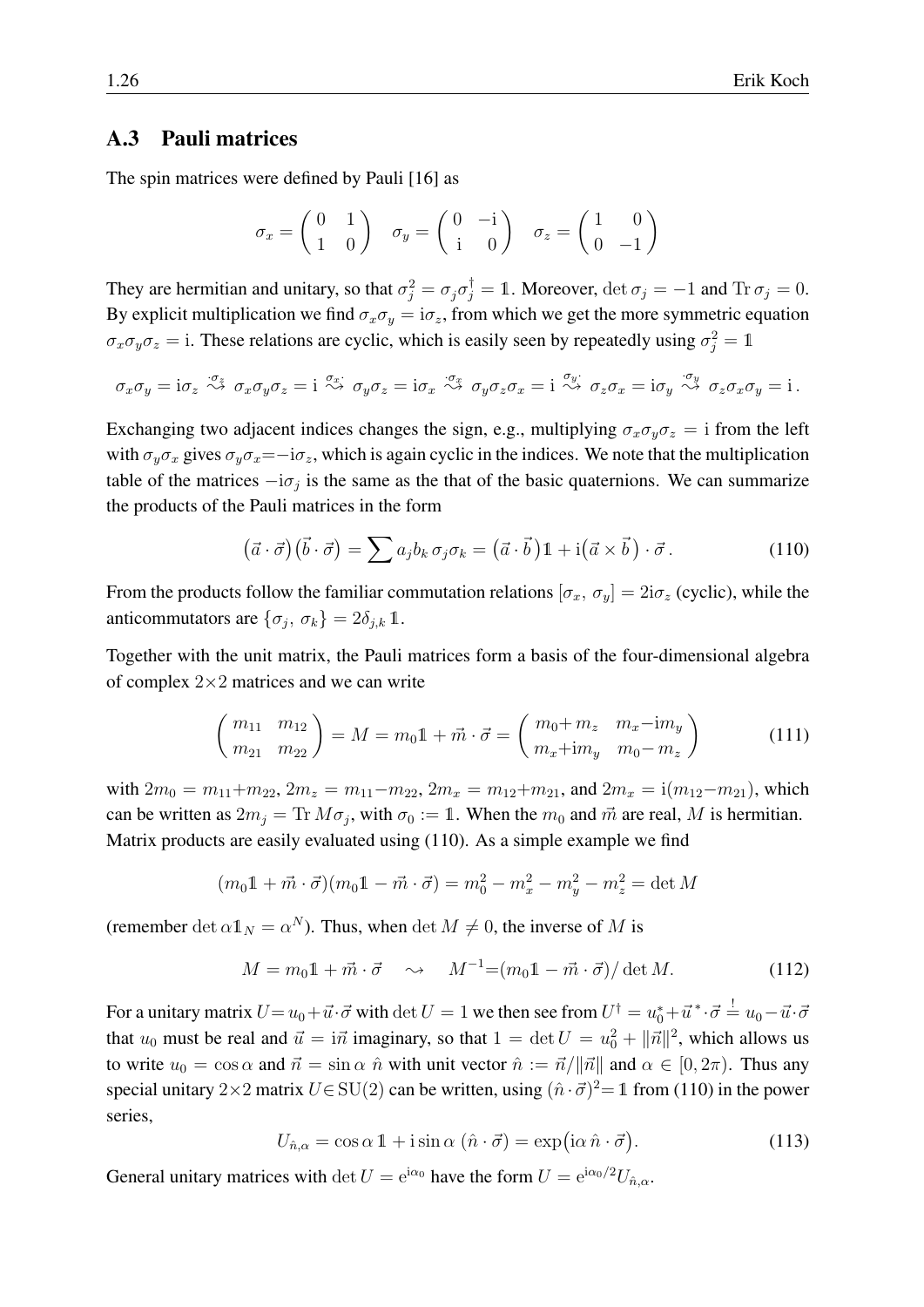The U are related to rotations of vectors  $\vec{a} \in \mathbb{R}^3$  via  $U(\vec{a} \cdot \vec{\sigma})U^{\dagger}$ . To see this we remember that  $\vec{a} \cdot \vec{\sigma}$ is a hermitian 2×2 matrix with zero trace. By the cyclic property of the trace  $\text{Tr } U(\vec{a} \cdot \vec{\sigma}) U^{\dagger} =$ Tr $\vec{a} \cdot \vec{\sigma}$ , so that there exists a unique  $\vec{a}_U$  with  $U(\vec{a} \cdot \vec{\sigma})U^{\dagger} = \vec{a}_U \cdot \vec{\sigma}$ . This mapping  $\vec{a} \to \vec{a}_U$  is linear,  $U((c\vec{a}+\vec{b})\cdot\vec{\sigma})U^{\dagger} = cU(\vec{a}\cdot\vec{\sigma})U^{\dagger} + U(\vec{b}\cdot\vec{\sigma})U^{\dagger}$ , and preserves the inner product

$$
\vec{a} \cdot \vec{b} = \frac{1}{2} \operatorname{Tr}(\vec{a} \cdot \vec{\sigma})(\vec{b} \cdot \vec{\sigma}) = \frac{1}{2} \operatorname{Tr} U(\vec{a} \cdot \vec{\sigma}) U^{\dagger} U(\vec{b} \cdot \vec{\sigma}) U^{\dagger} = \frac{1}{2} \operatorname{Tr}(\vec{a}_U \cdot \vec{\sigma})(\vec{b}_U \cdot \vec{\sigma}) = \vec{a}_U \cdot \vec{b}_U
$$

so that it must be a proper rotation,  $\vec{a}_U = R_U \vec{a}$  with  $R_U \in SO(3)$ . To identify which rotation, we consider the special case  $\vec{a}_{\parallel} = c_a \hat{n}$  for which, by [\(110\)](#page-25-1),  $\vec{a}_{\parallel} \cdot \vec{\sigma}$  commutes with  $\hat{n} \cdot \vec{\sigma}$  so that  $U(\vec{a}_{\parallel} \cdot \vec{\sigma})U^{\dagger} = \vec{a}_{\parallel} \cdot \vec{\sigma}$ , i.e.,  $\hat{n}$  is the axis of rotation. To find the rotation angle  $\vartheta$ , we consider a unit vector  $\hat{a}_{\perp}$  perpendicular to  $\hat{n}$ , for which, using  $(\hat{a}_{\perp} \cdot \vec{\sigma})(\hat{n} \cdot \vec{\sigma}) = i(\hat{a}_{\perp} \times \hat{n}) \cdot \vec{\sigma}$  and  $\text{Tr } \vec{v} \cdot \vec{\sigma} = 0$ ,

$$
\cos \vartheta = \hat{a}_{\perp} \cdot R_U \hat{a}_{\perp} = \frac{1}{2} \text{Tr}(\hat{a}_{\perp} \cdot \vec{\sigma}) U(\hat{a}_{\perp} \cdot \vec{\sigma}) U^{\dagger}
$$
  
\n
$$
= \frac{1}{2} \text{Tr}(\hat{a}_{\perp} \cdot \vec{\sigma})(\cos \alpha + i \sin \alpha (\hat{n} \cdot \vec{\sigma})) (\hat{a}_{\perp} \cdot \vec{\sigma})(\cos \alpha - i \sin \alpha (\hat{n} \cdot \vec{\sigma}))
$$
  
\n
$$
= \frac{1}{2} \text{Tr}(\cos \alpha \hat{a}_{\perp} - \sin \alpha (\hat{a}_{\perp} \times \hat{n})) \cdot \vec{\sigma} (\cos \alpha \hat{a}_{\perp} + \sin \alpha (\hat{a}_{\perp} \times \hat{n})) \cdot \vec{\sigma}
$$
  
\n
$$
= (\cos \alpha \hat{a}_{\perp} - \sin \alpha (\hat{a}_{\perp} \times \hat{n})) \cdot (\cos \alpha \hat{a}_{\perp} + \sin \alpha (\hat{a}_{\perp} \times \hat{n})) = (\cos \alpha)^2 - (\sin \alpha)^2 = \cos 2\alpha
$$

Hence,  $U_{\hat{n},\alpha} \in SU(2)$  induces a rotation  $R_U \in SO(3)$  about the axis  $\hat{n}$  through the angle  $\vartheta = 2\alpha$ . Therefore, matrices in SU(2) are commonly written using the angle of rotation  $\vartheta \in [0, 4\pi)$ instead of  $\alpha \in [0, 2\pi)$  as  $U(\hat{n}, \vartheta) = \exp(i\frac{\vartheta}{2} \hat{n} \cdot \vec{\sigma})$ . We see, in particular, that the two matrices  $U(\hat{n}, \vartheta)$  and  $U(\hat{n}, \vartheta + 2\pi) = -U(\hat{n}, \vartheta)$  in SU(2) induce the same rotation  $R_{-U} = R_U \in SO(3)$ .

Diagonalizing a hermitian  $2\times 2$  matrix  $M = m_0 \mathbb{1} + \vec{m} \cdot \vec{\sigma}$  is now simple: just rotate  $\hat{m} \to \hat{z}$ 

$$
U\big(m_0 1 + \left\|\vec{m}\right\|(\hat{m}\cdot\vec{\sigma})\big)U^\dagger = m_0 1 + \left\|\vec{m}\right\|\sigma_z
$$

from which we easily read off the eigenvalues

$$
\varepsilon_{\pm} = m_0 \pm ||\vec{m}|| = \frac{m_{11} + m_{22}}{2} \pm \sqrt{\frac{(m_{11} - m_{22})^2}{4} + |m_{12}|^2} = \frac{1}{2} \operatorname{Tr} M \pm \sqrt{\left(\frac{1}{2} \operatorname{Tr} M\right)^2 - \det M},
$$
  
while the eigenvalues are the columns vectors of  $U^{\dagger} = (\mathbf{v}_{+}, \mathbf{v}_{-})$ 

$$
m_0 \mathbb{1} + \vec{m} \cdot \vec{\sigma} = U^{\dagger} (m_0 \mathbb{1} + ||\vec{m}|| \sigma_z) U = m_0 \mathbb{1} + ||\vec{m}|| (v_+, v_-) \sigma_z \begin{pmatrix} v_+^{\dagger} \\ v_-^{\dagger} \end{pmatrix}
$$

We still need to determine a U that rotates  $\hat{m} \to \hat{z}$ . The rotation axis should be orthogonal to both vectors, i.e.,  $\hat{n} = \hat{z} \times \hat{m}/\|\hat{z} \times \hat{m}\| = (m_x \hat{y} - m_y \hat{x})/\sqrt{m_x^2 + m_y^2}$ , so that the rotation angle  $\vartheta \in [0, \pi]$  is determined by  $\cos \vartheta = \hat{m} \cdot \hat{z} = m_z/||\vec{m}||$ . Using also the other spherical coordinates  $m_x = ||\vec{m}|| \sin \vartheta \cos \varphi$  and  $m_y = ||\vec{m}|| \sin \vartheta \sin \varphi$ , we get  $\hat{n} = \cos \varphi \hat{y} - \sin \varphi \hat{x}$  so that

$$
U(\hat{n}, \vartheta) = \begin{pmatrix} \cos\frac{\vartheta}{2} + i n_z \sin\frac{\vartheta}{2} & (n_y + i n_x) \sin\frac{\vartheta}{2} \\ -(n_y - i n_x) \sin\frac{\vartheta}{2} & \cos\frac{\vartheta}{2} - i n_z \sin\frac{\vartheta}{2} \end{pmatrix} = \begin{pmatrix} \cos\frac{\vartheta}{2} & + e^{-i\varphi} \sin\frac{\vartheta}{2} \\ -e^{+i\varphi} \sin\frac{\vartheta}{2} & \cos\frac{\vartheta}{2} \end{pmatrix}
$$

from which we read off the eigenvectors as the columns of  $U^{\dagger}$  (which you may want to check for simple cases like  $M = \sigma_z$ ,  $\sigma_x$  or  $\sigma_y$ )

$$
\mathbf{v}_{+} = \begin{pmatrix} \cos\frac{\vartheta}{2} \\ +e^{+i\varphi}\sin\frac{\vartheta}{2} \end{pmatrix} \text{ and } \mathbf{v}_{-} = \begin{pmatrix} -e^{-i\varphi}\sin\frac{\vartheta}{2} \\ \cos\frac{\vartheta}{2} \end{pmatrix} \text{ with } \begin{array}{l} \varphi = \arg(m_{21}) = -\arg(m_{12}) \\ \vartheta = \arccos\frac{m_{11} - m_{22}}{\varepsilon_{+} - \varepsilon_{-}} \end{array} \tag{114}
$$

A more symmetric form of the eigenvectors may be obtained by writing  $e^{\mp i\varphi/2}v_{\pm}$ .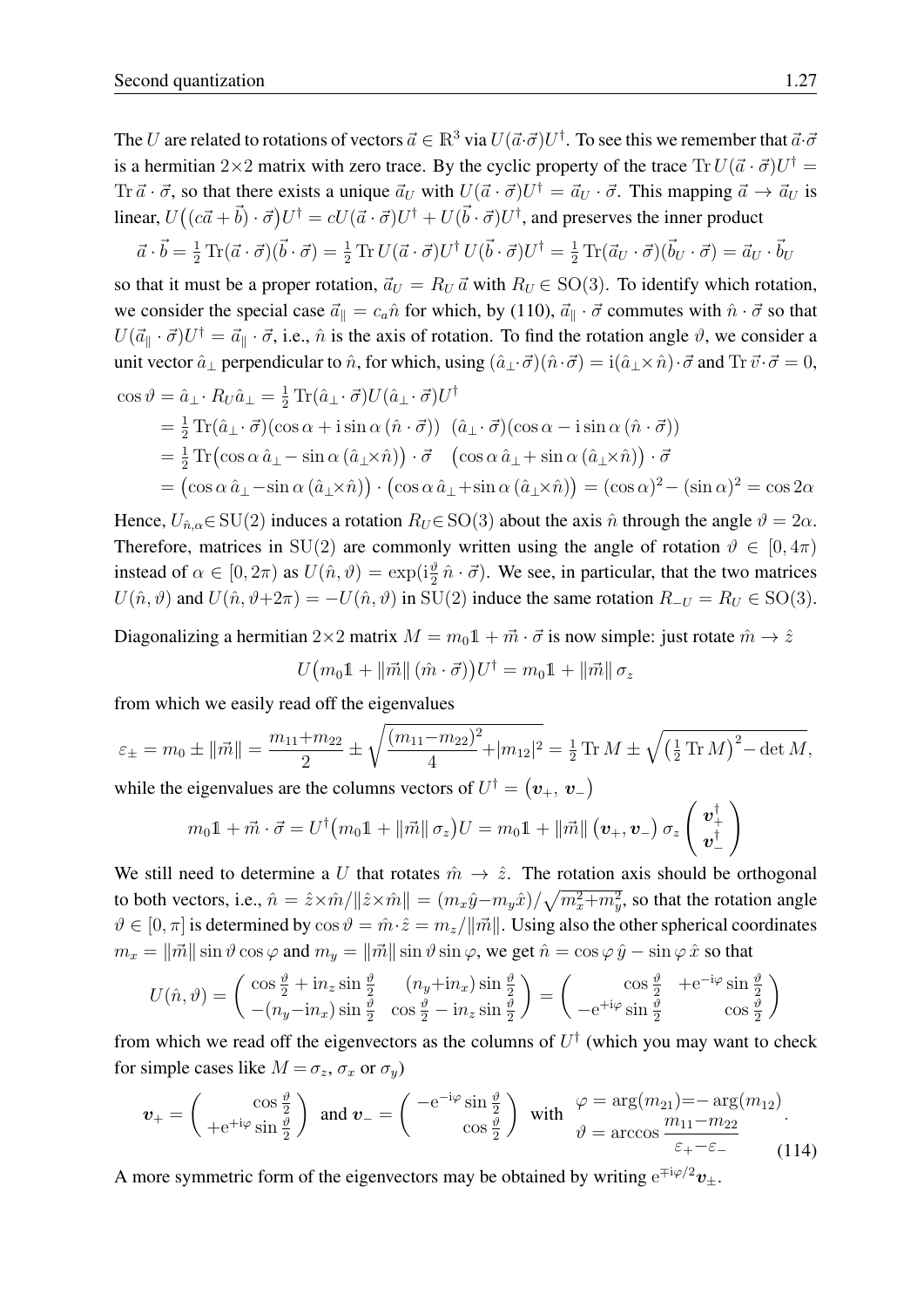### <span id="page-27-0"></span>A.4 Some useful commutation relations

Commuting an operator through a product of operators is straightforward

$$
AB_1 \cdots B_N = [A, B_1] B_2 \cdots B_N + B_1 AB_2 \cdots B_N
$$
  
= [A, B\_1] B\_2 \cdots B\_N + B\_1[A, B\_2] \cdots B\_N + B\_1 B\_2 A \cdots B\_N  

$$
\vdots
$$
  
= 
$$
\sum_{n=1}^N \prod_{i=1}^{n-1} B_i [A, B_n] \prod_{i=n+1}^N B_i + B_1 \cdots B_N A
$$

while, working analogously, anticommuting introduces alternating signs

$$
AB_1 \cdots B_N = \{A, B_1\} B_2 \cdots B_N - B_1 AB_2 \cdots B_N
$$
  
=  $\{A, B_1\} B_2 \cdots B_N - B_1 \{A, B_2\} \cdots B_N - B_1 B_2 A \cdots B_N$   

$$
\vdots
$$
  
= 
$$
\sum_{n=1}^N (-1)^{n-1} \prod_{i=1}^{n-1} B_i \{A, B_n\} \prod_{i=n+1}^N B_i + (-1)^N B_1 \cdots B_N A
$$

The following special cases are particularly useful

$$
[A, BC] = [A, B]C + B[A, C]
$$
  
\n
$$
= \{A, B\}C - B\{A, C\}
$$
  
\n
$$
[AB, C] = A[B, C] + [A, C]B
$$
  
\n
$$
= A\{B, C\} - \{A, C\}B
$$
  
\n
$$
[AB, CD] = A[B, C]D + AC[B, D] + [A, C]DB + C[A, D]B
$$
  
\n
$$
= A\{B, C\}D - AC\{B, D\} + \{A, C\}DB - C\{A, D\}B
$$

Important examples are  $[c_i^{\dagger}]$  $\bigl\{ {}^{\dag}_i c_j ,\, c^{\dag}_{\gamma} \bigr\} = \braket{j|\gamma}{c^{\dag}_i}$  $\frac{1}{i}$  and  $\left[c_i^{\dagger}\right]$  $\left[ c_j, c_\gamma \right] = -\langle i\left|\gamma\right\rangle c_j.$ For the commutator of products of creation and annihilation operators appearing in one- and two-body operators we find

$$
\left[c_i^{\dagger}c_j, c_{\alpha}^{\dagger}c_{\beta}\right] = \left[c_i^{\dagger}c_j, c_{\alpha}^{\dagger}\right]c_{\beta} + c_{\alpha}^{\dagger}\left[c_i^{\dagger}c_j, c_{\beta}\right] = \langle j|\alpha\rangle c_i^{\dagger}c_{\beta} - \langle\beta|i\rangle c_{\alpha}^{\dagger}c_j
$$

and

$$
\left[c_i^{\dagger}c_j^{\dagger}c_k c_l, c_\alpha^{\dagger}c_\beta\right] = \langle l|\alpha\rangle c_i^{\dagger}c_j^{\dagger}c_k c_\beta + \langle k|\alpha\rangle c_i^{\dagger}c_j^{\dagger}c_\beta c_l - \langle \beta|j\rangle c_i^{\dagger}c_\alpha^{\dagger}c_k c_l - \langle \beta|i\rangle c_\alpha^{\dagger}c_j^{\dagger}c_k c_l.
$$